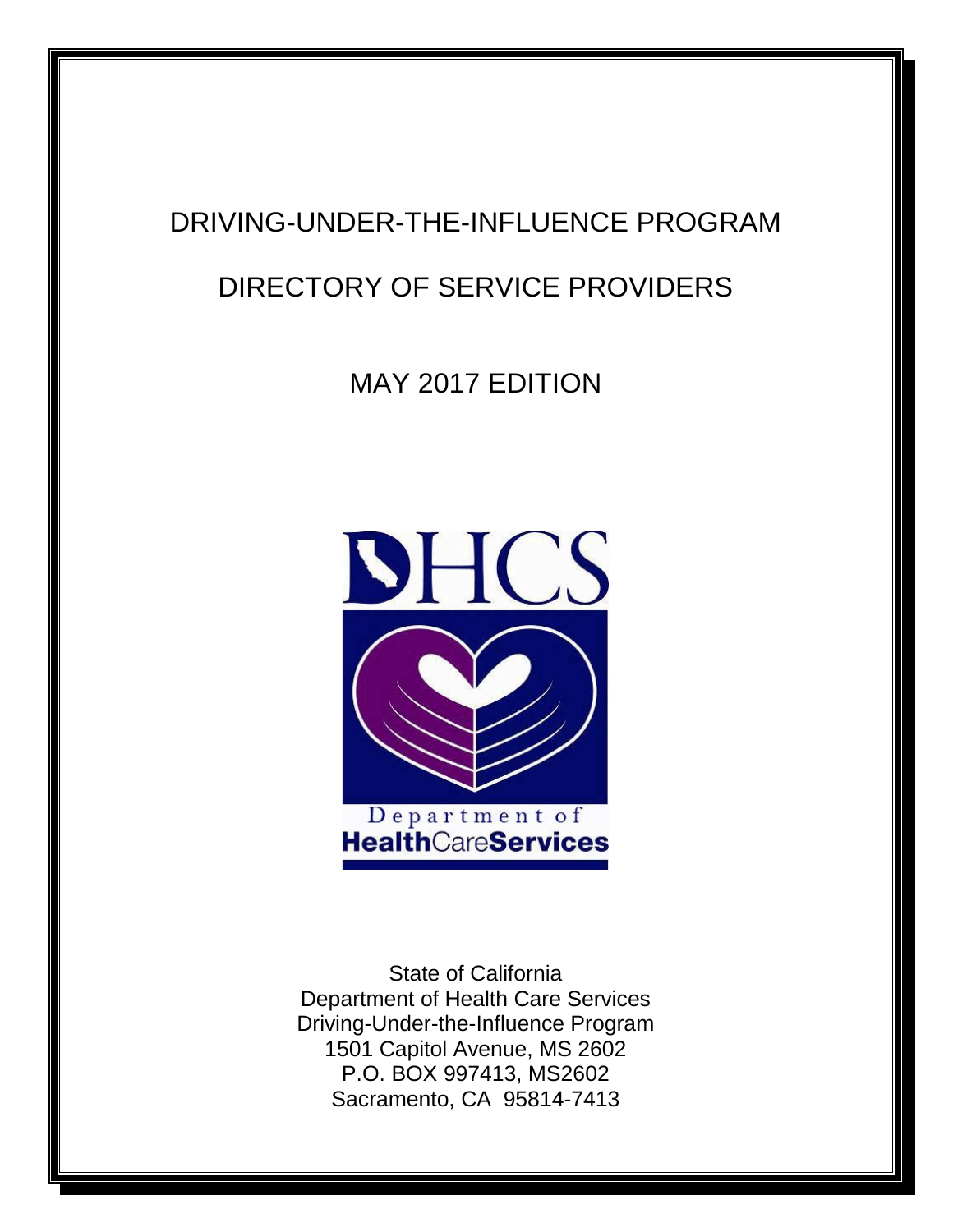# **TABLE OF CONTENTS**

| <b>Directory Update/Correction Form</b> | ij  |
|-----------------------------------------|-----|
| <b>Directory Description</b>            | iii |
| <b>DUI License Number Description</b>   | iv  |
| <b>Licensed DUI Program Listing</b>     |     |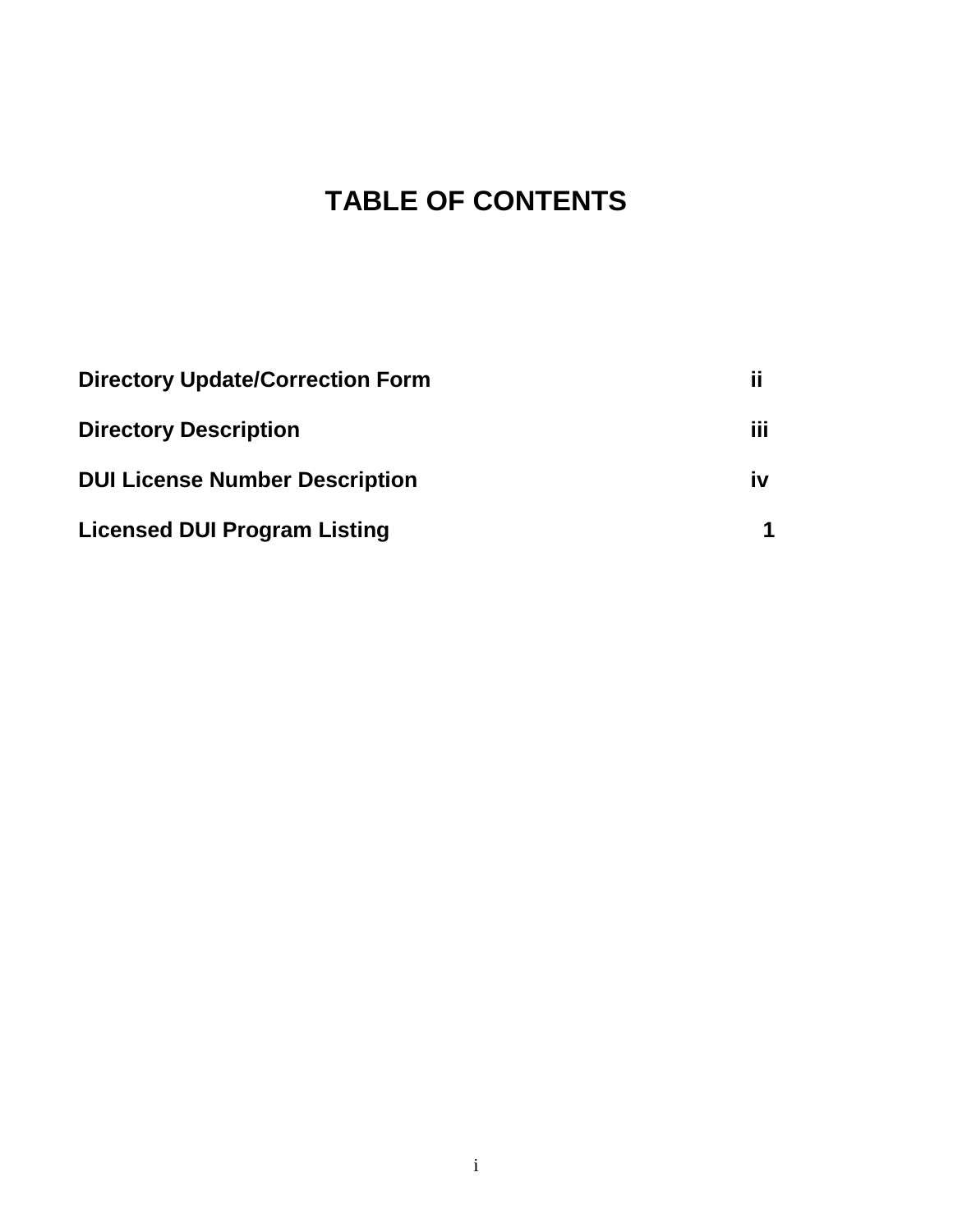<span id="page-2-0"></span>For changes or corrections, please complete this form and mail to:

#### Department of Health Care Services Substance Use Disorder Compliance Division Driving-Under-the-Influence Section P.O. Box 997413, MS 2602 Sacramento, CA 95899-7413

Or fax to: (916) 327-9285

Or e-mail to: DUIProviders@dhcs.ca.gov

| County:                                 | License Number: |                          | <b>Effective Date:</b> |
|-----------------------------------------|-----------------|--------------------------|------------------------|
|                                         |                 | <b>OLD INFORMATION</b>   |                        |
| <b>Contact Person/Program Director:</b> |                 |                          |                        |
| Program Name:                           |                 | DBA Name (if different): |                        |
| <b>Location Address:</b>                |                 |                          |                        |
| Mailing Address (if different):         |                 |                          |                        |
| <b>Email/Website Address:</b>           |                 |                          |                        |
| Telephone:                              |                 | Fax:                     |                        |
|                                         |                 | <b>NEW INFORMATION</b>   |                        |
| <b>Contact Person/Program Director:</b> |                 |                          |                        |
| Program Name:                           |                 | DBA Name (if different): |                        |
| <b>Location Address:</b>                |                 |                          |                        |
| Mailing Address (if different):         |                 |                          |                        |
| Telephone:                              |                 | Fax:                     |                        |
| <b>Satellite Location:</b>              |                 |                          |                        |
| Telephone:                              | Fax:            |                          |                        |
| <b>Email/Website Address:</b>           |                 |                          |                        |
| Program Director Signature:             |                 |                          |                        |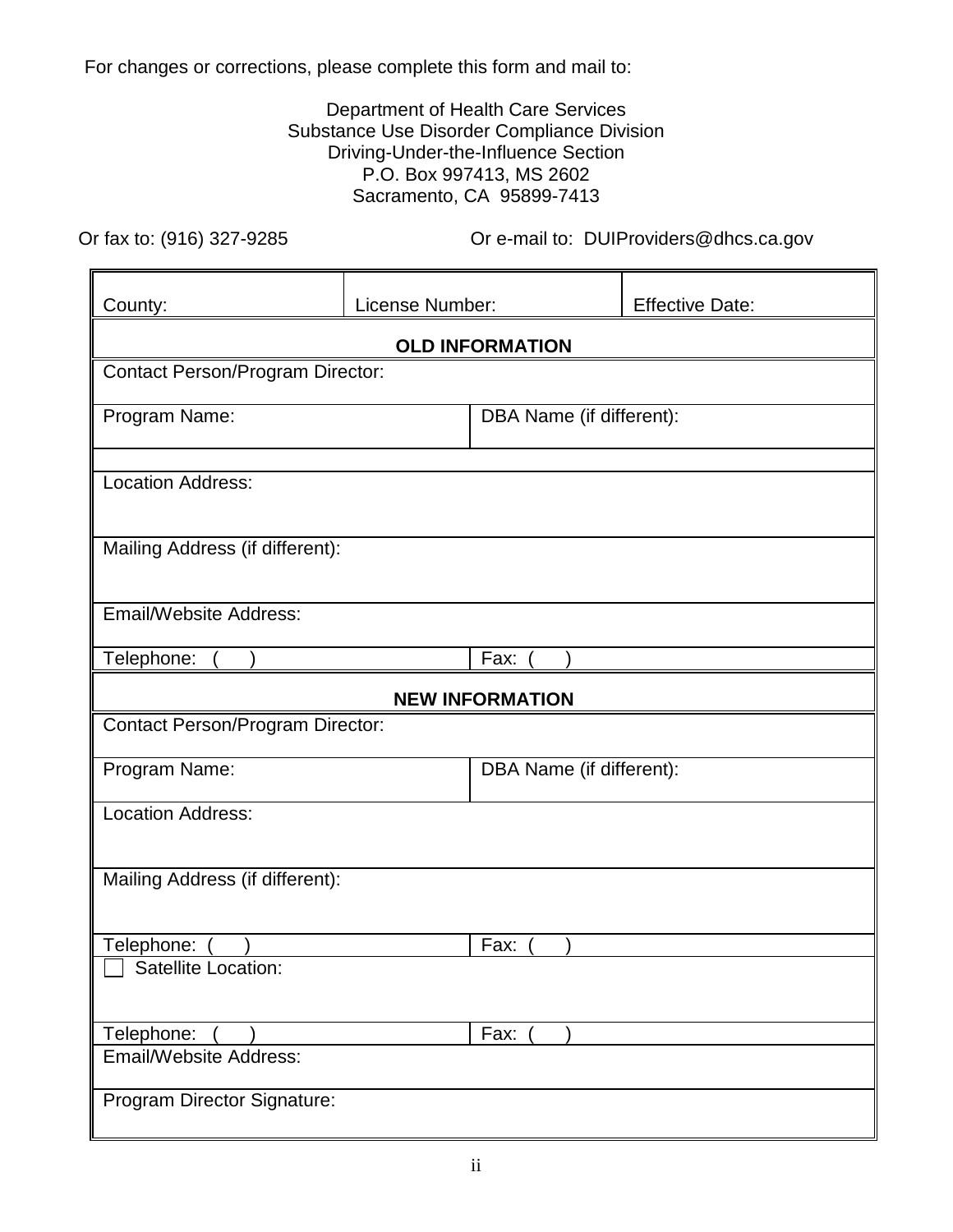# **HOW TO USE THIS DIRECTORY**

<span id="page-3-0"></span>Licensed driving-under-the-influence programs are listed by county using the following format:

## **COUNTY**

 Program Legal Name Program Business Name (DBA) Contact Person **Program Address** License Number\* Services Licensed to Provide **Telephone Number** City, State, Zip Fax Number (If applicable) Mailing Address: (If this is different from Program address)

## SAMPI<sub>F</sub>

01-001-01-123  **ABC DUI Program, Inc. XYZ DUI Program Jane Smith**  1234 5<sup>th</sup> Street  **Anytown, CA 98765 (555) 555-1111 Mailing Address: P.O. Box 9876 Anytown, CA 98765** 

 01-001-01-123 (Satellite) FOP/ 18-MO/ 30-MO ABC DUI Program, Inc. XYZ DUI Program and the state of the Smith 1234  $5<sup>th</sup>$  Street Anytown, CA 98765 (555) 555-1111

**01-001-01-123 FOP/ 18-MO/ 30-MO** 

**1234 5th Street (555) 555-1000** 

(555) 555-1000

 NOTE: Fully licensed programs are shown in **bold** font. Satellite locations are in regular font, and show '(Satellite)' after the DUI Program license number.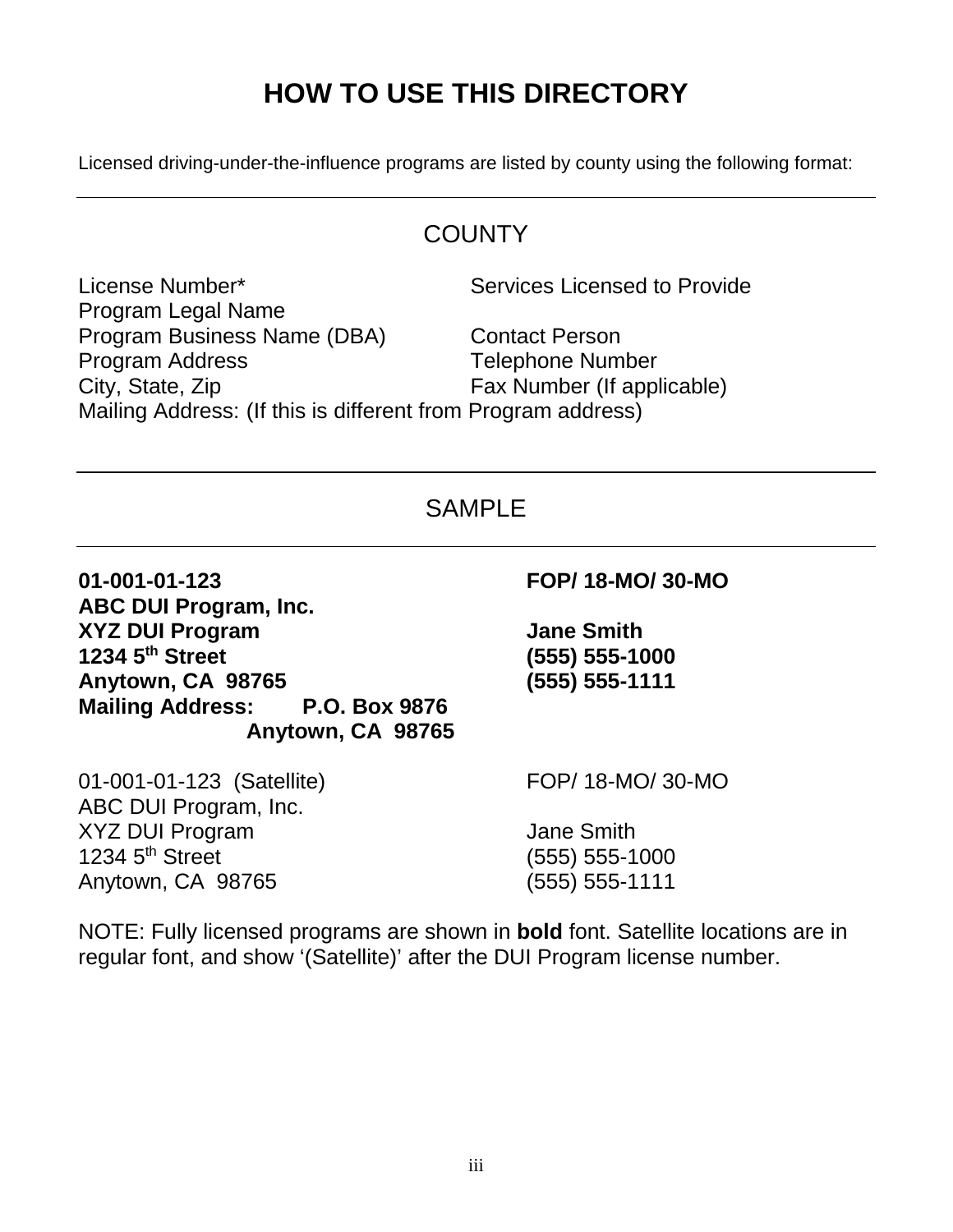## DUI PROGRAM LICENSE NUMBER DESCRIPTION

# <span id="page-4-0"></span>00-000-00-000

County ID  $\vert$  three-digit code.  $\vert$   $\vert$  L.E. has it's  $\vert$  licensed in The first  $\begin{array}{|c|c|c|c|c|c|}\n\hline\n\text{Each} & \text{Each } \text{Length} & \text{Each} \\
\hline\n\text{(L.E.) within a country} & \text{licensed site} & \text{digits indicate the}\n\end{array}$ two digits (L.E.) within a county licensed site digits indicate the indicate the is identified by a under that level of service

code.\*

own two-digit  $\vert$  | sequential order.\*\*

program within that county. \* Any program number other than 01 indicates that the organization has more than one licensed

\*\* Level of Program Service-

"1" in the first digit indicates a first offender program.

"2" in the second digit indicates an 18-month multiple offender program.

"3" a 30-month multiple offender program.

"0" in any of these fields indicates that this program is not licensed to provide that level of service.

SAMPLES

| 01-001-01-120 | <b>Alameda County</b><br><b>ABC Driving Corporation</b><br>Program No. 1<br>First Offender and 18-Month Programs    |
|---------------|---------------------------------------------------------------------------------------------------------------------|
| 01-001-02-120 | <b>Alameda County</b><br><b>ABC Driving Corporation</b><br>Program No. 2<br>First Offender and 18-Month Programs    |
| 01-002-01-020 | Alameda County<br>DEF Co. Drinking Driver Program<br>Program No. 1<br>18-Month Programs                             |
| 19-005-03-123 | Los Angeles County<br><b>JKL Foundation Center</b><br>Program No. 3<br>First Offender, 18-Month & 30-Month Programs |
| 19-006-01-023 | Los Angeles County<br><b>XYZ Driving School</b><br>Program No. 1<br>18-Month and 30-Month Programs                  |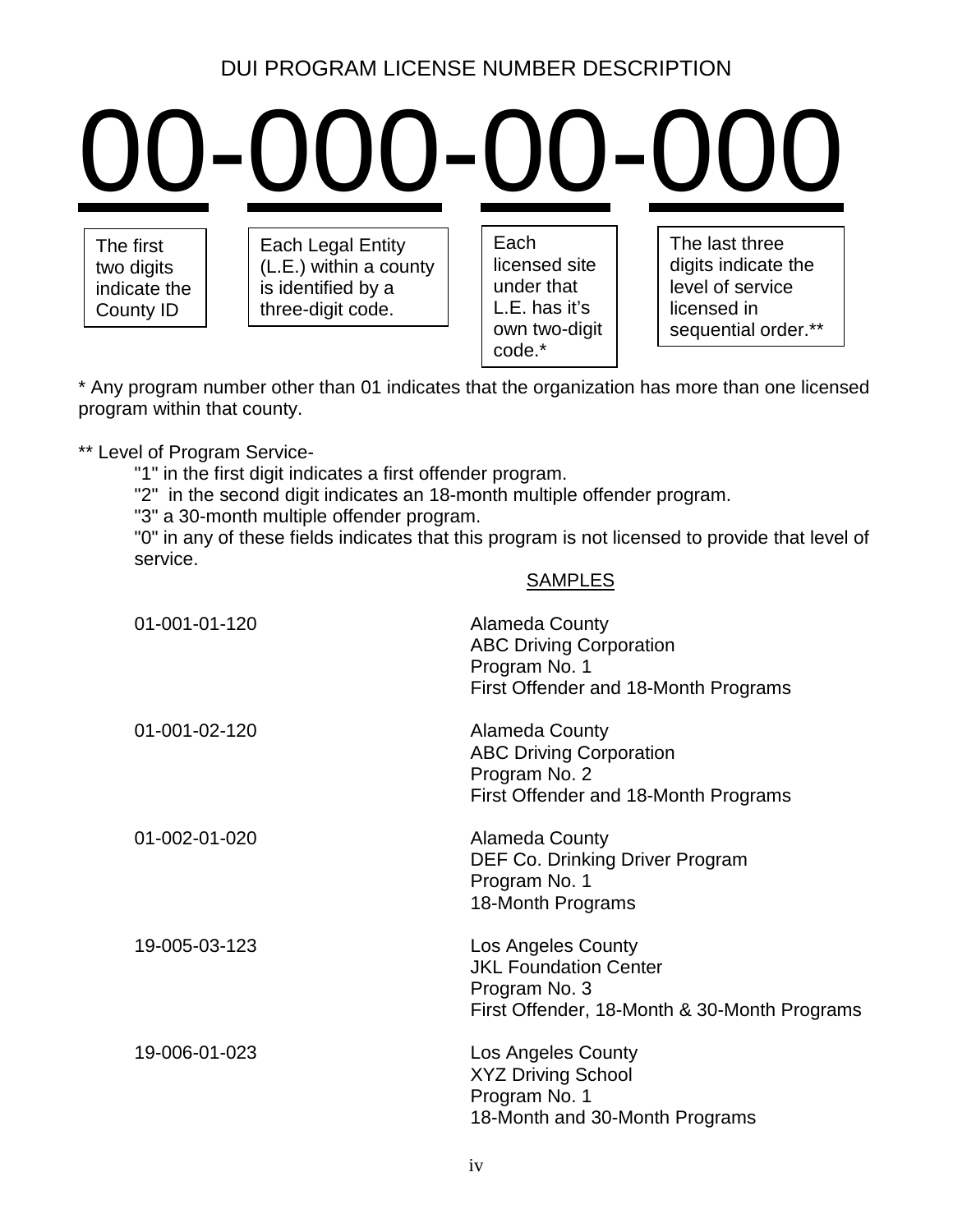License Number Service Legal Name DBA Name Address

**Contact Telephone** Email/Website

#### **County: Alameda**

**Bi-Bett Second Chance, Inc. Second Chance, Inc. Newark, CA 94560 Mailing Address: PO Box 643 0100201100**  Bi-Bett<br>Bi-Bett Education Program<br>22100 Princeton Street **Hayward, CA 94541 0100301100**  Second Chance, Inc.<br>Second Chance, Inc.<br>6330 Thornton Avenue, Suite B<br>Newark, CA 94560<br>Mailing Address: PO Box 643 **Newark, CA 94560 0100501100** 

**Axis Community Health, Inc. Axis Community Health, Inc. 6666 Owens Drive Pleasanton, CA 94588** 

**MHN Government Services, Inc. Oakland, CA 94621 0100601120**  MHN Government Services, Inc.<br>Occupational Health Services, Inc.<br>344 Pendleton Way

**MHN Government Services, Inc. Occupational Health Services, Inc.** 2847-B Whipple Road **Union City, CA 94587** MHN Government Services, Inc.<br>Occupational Health Services, Inc.<br>2847-B Whipple Road<br>Union City, CA 94587<br>Mailing Address: 344 Pendleton Way **0100602120 Oakland, CA 94621** 

**MHN Government Services, Inc. Occupational Health Services, Inc.** Dublin, CA 94568  **Dublin, CA 94568 Mailing Address: 344 Pendleton Way 0100603020 7375 Amador Valley Boulevard, Suite 203 Oakland, CA 94621** 

 **E-mail: [bibetthwd@sbcglobal.net](mailto:bibetthwd@sbcglobal.net)  First Offender Josephine Ojeda Phone: (510) 783-8708 Fax: (510) 783-8725** 

 **Phone: (510) 792-4357 Website: www.secondchanceinc.com First Offender Nora K. Rocha Fax: (510) 745-1693** 

 **Phone: (925) 462-1755 Website: [www.axishealth.org](http://www.axishealth.org/)  Axis Community Health, Inc. Axis Community Health, Inc. 6666 Owens Drive Pleasanton, CA 94588 First Offender Jonathan Garig Fax: (925) 485-1265** 

 **Website: [www.duiprograms.ohs.mhn.com](http://www.duiprograms.ohs.mhn.com/)  Oakland, CA 94621 First Offender/18 Month Victor Salinas Phone: (510) 430-3646 Fax: (510) 569-3743** 

> **Phone: (510) 430-3646 Website: [www.duiprograms.ohs.mhn.com](http://www.duiprograms.ohs.mhn.com/)  First Offender/18 Month Victor Salinas Fax: (510) 569-3743**

> **Phone: (925) 551-3616 Website: [www.duiprograms.ohs.mhn.com](http://www.duiprograms.ohs.mhn.com/)  18 Month Victor Salinas Fax: (510) 569-3743**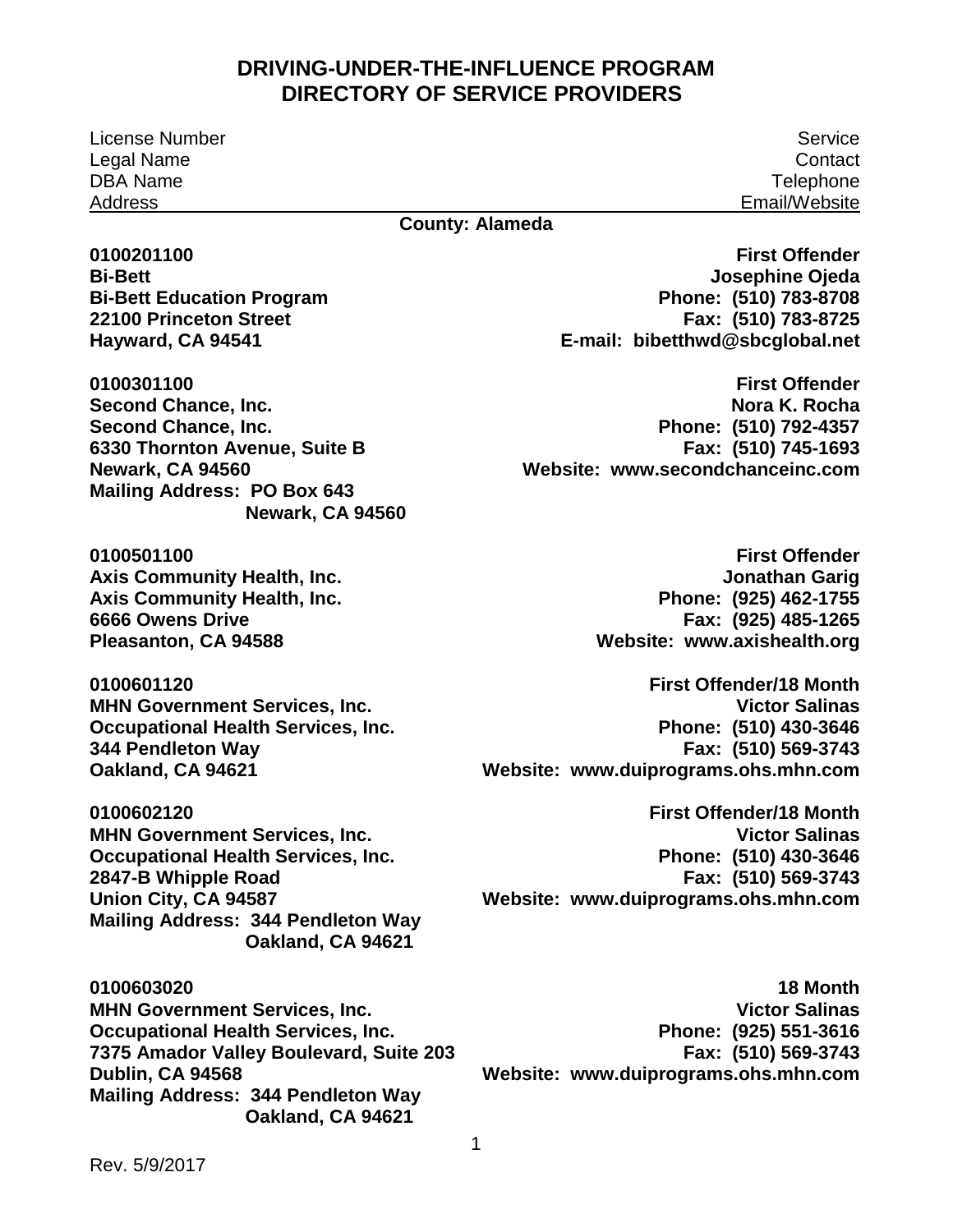License Number Legal Name DBA Name Address

**County: Amador** 

**0300201120 Lifestyle Management Drydock, Inc. Lifestyle Management, Inc. 11142 Ridge Road Sutter Creek, CA 95685** 

Service **Contact Telephone** Email/Website

**First Offender/18 Month Diane McNown Phone: (209) 257-1030 Fax: (209) 257-1028 E-mail: [lsmddp@gmail.com](mailto:lsmddp@gmail.com)** 

**County: Butte/Glenn** 

| 0400101123                                                   | First Offender/18 Month/30 Month |
|--------------------------------------------------------------|----------------------------------|
| <b>Prevention Education Program, Inc., A California Corp</b> | <b>Susan Prescott</b>            |
| <b>Prevention Education Program, Inc.</b>                    | Phone: (530) 891-6148            |
| 1215 Mangrove Avenue, Suite C                                | Fax: (530) 345-5514              |
| <b>Chico, CA 95926</b>                                       | Website: www.preventioned.com    |

0400101120 (Satellite) Prevention Education Program, 608 Kentucky Street, Suite D-2 Gridley, CA 95948

0400101120 (Satellite) Prevention Education 6268 County Road 12 Prescott Orland, CA 95963

0400101120 (Satellite) Prevention Education Program, Inc. 1015 W. Wood Street Willows, CA 95988

**0400301123 Solutions FPC, Incorporated Solutions for Positive Choices 645 Normal Avenue, Suite 100 Chico, CA 95928** 

First Offender/18 Month

Susan Prescott Phone: (530) 891-6148 Website: [www.preventioned.com](http://www.preventioned.com/) 

First Offender/18 Month Susan Prescott Phone: (530) 891-6148 Website: [www.preventioned.com](http://www.preventioned.com/) 

First Offender/18 Month Susan Prescott Phone: (530) 891-6148 Website: [www.preventioned.com](http://www.preventioned.com/) 

**First Offender/18 Month/30 Month Dena Elder Phone: (530) 898-8333 Fax: (530) 898-8060 E-mail: duisol@sbcglobal.net Website: [www.duisolutions.org](http://www.duisolutions.org/)**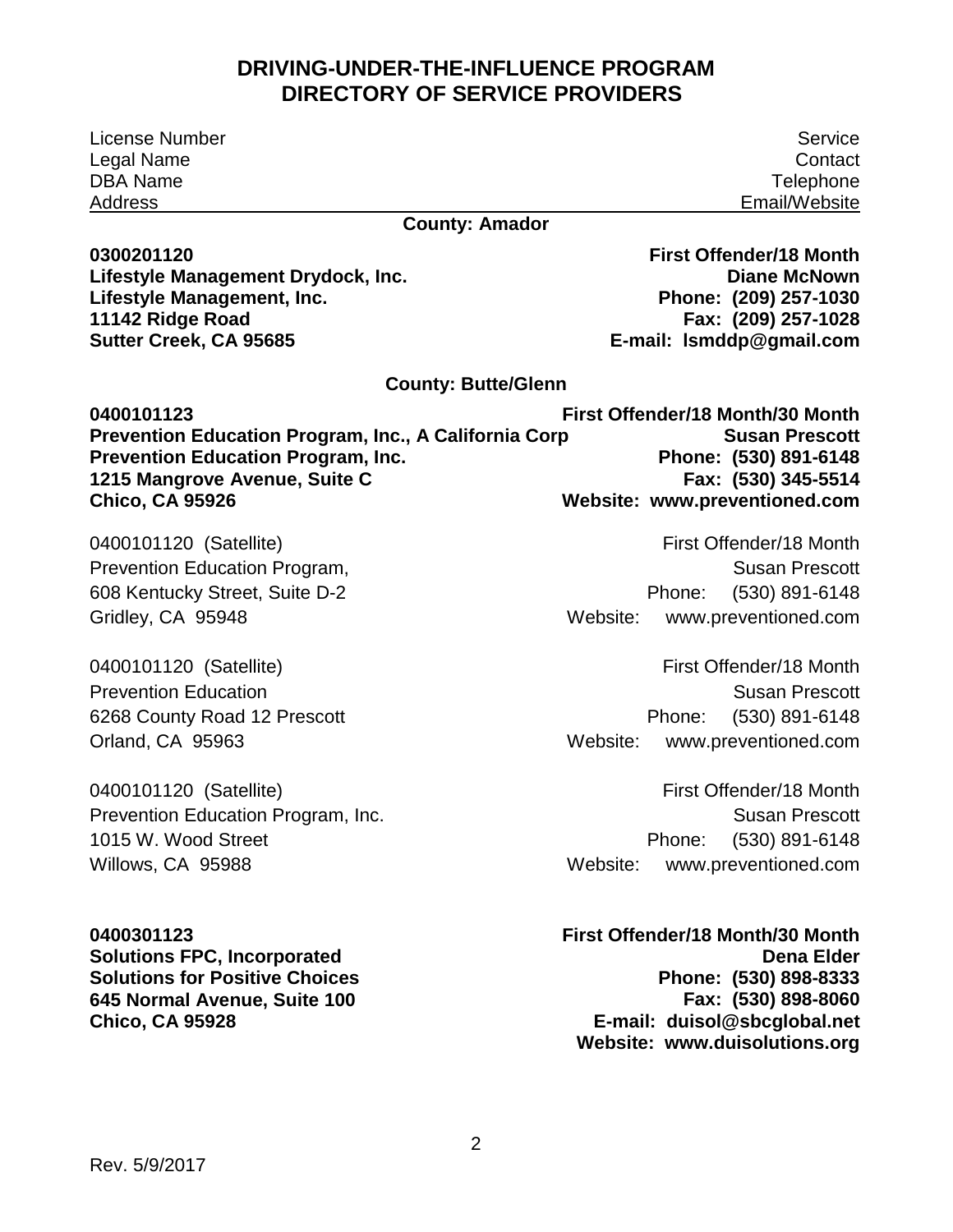Rev. 5/9/2017

<span id="page-7-0"></span>License Number Legal Name DBA Name Address

Service **Contact Telephone** Email/Website

#### **County: Butte/Glenn (continued)**

**0400302123 Solutions FPC, Incorporated Solutions for Positive Choices 1855 Myers Street Oroville, CA 95966** 

**0400303123 Solutions FPC, Incorporated Solutions for Positive Choices 5923 Clark Road, Suite F & G Paradise, CA 95969 Mailing Address: P.O. Box 1316 Paradise, CA 95967** 

#### **First Offender/18 Month/30 Month Dena Elder Phone: (530) 532-6969 Fax: (530) 532-6968 E-mail: solutions1855@att.net Website: [www.duisolutions.org](http://www.duisolutions.org/)**

**First Offender/18 Month/30 Month Dena Elder Phone: (530) 877-5336 Fax: (530) 872-7960 E-mail: solutions5923@att.net Website: [www.duisolutions.org](http://www.duisolutions.org/)** 

#### **County: Calaveras**

| 0500101120                                                  | <b>First Offender/18 Month</b>  |
|-------------------------------------------------------------|---------------------------------|
| <b>Calaveras County Health Service Agency</b>               | John Lawless                    |
| <b>Calaveras County Driving Under the Influence Program</b> | Phone: (209) 754-6555           |
| 891 Mountain Ranch Road                                     | Fax: (209) 754-6559             |
| San Andreas, CA 95249                                       | Website: www.co.calaveras.ca.us |

#### **County: Colusa**

**0600301120 Razo and Ruiz Services, Inc. Addiction Recovery Colusa 533 Fifth Street Colusa, CA 95932** 

**First Offender/18 Month Crickett Razo Phone: (530) 458-0534 Fax: (530) 458-2060 Website: [www.arcdui.com](http://www.arcdui.com/)** 

#### **County: Contra Costa**

**0700201120 Alcohol And Drug Abuse Council of Contra Costa, Inc. Alcohol & Drug Abuse Council Of Contra Costa Co., Inc. 2020 North Broadway, Suite 101 Walnut Creek, CA 94596 First Offender/18 Month Diane Carpenter Phone: (925) 932-8100 Fax: (925) 932-8392 Website: [www.adaccc.com](http://www.adaccc.com/)**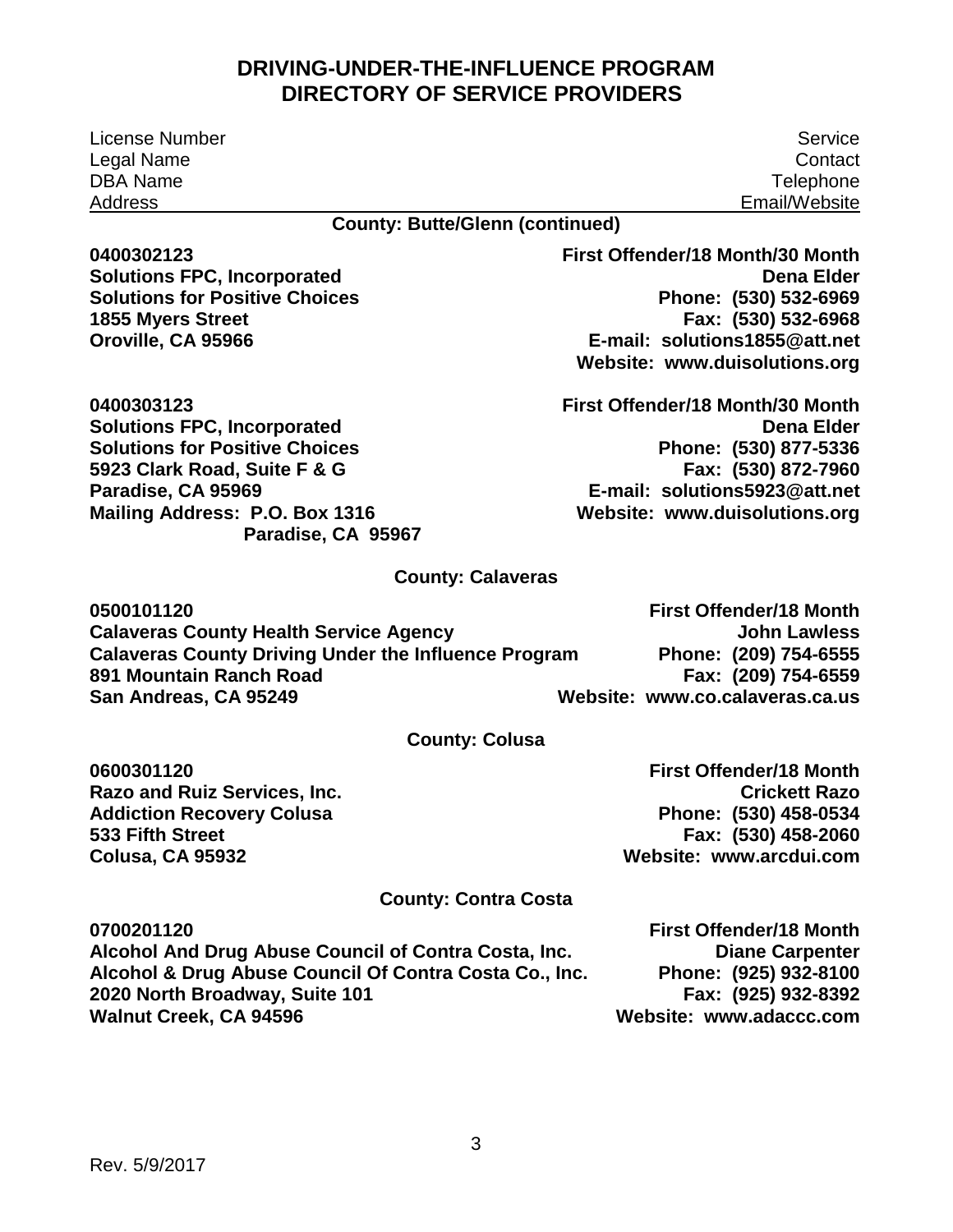License Number Service Legal Name DBA Name Address

**Contact Telephone** Email/Website

**County: Contra Costa (continued)** 

**Bi-Bett** 560 Lennon Lane, Suite 200 **0700301120 Future Solutions Walnut Creek, CA 94598 Mailing Address: P.O. Box 5487 Concord, CA 94524** 

**Bi-Bett Dawn Center 0700302120**  Bi-Bett<br>Dawn Center<br>1251 California Avenue, Suite 600<br>Pittsburg, CA 94565

**Bi-Bett 121 Sand Creek Road, Suite A 0700303120**  Bi-Bett<br>Pueblos Del Sol Education Program<br>121 Sand Creek Road, Suite A<br>Brentwood, CA 94513

**0700501120 Neighborhood House Of North Richmond Neighborhood House Of North Richmond 3065 Richmond Parkway, Suite 114 Richmond, CA 94806** 

**0700801120 MHN Government Services, Inc. Occupational Health Services, Inc. 2600 Stanwell Drive, Suite 100 Concord, CA 94520** 

**0700802120 MHN Government Services, Inc. Occupational Health Services, Inc. 11299 San Pablo Avenue, Suite W El Cerrito, CA 94530** 

 **Phone: (925) 798-7250 Fax: (925) 798-3359 E-mail: bbacct@att.net First Offender/18 Month Susan Cinelli** 

 **Phone: (925) 439-1332 E-mail: [dawncenterdui@yahoo.com](mailto:dawncenterdui@yahoo.com)  First Offender/18 Month William Spring Fax: (925) 439-0322** 

 **Phone: (925) 240-7213 E-mail: [brentwoodpds@yahoo.com](mailto:brentwoodpds@yahoo.com)  First Offender/18 Month Wanda Mathews Fax: (925) 240-7407** 

> **Phone: (510) 229-5000 Website: www.nhnr.org First Offender/18 Month Pamela Neyland Fax: (510) 235-3112**

 **Phone: (925) 356-3512 Website: www.duiprograms.ohs.mhn.org First Offender/18 Month Katherine Ide-Baggett Fax: (925) 798-1145** 

 **Phone: (925) 356-3512 Fax: (925) 798-1145 Website: www.duiprograms.ohs.mhn.org First Offender/18 Month Katherine Ide-Baggett**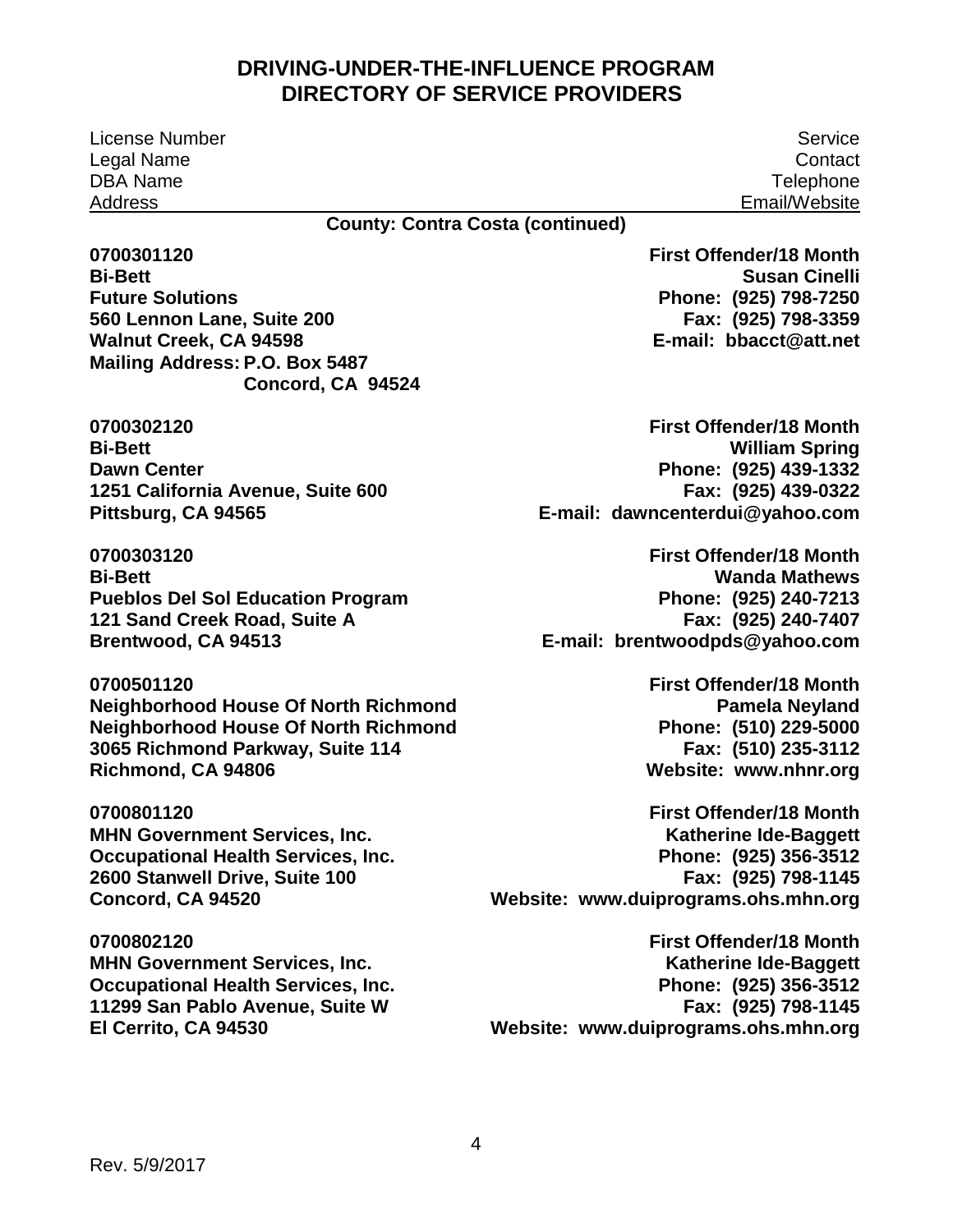License Number Service Legal Name DBA Name Address

**County: Del Norte** 

**0800201120 Humboldt Addictions Services Program Humboldt Addictions Services Program 349 G Street Crescent City, CA 95531** 

**County: El Dorado** 

**0900201120 EDCA Lifeskills EDCA Lifeskills 893 Spring Street Placerville, CA 95667** 

0900201120 (Satellite) EDCA Lifeskills EDCA Lifeskills 6065 Highway193 Georgetown, CA 95634 Mailing Address: 893 Spring Street Placerville, CA 95667

**0900301123 Tahoe Turning Point, Inc. Tahoe Turning Point, Inc. 2494 Lake Tahoe Boulevard, Suite B5 South Lake Tahoe, CA 96150** 

**First Offender/18 Month/30 Month Marc Arroves Phone: (530) 541-4594 Fax: (530) 542-1226** 

#### **County: Fresno**

**1000201120 Fresno County Hispanic Commission On Alcohol** 

**And Drug Abuse Services Inc. D.A.T.E. 1803 Broadway Street Fresno, CA 93721** 

Rev. 5/9/2017

5

**First Offender/18 Month** 

**Domingo Zapata Phone: (559) 268-6475 Fax: (559) 268-6967 Website: www.hispaniccommission.org** 

**First Offender/18 Month Sandra Morrison Phone: (707) 464-7849 Fax: (707) 465-6522 E-mail: hasp2001@aol.com** 

**First Offender/18 Month David Del Rio Phone: (530) 622-8193 Fax: (530) 622-4017 E-mail: ddelrio@edcalifeskills.com** 

> First Offender/18 Month David Del Rio Phone: (530) 622-8193 Fax: (530) 622-4017 E-mail: [ddelrio@edca.com](mailto:ddelrio@edca.com)

**Contact Telephone** Email/Website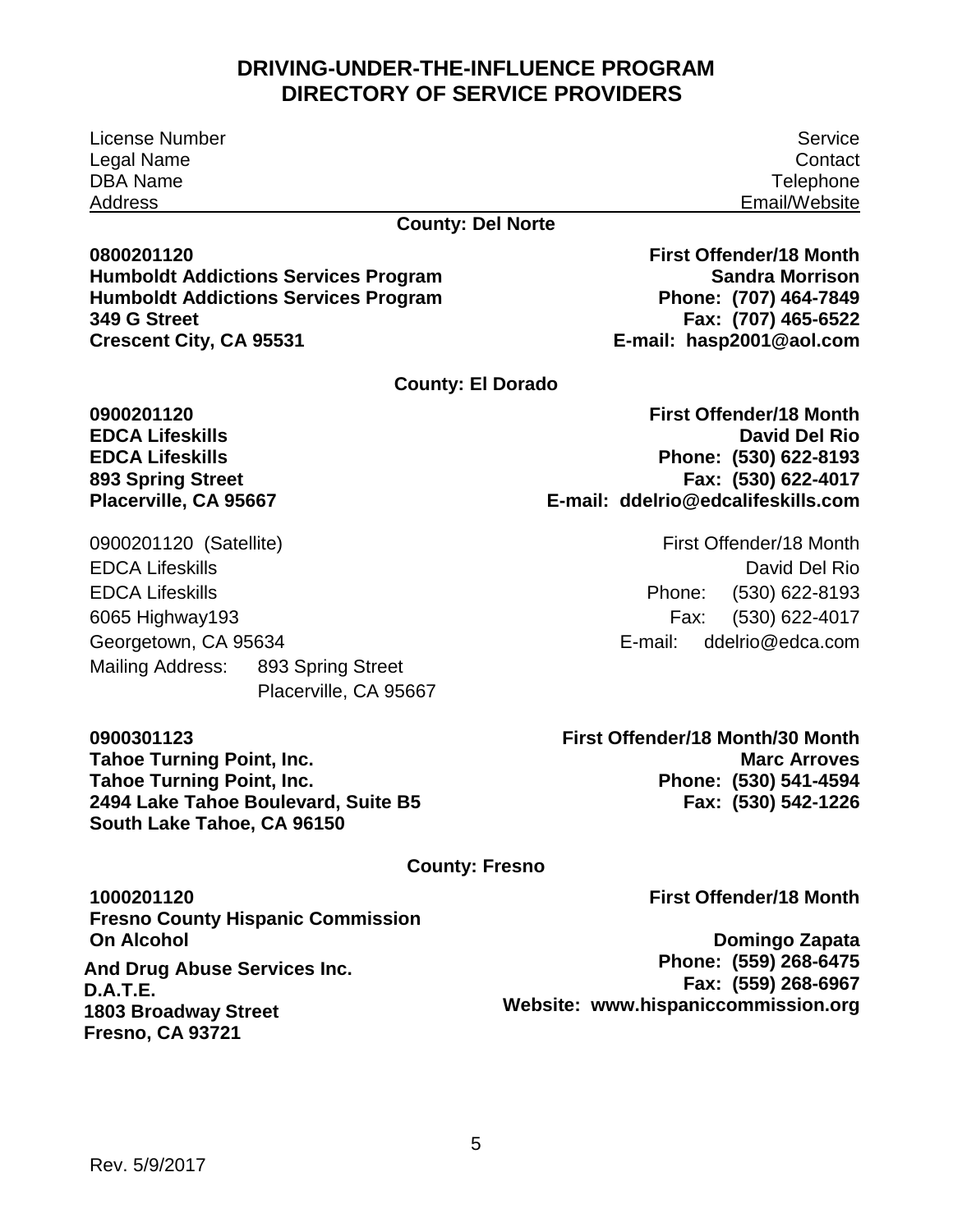| <b>License Number</b>                                                                                                                                                                                 | Service                                                                                                                                    |
|-------------------------------------------------------------------------------------------------------------------------------------------------------------------------------------------------------|--------------------------------------------------------------------------------------------------------------------------------------------|
| Legal Name                                                                                                                                                                                            | Contact                                                                                                                                    |
| <b>DBA Name</b>                                                                                                                                                                                       | Telephone                                                                                                                                  |
| <b>Address</b><br><b>County: Fresno (continued)</b>                                                                                                                                                   | Email/Website                                                                                                                              |
|                                                                                                                                                                                                       |                                                                                                                                            |
| 1000202120                                                                                                                                                                                            | <b>First Offender/18 Month</b>                                                                                                             |
| <b>Fresno County Hispanic Commission On</b>                                                                                                                                                           |                                                                                                                                            |
| <b>Alcohol And Drug Abuse Services, Inc.</b><br>D.A.T.E.                                                                                                                                              | Domingo Zapata<br>Phone: (559) 875-0249                                                                                                    |
| 1419 Jensen Avenue, Suite 106                                                                                                                                                                         | Fax: (559) 875-0276                                                                                                                        |
| <b>Sanger, CA 93657</b>                                                                                                                                                                               | Website: www.hispaniccommission.org                                                                                                        |
| <b>Mailing Address: 1803 Broadway Street</b><br><b>Fresno, CA 93721</b>                                                                                                                               | E-mail: fchcmrz@aol.com                                                                                                                    |
| 1000201120 (Satellite)                                                                                                                                                                                | First Offender/18 Month                                                                                                                    |
| D.A.T.E.                                                                                                                                                                                              | Domingo Zapata                                                                                                                             |
| 311 E. Coalinga Plaza                                                                                                                                                                                 | (559) 268-6475<br>Phone:                                                                                                                   |
| Coalinga, CA 93210                                                                                                                                                                                    | www.hispaniccommission.org<br>Website:                                                                                                     |
| 1000201120 (Satellite)                                                                                                                                                                                | First Offender/18 Month                                                                                                                    |
| D.A.T.E.                                                                                                                                                                                              | Domingo Zapata                                                                                                                             |
| 1572 10 <sup>th</sup> Street                                                                                                                                                                          | (559) 268-6475<br>Phone:                                                                                                                   |
| Firebaugh, CA 93622                                                                                                                                                                                   | Website:<br>www.hispaniccommission.org                                                                                                     |
| 1000201120 (Satellite)                                                                                                                                                                                | First Offender/18 Month                                                                                                                    |
| D.A.T.E. Youth Center                                                                                                                                                                                 | Domingo Zapata                                                                                                                             |
| 1709 7th Street                                                                                                                                                                                       | (559) 268-6475<br>Phone:                                                                                                                   |
| Mendota, CA 93640                                                                                                                                                                                     | Website:<br>www.hispaniccommission.org                                                                                                     |
| 1000301120<br><b>Kings View</b><br><b>Kings View Community Services</b><br>1410 F Street, Suite 101<br><b>Fresno, CA 93706</b>                                                                        | <b>First Offender/18 Month</b><br><b>Jennifer Montgomery</b><br>Phone: (559) 457-2302<br>Fax: (559) 457-2324<br>Website: www.kingsview.org |
| 1000302120<br><b>Kings View</b><br><b>Kings View Community Services</b><br>1521 Tollhouse, Suite G<br><b>Clovis, CA 93611</b><br>Mailing Address: 1410 F Street, Suite 101<br><b>Fresno, CA 93706</b> | <b>First Offender/18 Month</b><br><b>Jennifer Montgomery</b><br>Phone: (559) 325-9174<br>Fax: (559) 325-1663<br>Website: www.kingsview.org |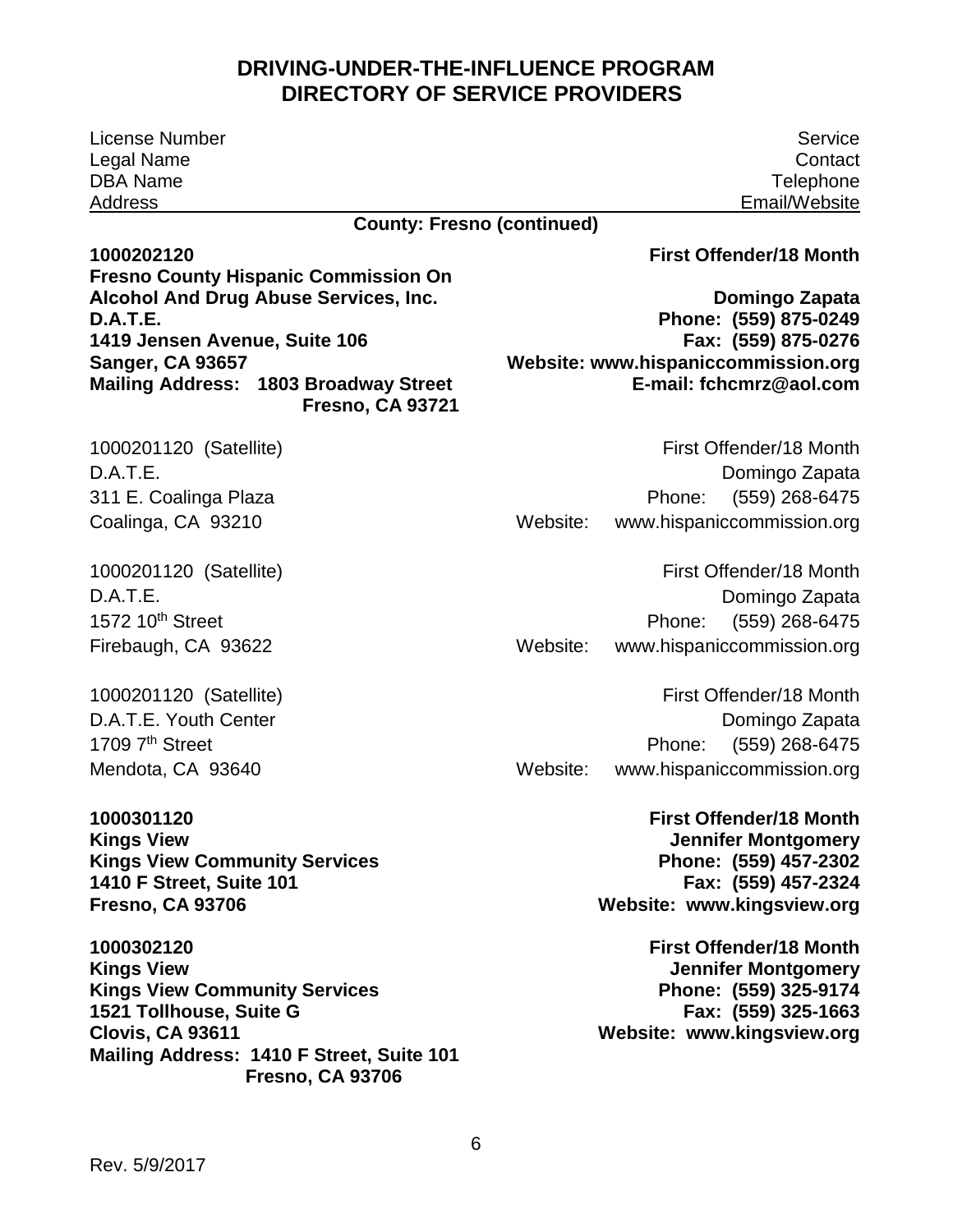License Number Legal Name DBA Name Address

Service **Contact Telephone** Email/Website

#### **County: Fresno (continued)**

 **855 West Ashlan Avenue, Suite 101 1000501120 A & J Social Services Special Services Community Center Clovis, CA 93612** 

**1000502120 A & J Social Services Special Services Community Center 661 South Madera Avenue Kerman, CA 93630** 

**1000503120 A & J Social Services Special Services Community Center 749 G Street Reedley, CA 93654** 

**1000504120 A & J Social Services Special Services Community Center 3410 McCall Avenue, Suite 109 Selma, CA 93662** 

 **Phone: (559) 348-0129 Fax: (559) 348-1367 First Offender/18 Month Joseph Montes E-mail: joe@duisscc.com** 

 **Fax: (559) 842-8299 E-mail: [joe@duisscc.com](mailto:joe@duisscc.com)  First Offender/18 Month Joseph Montes Phone: (559) 846-8444** 

 **Phone: (559) 637-1036 Fax: (559) 637-7233 E-mail: joe@duisscc.com First Offender/18 Month Joseph Montes** 

 **Phone: (559) 896-3593 Fax: (559) 896-3598 E-mail: joe@duisscc.com First Offender/18 Month Joseph Montes** 

#### **County: Humboldt**

**1200101120 Fortuna Adventist Community Services Humboldt Alcohol Recovery Treatment 2331 Rohnerville Road Fortuna, CA 95540** 

1200101120 (Satellite) Humboldt Alcohol Recovery Treatment Satellites Available Contact program for locations

 **Phone: (707) 725-9381 Website: www.fortunaacs.com First Offender/18 Month Rhonda Lewis Fax: (707) 725-1613** 

First Offender/18 Month Rhonda Lewis Phone: (707) 725-9381 Website: www.fortunaacs.com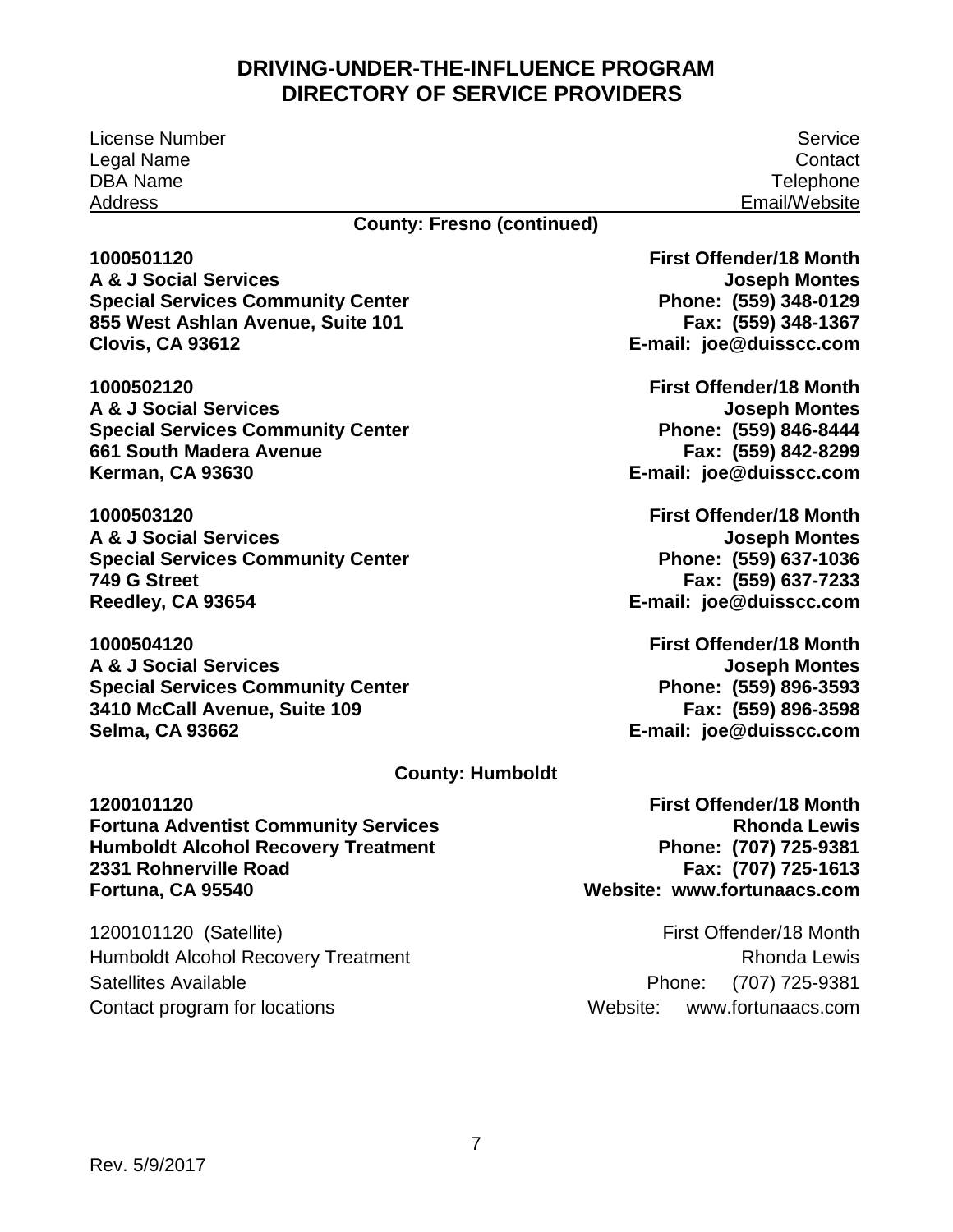License Number Legal Name DBA Name Address

**Service Contact Telephone** Email/Website

**County: Humboldt (continued)** 

**1200102120** 

**Fortuna Adventist Community Services Humboldt Alcohol Recovery Treatment AKA Fortuna Community Services 1806 E Street, Suite A Eureka, CA 95501 Mailing Address: 2331 Rohnerville Road Fortuna, CA 95540** 

**First Offender/18 Month Rhonda Lewis** 

**Phone: (707) 725-9381 Fax: (707) 725-1613 Website: www.fortunaacs.com** 

#### **County: Imperial**

**1300201100 Jungers, Edward N. Imperial Valley Safety Services 480 Olive Avenue, Suite 3A El Centro, CA 92243** 

**1300301020 Sober Roads, Incorporated Sober Road, Inc. 584 Main Street, Suite C El Centro, CA 92243** 

**First Offender Edward N. Jungers Phone: (760) 353-7780 Fax: (760) 353-7784 Website: [www.ivsafetyservices.com](http://www.ivsafetyservices.com/)** 

> **18 Month Martin Carrion Phone: (760) 352-8888 Fax: (760) 352-8517 E-mail: dui\_no\_more@att.net**

#### **County: Inyo**

| 1400101120                                                 | <b>First Offender/18 Month</b> |
|------------------------------------------------------------|--------------------------------|
| <b>Inyo County Department Of Health And Human Services</b> | <b>Gail Zwier</b>              |
| <b>Inyo County Substance Abuse Services</b>                | Phone: (760) 873-6533          |
| <b>162 Grove Street</b>                                    | Fax: (760) 873-3277            |
| <b>Bishop, CA 93514</b>                                    | E-mail: gzwier@inyocounty.us   |

#### **County: Kern**

| 1500101120                                                 | <b>First Offender/18 Month</b> |
|------------------------------------------------------------|--------------------------------|
| Special Treatment, Education And Prevention Services, Inc. | <b>Linda Eviston</b>           |
| <b>S.T.E.P.S.</b>                                          | Phone: (661) 871-3353          |
| 3533 Mount Vernon Avenue                                   | Fax: (661) 871-9549            |
| Bakersfield, CA 93306                                      | Website: www.steps-inc.com     |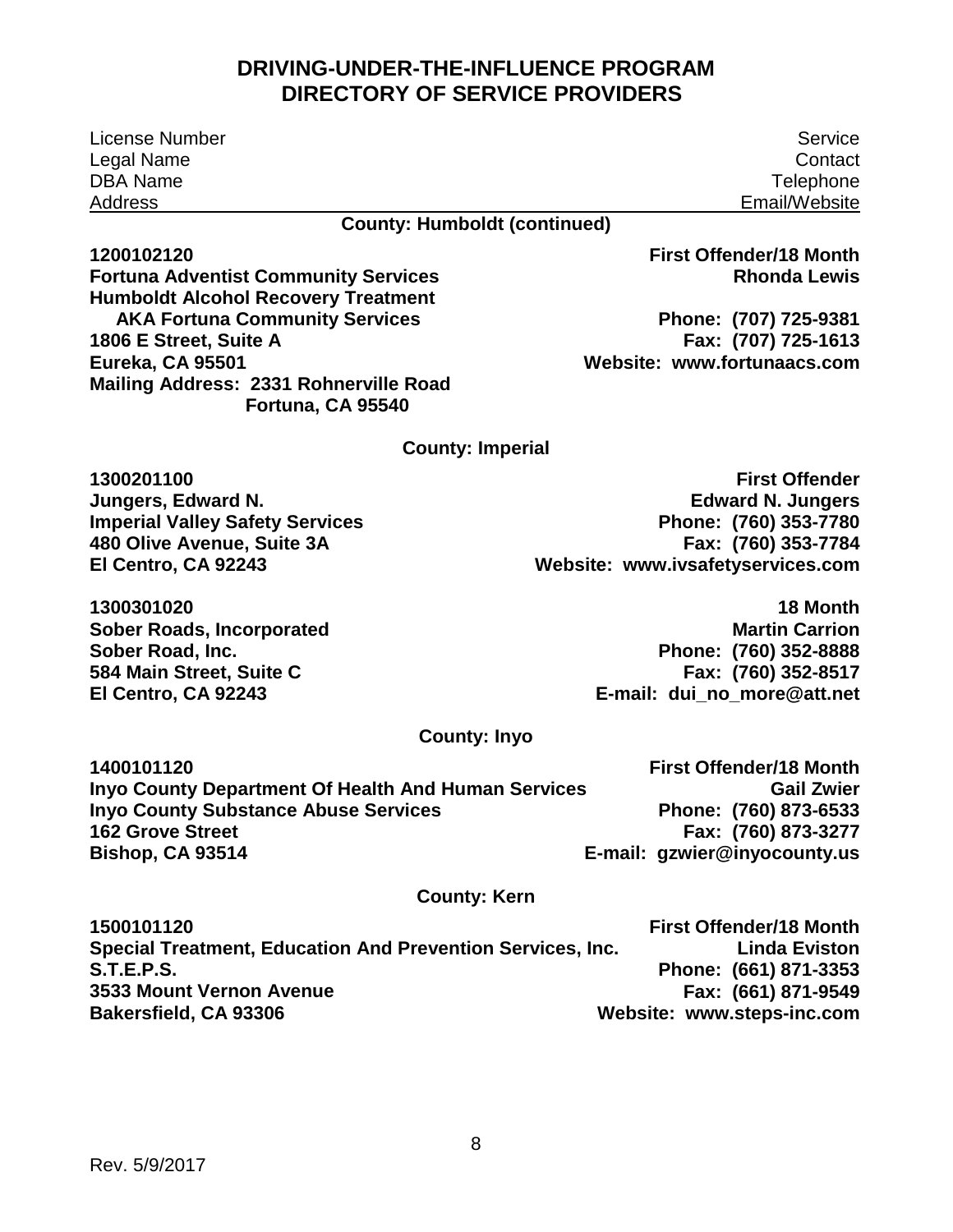| License Number                                             | Service                        |
|------------------------------------------------------------|--------------------------------|
| Legal Name                                                 | Contact                        |
| <b>DBA Name</b>                                            | Telephone                      |
| <b>Address</b>                                             | Email/Website                  |
| <b>County: Kern (continued)</b>                            |                                |
| 1500102120                                                 | <b>First Offender/18 Month</b> |
| Special Treatment, Education And Prevention Services, Inc. | <b>Linda Eviston</b>           |
| <b>S.T.E.P.S.</b>                                          | Phone: (661) 871-3353          |
| 3400 Calloway, Building 800                                | Fax: (661) 587-8727            |
| Bakersfield, CA 93312                                      | Website: www.steps-inc.com     |
| 1500301120                                                 | <b>First Offender/18 Month</b> |
| Traffic And Alcohol Awareness School Of Kern, Inc.         | <b>Jim McManus</b>             |
| Traffic and Alcohol Awareness School of Kern, Inc.         | Phone: (661) 322-8862          |
| 324 Oak Street, Suite A                                    | Fax: (661) 322-7906            |
| Bakersfield, CA 93304                                      | Website: www.taaskinc.com      |
| Mailing Address: PO Box 40400                              |                                |
| Bakersfield, CA 93384                                      |                                |
| 1500302120                                                 | <b>First Offender/18 Month</b> |
| Traffic And Alcohol Awareness School Of Kern, Inc.         | <b>Jim McManus</b>             |
| Traffic and Alcohol Awareness School of Kern, Inc.         | Phone: (661) 322-8862          |
| 525 Bear Mountain Boulevard                                | Fax: (661) 322-7906            |
| <b>Arvin, CA 93203</b>                                     | Website: www.taaskinc.com      |
| Mailing Address: PO Box 40400                              |                                |
| Bakersfield, CA 93384                                      |                                |
| 1500303120                                                 | <b>First Offender/18 Month</b> |
| Traffic And Alcohol Awareness School Of Kern, Inc.         | <b>Jim McManus</b>             |
| Traffic and Alcohol Awareness School of Kern, Inc.         | Phone: (661) 322-8862          |
| 1427 South Lexington Street, Building A, Suite 11          | Fax: (661) 322-7906            |
| <b>Delano, CA 93215</b>                                    | Website: www.taaskinc.com      |
| Mailing Address: PO Box 40400                              |                                |
| Bakersfield, CA 93384                                      |                                |
| 1500304120                                                 | <b>First Offender/18 Month</b> |
| Traffic And Alcohol Awareness School Of Kern, Inc.         | <b>Jim McManus</b>             |
| Traffic and Alcohol Awareness School of Kern, Inc.         | Phone: (661) 322-8862          |
| 511 Central Valley Highway                                 | Fax: (661) 322-7906            |
| Shafter, CA 93263                                          | Website: www.taaskinc.com      |
| Mailing Address: PO Box 40400                              |                                |
| Bakersfield, CA 93384                                      |                                |
|                                                            |                                |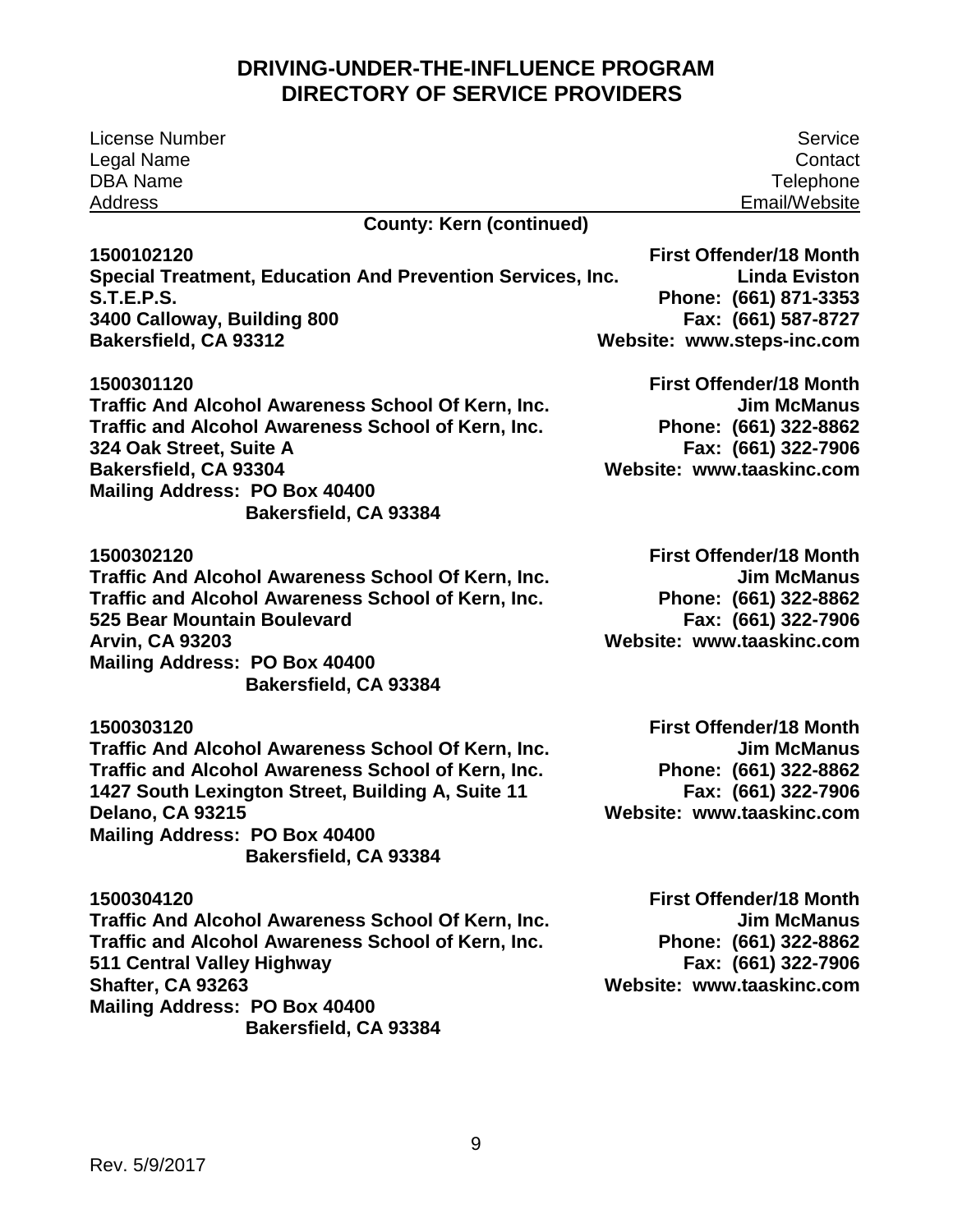<span id="page-14-0"></span>

| <b>License Number</b>                              | Service                        |
|----------------------------------------------------|--------------------------------|
| Legal Name                                         | Contact                        |
| <b>DBA Name</b>                                    | Telephone                      |
| <b>Address</b>                                     | Email/Website                  |
| <b>County: Kern (continued)</b>                    |                                |
| 1500305120                                         | <b>First Offender/18 Month</b> |
| Traffic And Alcohol Awareness School Of Kern, Inc. | <b>Jim McManus</b>             |
| Traffic and Alcohol Awareness School of Kern, Inc. | Phone: (661) 322-8862          |
| 210 East Center Street, Taft College Westec        | Fax: (661) 322-7906            |
| Taft, CA 93268                                     | Website: www.taaskinc.com      |
| Mailing Address: PO Box 40400                      |                                |
| Bakersfield, CA 93384                              |                                |
| 1500306120                                         | <b>First Offender/18 Month</b> |
| Traffic And Alcohol Awareness School Of Kern, Inc. | <b>Pamela Nichols</b>          |
| Traffic and Alcohol Awareness School of Kern, Inc. | Phone: (760) 371-9412          |
| <b>443 West Church Street</b>                      | Fax: (760) 384-4969            |
| Ridgecrest, CA 93555                               | Website: www.taaskinc.com      |
| <b>Mailing Address: PO Box 187</b>                 |                                |
| Ridgecrest, CA 93555                               |                                |
| 1500306120 (Satellite)                             | First Offender/18 Month        |
| Traffic and Alcohol Awareness School of Kern, Inc. | Pamela Nichols                 |
| 2211 Alta Sierra, Suite C                          | (760) 371-9412<br>Phone:       |
| Lake Isabella, CA 93240                            | www.taaskinc.com<br>Website:   |
| 1500307120                                         | <b>First Offender/18 Month</b> |
| Traffic And Alcohol Awareness School Of Kern, Inc. | <b>Pamela Nichols</b>          |
| Traffic and Alcohol Awareness School of Kern, Inc. | Phone: (760) 371-9412          |
| <b>15664 K Street</b>                              | Fax: (760) 384-4969            |

**Mojave, CA 93501 Mailing Address: PO Box 187 Ridgecrest, CA 93555**

 1500307120 (Satellite) Traffic and Alcohol Awareness School of Kern, Inc. 555 Tehachapi Boulevard Tehachapi, CA 93561

 **Website: [www.taaskinc.com](http://www.taaskinc.com/)**

Phone: Website: [www.taaskinc.com](http://www.taaskinc.com/) First Offender/18 Month Pamela Nichols (760) 371-9412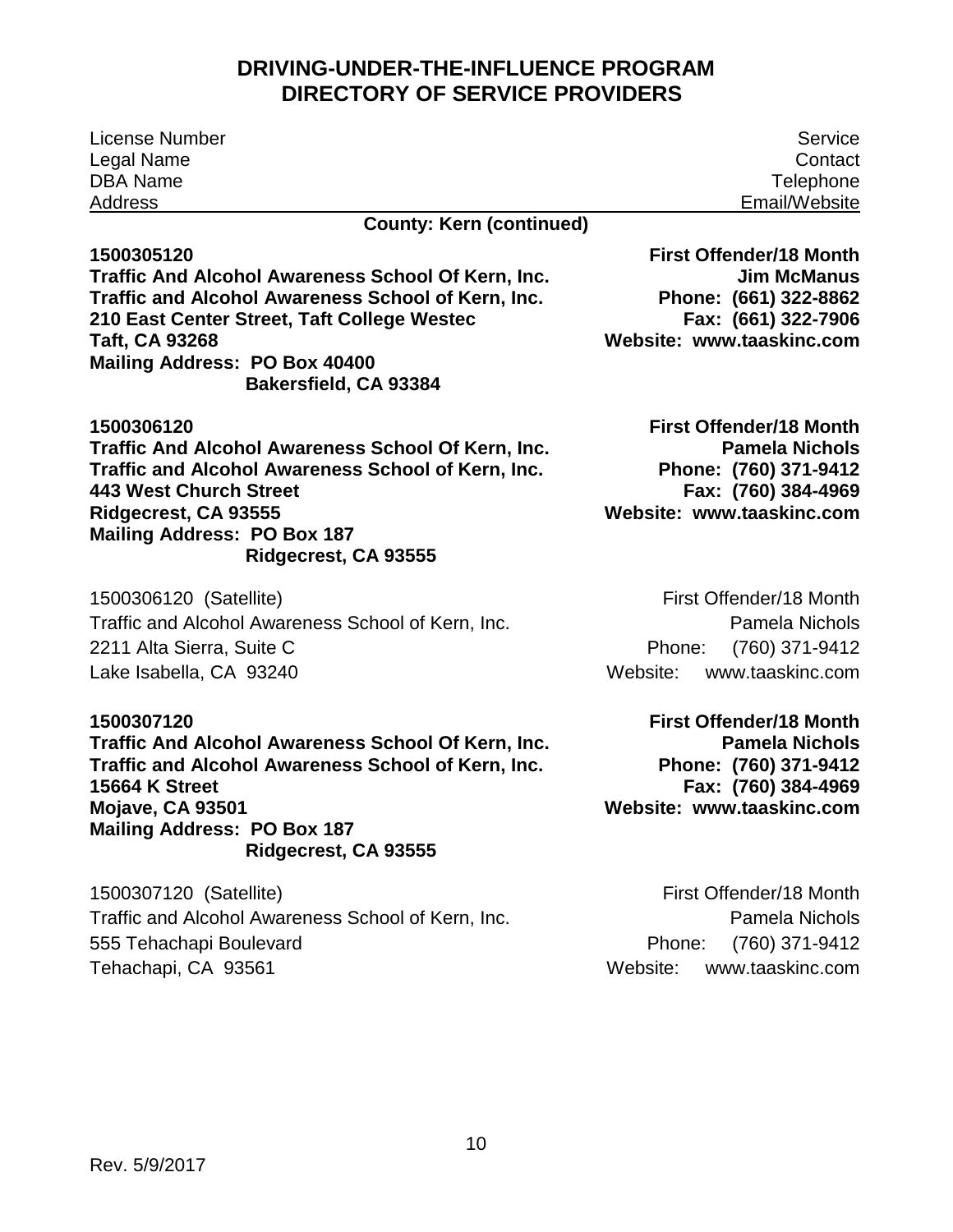License Number Legal Name DBA Name Address

#### **County: Kings**

#### **289 East 8th Street 1600101120 Kings View Kings View Community Services Hanford, CA 93230**

1600101120 (Satellite) Kings View Kings View Community Services 411 Whitley Avenue Corcoran, CA 93212

 **Website: [www.kingsview.org](http://www.kingsview.org/)  First Offender/18 Month Jennifer Montgomery Phone: (559) 582-9307 Fax: (559) 582-9042** 

> First Offender/18 Month Jennifer Montgomery Phone: (559) 992-4779

Website: [www.kingsview.org](http://www.kingsview.org/) 

#### **County: Lake**

**1700201120 Lake County Alcohol And Other Drug Services Lake County DDP 6302 13th Street Lucerne, CA 95458 Mailing Address: P.O. Box 1024 Lucerne, CA 95458** 

**First Offender/18 Month Robyn Rosin Phone: (707) 274-9101 Fax: (707) 274-9192 E-mail: [Robyn.Rosin@lakecounty.ca.gov](mailto:Robyn.Rosin@lakecounty.ca.gov)** 

**1700202120 Lake County Alcohol And Other Drug Services Lake County DDP 7000-B South Center Drive Clearlake, CA 95422 Mailing Address: P.O. Box 1024 Lucerne, CA 95458** 

 **Phone: (707) 994-7090 E-mail: [Robin.Rosin@lakecounty.ca.gov](mailto:Robin.Rosin@lakecounty.ca.gov)  First Offender/18 Month Robyn Rosin Fax: (707) 994-7164** 

#### **County: Lassen**

**1800201120 Cascade Circle, Inc. Cascade Circle, Inc. 805 Main Street, Suite J Susanville, CA 96130 Mailing Address: 3161 Bechelli Lane, Suite 204B Redding, CA 96002** 

**First Offender/18 Month Charles Horner Phone: (530) 222-8302 Fax: (530) 222-5872 E-mail: cascadecircle.org** 

Service **Contact Telephone** Email/Website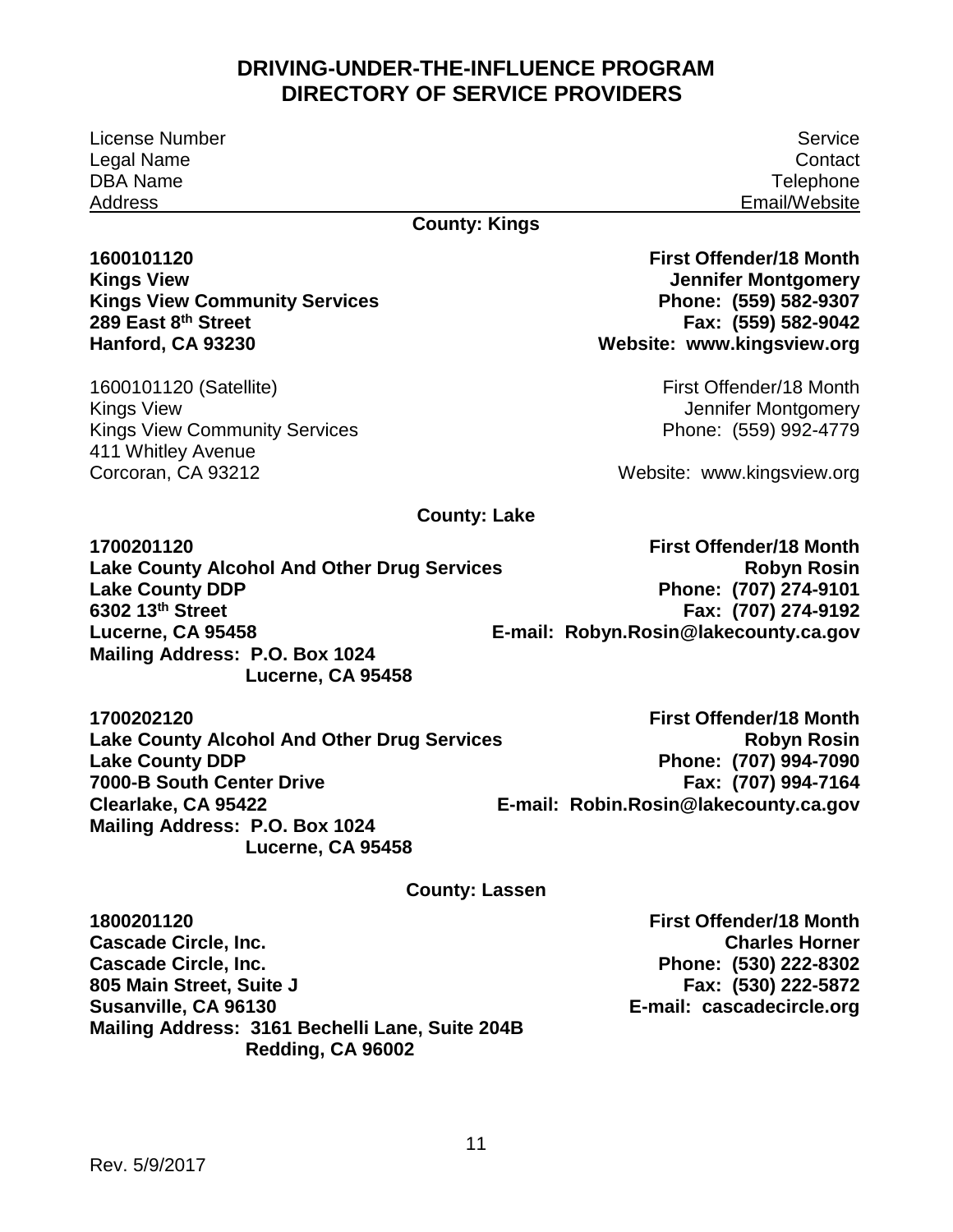| <b>License Number</b>                                                       | Service                          |
|-----------------------------------------------------------------------------|----------------------------------|
| Legal Name                                                                  | Contact                          |
| <b>DBA Name</b>                                                             | Telephone                        |
| Address                                                                     | Email/Website                    |
| <b>County: Los Angeles</b>                                                  |                                  |
| 1900101123                                                                  | First Offender/18 Month/30 Month |
| A Better Citizen Foundation, Inc.                                           | <b>Cherine Child</b>             |
| <b>ABC Traffic Safety Program</b>                                           | Phone: (562) 421-4949            |
| 12100 E. Carson Street, Suite E                                             | Fax: (562) 421-4929              |
| Hawaiian Gardens, CA 90716                                                  | Website: www.abctraffic.com      |
| Mailing Address: 3130 S. Harbor Boulevard, Suite 530                        |                                  |
| Santa Ana, CA 92704                                                         |                                  |
| 1900102123                                                                  | First Offender/18 Month/30 Month |
| A Better Citizen Foundation, Inc.                                           | <b>Cherine Child</b>             |
| <b>ABC Traffic Safety Program</b>                                           | Phone: (626) 572-7001            |
| 3380 Flair Drive, Suite 111                                                 | Fax: (714) 429-9910              |
| El Monte, CA 91731                                                          | Website: www.abctraffic.com      |
| Mailing Address: 3130 S. Harbor Boulevard, Suite 530                        |                                  |
| Santa Ana, CA 92704                                                         |                                  |
| 1900103100                                                                  | <b>First Offender</b>            |
| A Better Citizen Foundation, Inc.                                           | <b>Cherine Child</b>             |
| <b>ABC Traffic Safety Program</b>                                           | Phone: (661) 945-8683            |
| 44746 N. Beech Avenue                                                       | Fax: (661) 945-2319              |
| Lancaster, CA 93534                                                         | Website: www.abctraffic.com      |
| Mailing Address: 3130 S. Harbor Boulevard, Suite 530                        |                                  |
| Santa Ana, CA 92704                                                         |                                  |
| 1900104100                                                                  | <b>First Offender</b>            |
| A Better Citizen Foundation, Inc.                                           | <b>Cherine Child</b>             |
| <b>ABC Traffic Safety Program</b>                                           | Phone: (626) 967-6363            |
| 453 East Arrow Highway, Suite I                                             | Fax: (626) 967-6366              |
| <b>Azusa, CA 91702</b>                                                      | Website: www.abctraffic.com      |
| Mailing Address: 3130 S. Harbor Boulevard, Suite 530<br>Santa Ana, CA 92704 |                                  |
| 1900201123                                                                  | First Offender/18 Month/30 Month |
| <b>ADAPT Programs, Inc.</b>                                                 | <b>Ronald Webster</b>            |
| <b>ADAPT Programs, Inc.</b>                                                 | Phone: (213) 483-5703            |
| 1644 Wilshire Boulevard, Suite 303                                          | Fax: (213) 483-5363              |

**Los Angeles, CA 90017** 

**E-mail: [websteradapt@sbcglobal.net](mailto:websteradapt@sbcglobal.net)**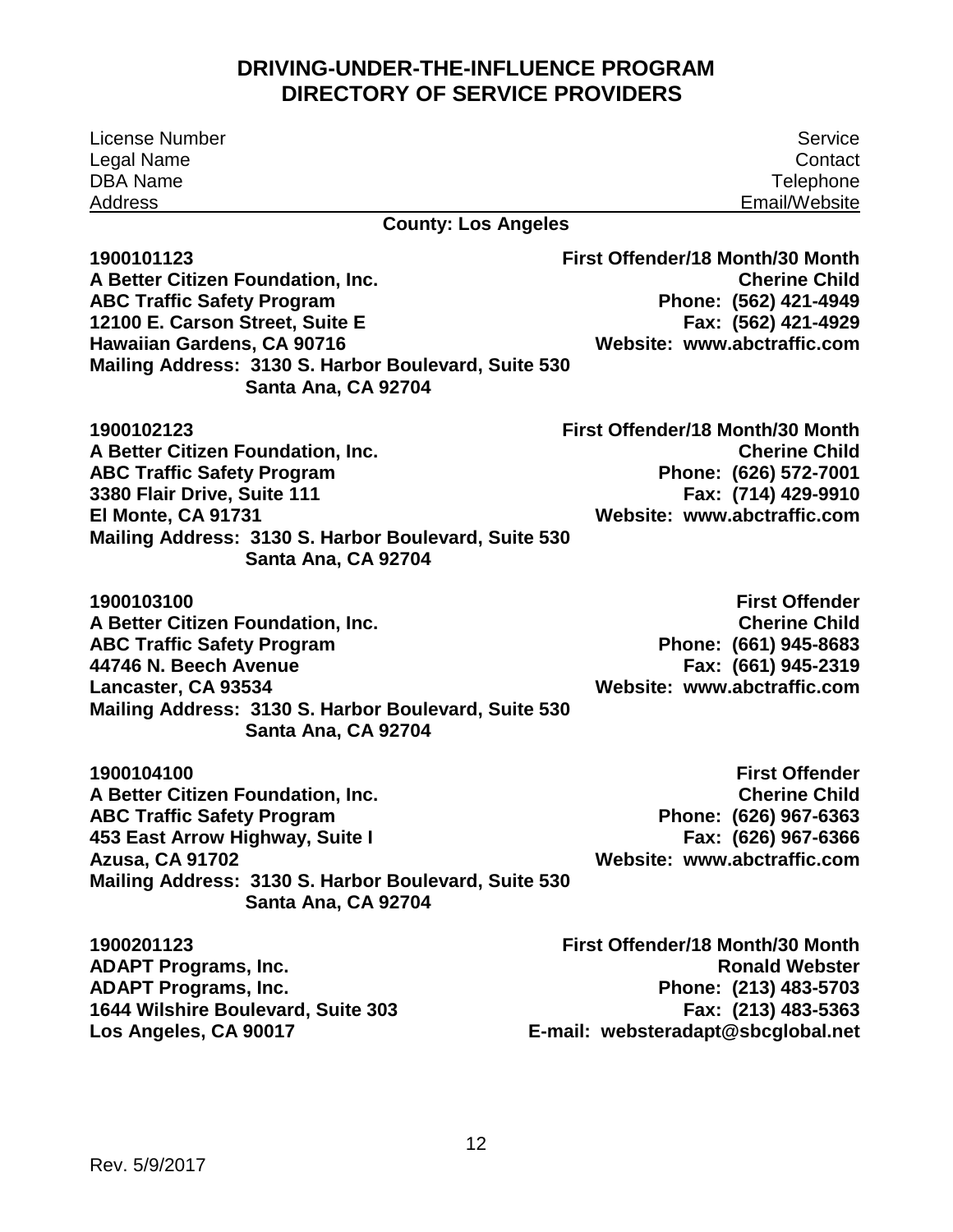| License Number                                                                                       | Service                                  |
|------------------------------------------------------------------------------------------------------|------------------------------------------|
| Legal Name                                                                                           | Contact                                  |
| <b>DBA Name</b>                                                                                      | Telephone                                |
| Address                                                                                              | Email/Website                            |
| <b>County: Los Angeles (continued)</b>                                                               |                                          |
| 1900301123                                                                                           | First Offender/18 Month/30 Month         |
| <b>National Council on Alcoholism and Drug Dependence</b><br>of East San Gabriel and Pomona Valleys, | <b>Cheryl Ruedi</b>                      |
| <b>NCADD East San Gabriel and Pomona Valleys</b>                                                     | Phone: (626) 331-5316                    |
| 4626 North Grand Avenue                                                                              | Fax: (626) 332-2219                      |
| Covina, CA 91724                                                                                     | Website: www.ncaddesgpv.org              |
| 1900401123                                                                                           | First Offender/18 Month/30 Month         |
| <b>National Council On Alcoholism And Drug Dependence</b>                                            |                                          |
| of the South Bay                                                                                     | <b>Deborah Hawkins</b>                   |
| <b>High Gain Program</b>                                                                             | Phone: (310) 644-3659                    |
| 9100 South Sepulveda Boulevard, Suite 105                                                            | Fax: (310) 216-6747                      |
| Westchester, CA 90045                                                                                | E-mail: dlevan@bhs-inc.org               |
| 1900402100                                                                                           | <b>First Offender</b>                    |
| <b>National Council On Alcoholism and Drug Dependence</b>                                            |                                          |
| of the South Bay                                                                                     | <b>Deborah Hawkins</b>                   |
| <b>High Gain Program</b>                                                                             | Phone: (310) 328-1587                    |
| <b>1334 Post Avenue</b>                                                                              | Fax: (310) 328-1964                      |
| Torrance, CA 90501                                                                                   | E-mail: dlevan@bhs-inc.org               |
| 1900501123                                                                                           | First Offender/18 Month/30 Month         |
| Alcohol Drug Council - High Gain Project                                                             | <b>Jayne Wise</b>                        |
| Alcohol Drug Council - High Gain Project                                                             | Phone: (310) 451-5881                    |
| 1424 4th Street, Suite 205                                                                           | Fax: (310) 576-0945                      |
| Santa Monica, CA 90401                                                                               | Website: www.adcwa.com                   |
| 1900701120                                                                                           | <b>First Offender/18 Month</b>           |
| <b>Center For Counseling And Education</b>                                                           | <b>Wendie Warwick</b>                    |
| <b>Center For Counseling And Education, Inc.</b>                                                     | Phone: (818) 992-0460                    |
| 7120 Topanga Canyon Boulevard                                                                        | Fax: (818) 992-0462                      |
| Canoga Park, CA 91303                                                                                | E-mail: eccentricww@aol.com              |
| 1901201123                                                                                           | First Offender/18 Month/30 Month         |
| <b>Driver Safety Schools, Inc.</b>                                                                   | <b>Arnold Abrams/</b>                    |
| Van Nuys AM/PM-Convenient Driver Safety Schools                                                      | <b>Claudia Pineda</b>                    |
| & Escuela Latina De Trafico-Assessments 2                                                            | Phone: (818) 787-7878                    |
| 6740 Kester Avenue, Suite 206                                                                        | Fax: (818) 787-4076                      |
| Van Nuys, CA 91405                                                                                   | E-mail: driversafetywestla@sbcglobal.net |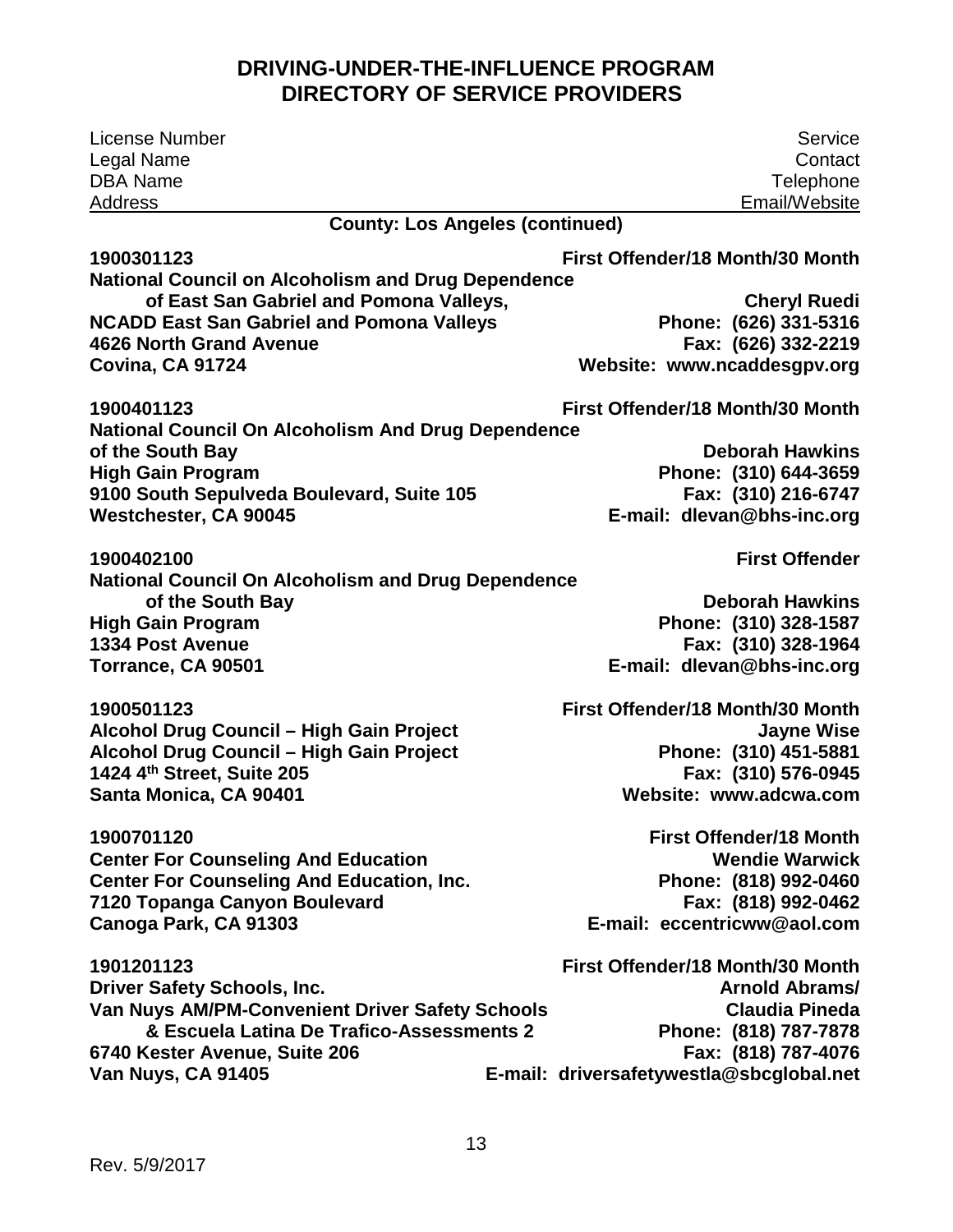| <b>License Number</b>                                         | Service                                    |
|---------------------------------------------------------------|--------------------------------------------|
| Legal Name                                                    | Contact                                    |
| <b>DBA Name</b>                                               | Telephone                                  |
| <b>Address</b>                                                | Email/Website                              |
|                                                               | <b>County: Los Angeles (continued)</b>     |
| 1901204100                                                    | <b>First Offender</b>                      |
| <b>Driver Safety Schools, Inc.</b>                            | <b>Sofia Cruz</b>                          |
| AM/PM Culver City Budget/Escuela Latina and                   | Phone: (310) 837-1818                      |
| <b>Alcohol Assessments 2</b>                                  | Fax: (310) 837-4473                        |
| 4323 Sepulveda Boulevard                                      | E-mail: driversafety2@sbcglobal.net        |
| <b>Culver City, CA 90230</b>                                  |                                            |
| 1901205123                                                    | First Offender/18 Month/30 Month           |
| <b>Driver Safety Schools, Inc.</b>                            | <b>Arnold Abrams</b>                       |
| <b>AM/PM Convenient West Los Angeles School</b>               | Phone: (310) 479-8353                      |
| 2511 South Barrington Avenue 2 <sup>nd</sup> Floor, Suite 200 | Fax: (310) 575-0500                        |
| West Los Angeles, CA 90064                                    | E-mail: driversafetywestla@sbcglobal.net   |
| 1901301123                                                    | First Offender/18 Month/30 Month           |
| <b>East Los Angeles Alcoholism Council</b>                    | <b>Xiomara Lopez</b>                       |
| <b>East Los Angeles Alcoholism Council</b>                    | Phone: (323) 268-9344                      |
| 916 South Atlantic Boulevard                                  | Fax: (323) 268-1114                        |
| Los Angeles, CA 90022                                         | E-mail: elacouncil@yahoo.com               |
| 1901401123                                                    | First Offender/18 Month/30 Month           |
| <b>High Gain Foundation</b>                                   | <b>Robert Saucedo</b>                      |
| Harbor Area High Gain Program, Inc.                           | Phone: (562) 436-9801                      |
| 315-A East 11 <sup>th</sup> Street                            | Fax: (562) 436-9803                        |
| Long Beach, CA 90813                                          | E-mail: harborhighgain@gmail.com           |
| 1901501123                                                    | First Offender/18 Month/30 Month           |
| The High Road Program                                         | <b>Darin Sharer</b>                        |
|                                                               | Juan Martinez (starts 2/22/2017)           |
| The High Road Program                                         | Phone: (626) 795-6159                      |
| 700 South Arroyo Parkway                                      | Fax: (626) 795-9540                        |
| Pasadena, CA 91105                                            | E-mail: darinscharer@highroadprogram.org   |
|                                                               | E-mail: juanmartinez@hrpinc.org            |
| 1901502123                                                    | First Offender/18 Month/30 Month           |
| The High Road Program                                         | <b>Sasha Petrovich</b>                     |
| The High Road Program                                         | Phone: (818) 785-9119                      |
| 14430 Sherman Way                                             | Fax: (818) 785-2150                        |
| Van Nuys, CA 91450-2340                                       | E-mail: sashapetrovich@highroadprogram.org |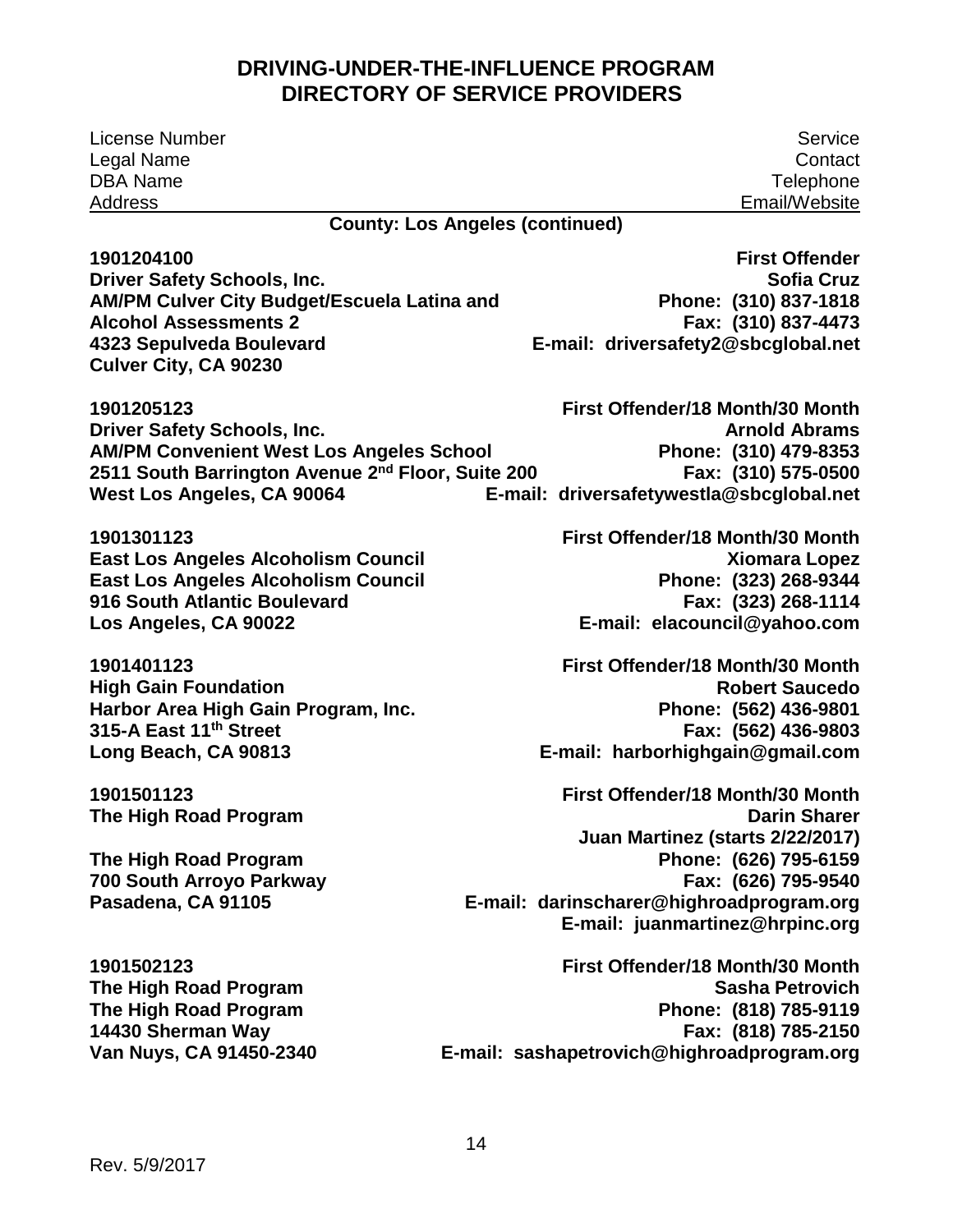License Number Legal Name DBA Name Address

Service **Contact Telephone** Email/Website

**18 Month/30 Month** 

**County: Los Angeles (continued)** 

**1901503023 The High Road Program The High Road Program 44823 Date Avenue Lancaster, CA 93534** 

**1901701120 Northeast Valley Health Corporation Northeast Valley Health Corp. DUI Program 1036 N. Maclay San Fernando, CA 91340** 

**1901901123 Right On Programs, Inc. Right On Programs 522 East Broadway, Suite 101 Glendale, CA 91205** 

**1901902123 Right On Programs, Inc. Padre 401 South Glenoaks Boulevard, Suite 201 Burbank, CA 91502 Mailing Address: 522 East Broadway, Suite 101 Glendale, CA 91205** 

**1902001123 Safety Consultant Services, Inc. Safety Consultant Services, Inc. 2904 South Main Street Los Angeles, CA 90007** 

 **Phone: (661) 942-2241 E-mail: [michaelnapier@highroadprogram.org](mailto:michaelnapier@highroadprogram.org)  Michael Napier Fax: (661) 942-7040** 

 **Phone: (818) 365-2571 Website: [www.nevhc.org](http://www.nevhc.org/)  First Offender/18 Month Vince Avila Fax: (818) 837-6427** 

 **Phone: (818) 240-1683 First Offender/18 Month/30 Month Cherie Marshall Fax: (818) 240-2858 E-mail: [roprograms@aol.com](mailto:roprograms@aol.com)** 

 **Phone: (818) 843-7375 E-mail: [roprograms@aol.com](mailto:roprograms@aol.com)  First Offender/18 Month/30 Month Cherie Marshall Fax: (818) 843-8058** 

 **Phone: (213) 748-9444 Website: [www.safetyconsultantservicesinc.com](http://www.safetyconsultantservicesinc.com/)  First Offender/18 Month/30 Month Ampelia Flores Fax: (213) 746-7254** 

**1902002123 Safety Consultant Services, Inc. Safety Consultant Services, Inc. 5518 North Long Beach Boulevard Long Beach, CA 90805** 

 **Phone: (562) 428-6426 Website: [www.safetyconsultantservicesinc.com](http://www.safetyconsultantservicesinc.com/)  First Offender/18 Month/30 Month Yolanda Litzinger Fax: (562) 428-9771**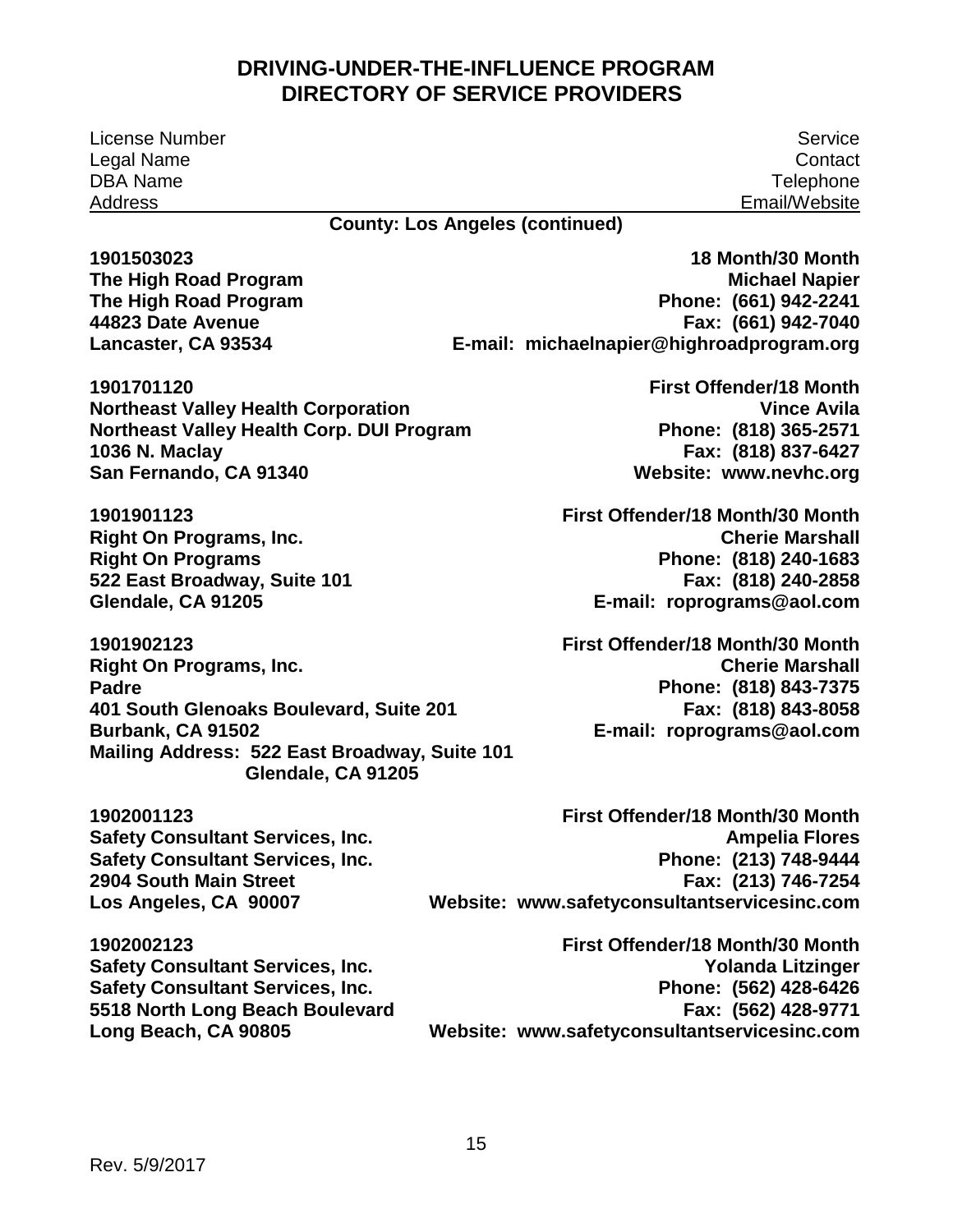License Number Legal Name DBA Name Address

**1902004123** 

Service **Contact Telephone** Email/Website

**County: Los Angeles (continued)** 

**1902003123 Safety Consultant Services, Inc. Safety Consultant Services, Inc. 24506 ½ Lyons Avenue Newhall, CA 91321** 

**Safety Consultant Services, Inc. Safety Consultant Services, Inc.** 

**4120 Tweedy Boulevard South Gate, CA 90280** 

 **Phone: (661) 255-7720 Website: [www.safetyconsultantservicesinc.com](http://www.safetyconsultantservicesinc.com/)  First Offender/18 Month/30 Month Alison Plante Fax: (661) 255-1030** 

 **Phone: (323) 567-0527 Website: [www.safetyconsultantservicesinc.com](http://www.safetyconsultantservicesinc.com/)  First Offender/18 Month/30 Month William Grumblatt Fax: (323) 567-7421** 

**1902005123 Safety Consultant Services, Inc. Safety Consultant Services, Inc. 13501 East Whittier Boulevard Whittier, CA 90605** 

**1902101123 Safety Education Center, Inc. Safety Education Center, Inc. 1515 West Cameron Avenue, Suite 300 West Covina, CA 91790** 

**1902102123 Safety Education Center, Inc. Safety Education Center, Inc. 844 North Hollywood Way Burbank, CA 91505** 

**1902103123 Safety Education Center, Inc. Safety Education Center, Inc. 18700 Sherman Way, Suite 118 Reseda, CA 91335** 

 **Phone: (562) 945-2493 Website: [www.safetyconsultantservicesinc.com](http://www.safetyconsultantservicesinc.com/)  First Offender/18 Month/30 Month Ray Rojas Fax: (562) 693-8785** 

> **Phone: (626) 960-3977 E-mail: [tam4m7@adol.com](mailto:tam4m7@adol.com)  First Offender/18 Month/30 Month Patricia Hidalgo Fax: (626) 960-9151**

> **Phone: (818) 848-8667 E-mail: [tam4m7@adol.com](mailto:tam4m7@adol.com)  First Offender/18 Month/30 Month Rosita Vega Fax: (818) 848-6398**

> **Phone: (818) 708-1198 E-mail: [territalk1@aol.com](mailto:territalk1@aol.com)  First Offender/18 Month/30 Month Mayela Alvarez Fax: (818) 708-2287**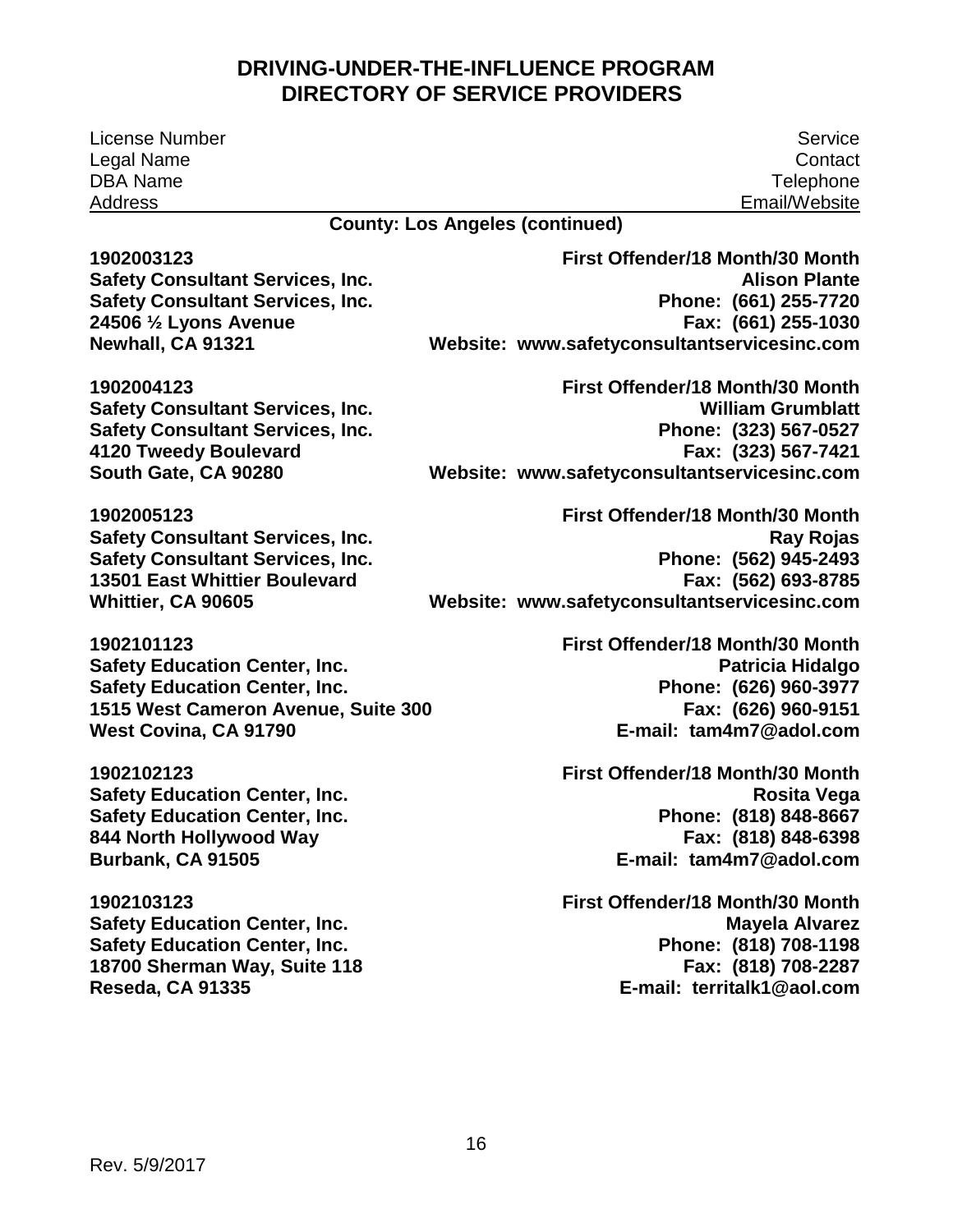| <b>License Number</b>                                                      | Service                                      |
|----------------------------------------------------------------------------|----------------------------------------------|
| Legal Name                                                                 | Contact                                      |
| <b>DBA Name</b>                                                            | Telephone                                    |
| <b>Address</b>                                                             | Email/Website                                |
| <b>County: Los Angeles (continued)</b>                                     |                                              |
| 1902201123                                                                 | <b>First Offender/18 Month</b>               |
| Self-Improvement And Alternative Measures, Inc.                            | <b>Kevin Williams</b>                        |
| <b>Self-Improvement And Alternative Measures</b>                           | Phone: (323) 292-0581                        |
| 3450 West 43rd Street, Suite 217                                           | Fax: (323) 296-4157                          |
| Los Angeles, CA 90008                                                      | E-mail: siam1@sbcglobal.net                  |
| Mailing Address: 3736 Stocker Street, Apartment 3<br>Los Angeles, CA 90008 |                                              |
| 1902301123                                                                 | First Offender/18 Month/30 Month             |
| Southern California Alcohol And Drug Programs, Inc.                        | <b>Jose A. Barcenas</b>                      |
| Southern California Alcohol And Drug Programs, Inc.                        | Phone: (562) 923-4545                        |
| <b>11500 Paramount Boulevard</b>                                           | Fax: (562) 862-7205                          |
| Downey, CA 90241                                                           | E-mail: scadpdui@yahoo.com                   |
|                                                                            | tbarcenas@scadpinc.org                       |
| 1902302100                                                                 | <b>First Offender</b>                        |
| Southern California Alcohol And Drug Programs, Inc.                        | <b>Jose A. Barcenas</b>                      |
| Southern California Alcohol And Drug Programs, Inc.                        | Phone: (562) 402-2466                        |
| 13205 South Street                                                         | Fax: (562) 402-8077                          |
| Cerritos, CA 90703                                                         | E-mail: scadpdui@yahoo.com                   |
|                                                                            | tbarcenas@scadpinc.org                       |
| 1902401123                                                                 | First Offender/18 Month/30 Month             |
| <b>Driver Benefits Incorporated</b>                                        | <b>William Wickline</b>                      |
| <b>Driver Benefits Programs</b>                                            | Phone: (310) 320-9550                        |
| 2370 West Carson Street, Suite 150                                         | Fax: (310) 533-9253                          |
| Torrance, CA 90501                                                         | Website: www.driverbenefitsinc.com           |
| 1902501123                                                                 | First Offender/18 Month/30 Month             |
| <b>Behavioral Systems Southwest, Inc.</b>                                  | <b>Ryan Diaz</b>                             |
| <b>Behavioral Systems Southwest</b>                                        | Phone: (323) 461-2779                        |
| 6411 Hollywood Boulevard, 2 <sup>nd</sup> Floor                            | Fax: (323) 461-4107                          |
| Los Angeles, CA 90028                                                      | E-mail: rdiaz@behavioralsystemssouthwest.com |
| 1902601123                                                                 | First Offender/18 Month/30 Month             |
| <b>Twin Palms Recovery Center</b>                                          | <b>Craig French</b>                          |
| <b>Twin Palms Recovery Center</b>                                          | Phone: (626) 443-4008                        |
| <b>3574 Lexington Avenue</b>                                               | Fax: (626) 443-1059                          |
| El Monte, CA 91731                                                         | Website: www.twinpalmsrc.org                 |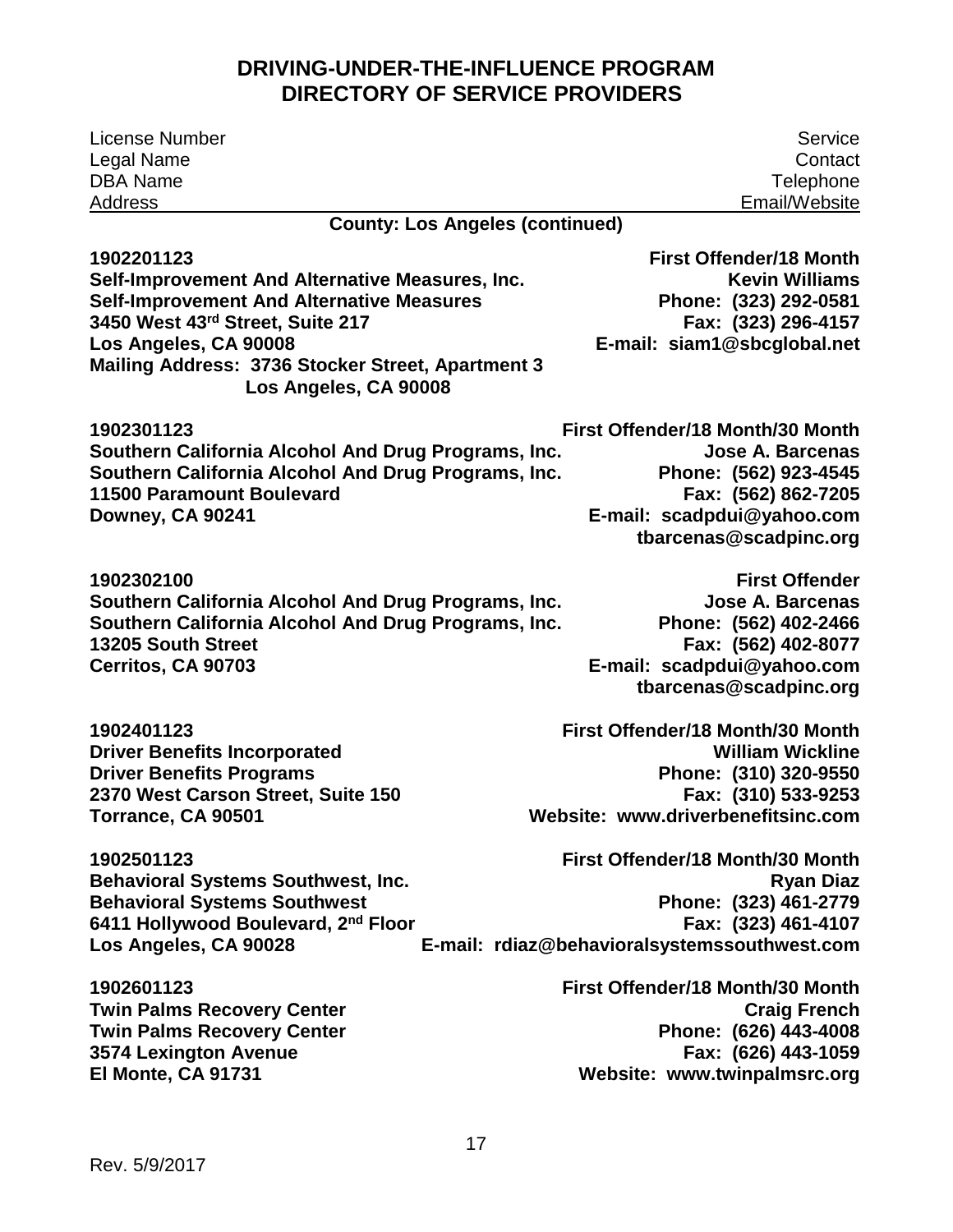License Number Service Legal Name DBA Name Address

**Contact Telephone** Email/Website

**County: Los Angeles (continued)** 

**1902602123** 

**Twin Palms Recovery Center Twin Palms Recovery Center 218 North Glendora Avenue City of Industry, CA 91744** 

 **A Los Angeles Driver Education Center 1902801100 A-LA Driver Education Center 147 North San Vicente Boulevard Beverly Hills, CA 90211** 

**1902901100 Alhambra Safety Services Alhambra Safety Services 926 E. Garvey Avenue, Suite A Monterey Park, CA 91755** 

**1903001100 Avalon-Carver Community Center Avalon-Carver AB 541 DDP 4920 South Avalon Boulevard Los Angeles, CA 90011** 

**1903101100 Behavioral Health Services, Inc. Behavioral Health Services, Inc. 15519 Crenshaw Boulevard Gardena, CA 90249** 

**1903102100 Behavioral Health Services, Inc. Behavioral Health Services, Inc. 1318A North Avalon Boulevard Wilmington, CA 90744** 

 **Phone: (626) 968-8875 Website: [www.twinpalmsrc.org](http://www.twinpalmsrc.org/)  First Offender/18 Month/30 Month Lorena Hurtado Fax: (626) 968-4565** 

 **Phone: (213) 388-7135 E-mail: [ladrivered@sbcglobal.net](mailto:ladrivered@sbcglobal.net)  First Offender Dan Haynesworth Fax: (323) 655-1934** 

> **Phone: (626) 571-6988 E-mail: [marytai@gmail.com](mailto:marytai@gmail.com)  First Offender Nancy Wu Fax: (626) 571-2477**

 **Phone: (323) 232-4391 Website: [www.avalon-carver.org](http://www.avalon-carver.org/)  First Offender Martha Nelson Fax: (323) 234-1008** 

> **Phone: (310) 679-9031 Fax: (310) 679-9084 Website: [www.bhs-inc.org](http://www.bhs-inc.org/)  First Offender Sabrina Navarette**

> **Website: [www.bhs-inc.org](http://www.bhs-inc.org/)  First Offender Yvette Parra Phone: (310) 549-2710 Fax: (310) 549-2715**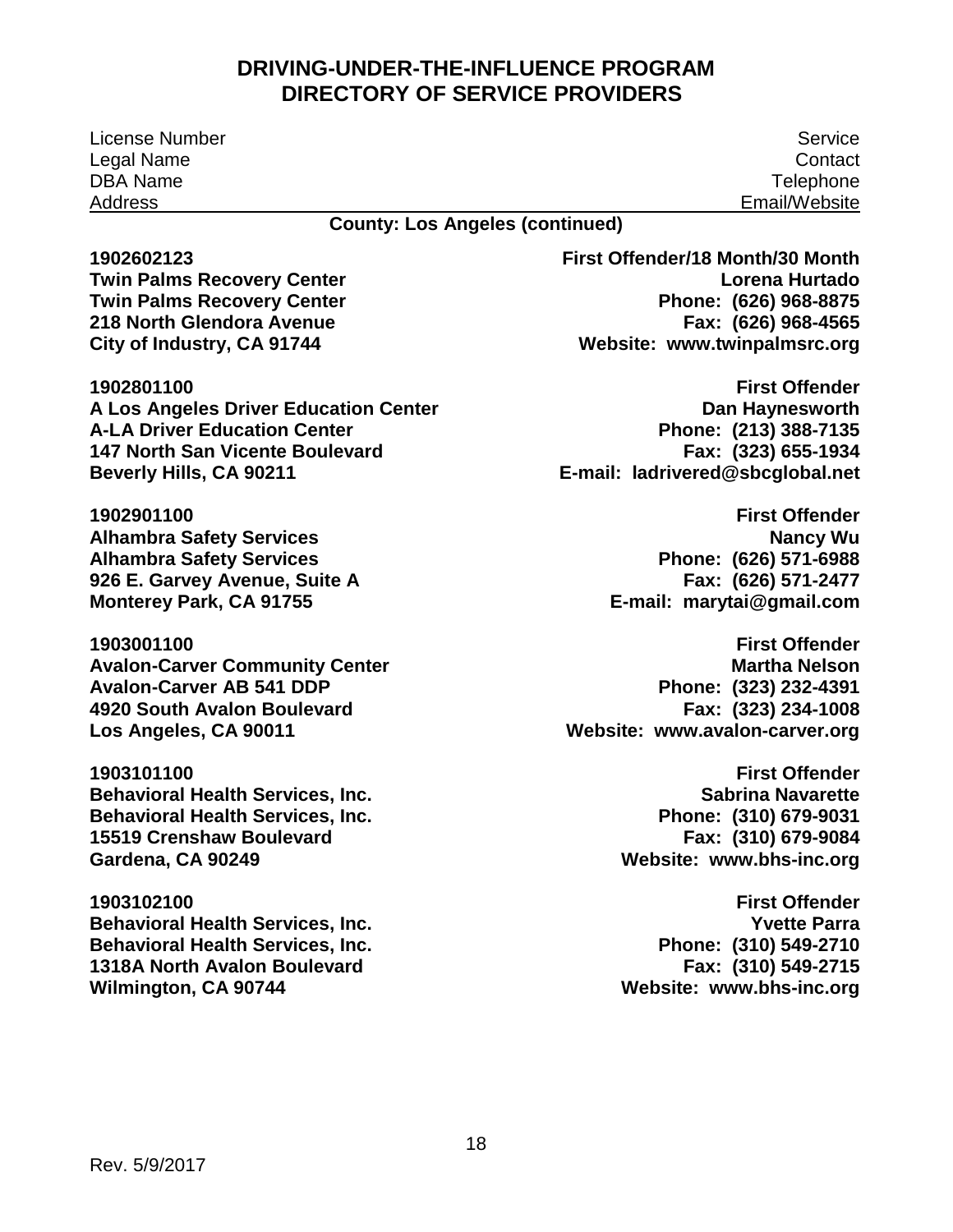| Service                                                                                                                                                                                                     |
|-------------------------------------------------------------------------------------------------------------------------------------------------------------------------------------------------------------|
| Contact                                                                                                                                                                                                     |
| Telephone                                                                                                                                                                                                   |
| Email/Website                                                                                                                                                                                               |
|                                                                                                                                                                                                             |
| <b>First Offender</b>                                                                                                                                                                                       |
| <b>Won Lee</b>                                                                                                                                                                                              |
| Phone: (888) 446-6222<br>Fax: (213) 384-3144                                                                                                                                                                |
| Website: dialeducation@yahoo.com                                                                                                                                                                            |
|                                                                                                                                                                                                             |
|                                                                                                                                                                                                             |
| <b>First Offender</b>                                                                                                                                                                                       |
| <b>Won Lee</b>                                                                                                                                                                                              |
| Phone: (888) 446-6222                                                                                                                                                                                       |
| Fax: (213) 384-3144                                                                                                                                                                                         |
| Website: dialeducation@yahoo.com                                                                                                                                                                            |
|                                                                                                                                                                                                             |
| <b>First Offender</b>                                                                                                                                                                                       |
| <b>Won Lee</b>                                                                                                                                                                                              |
| Phone: (888) 446-6222                                                                                                                                                                                       |
| Fax: (213) 384-3144                                                                                                                                                                                         |
| Website: dialeducation@yahoo.com                                                                                                                                                                            |
|                                                                                                                                                                                                             |
| <b>First Offender</b>                                                                                                                                                                                       |
| <b>Won Lee</b>                                                                                                                                                                                              |
| Phone: (888) 446-6222                                                                                                                                                                                       |
| Fax: (213) 384-3144                                                                                                                                                                                         |
| Website: dialeducation@yahoo.com                                                                                                                                                                            |
| <b>First Offender</b>                                                                                                                                                                                       |
| <b>Aaron S. Watkins</b>                                                                                                                                                                                     |
| Phone: (310) 521-1263                                                                                                                                                                                       |
| Fax: (310) 514-9941                                                                                                                                                                                         |
| E-mail: awatkins@aers.us                                                                                                                                                                                    |
| <b>First Offender</b>                                                                                                                                                                                       |
| <b>Aaron S. Watkins</b>                                                                                                                                                                                     |
| Phone: (310) 532-0620                                                                                                                                                                                       |
| Fax: (310) 532-3293<br>E-mail: awatkins@aers.us                                                                                                                                                             |
|                                                                                                                                                                                                             |
| <b>County: Los Angeles (continued)</b><br>Mailing Address: 3460 Wilshire Boulevard, Suite 202<br>Mailing Address: 3460 Wilshire Boulevard, Suite 202<br>Mailing Address: 3460 Wilshire Boulevard, Suite 202 |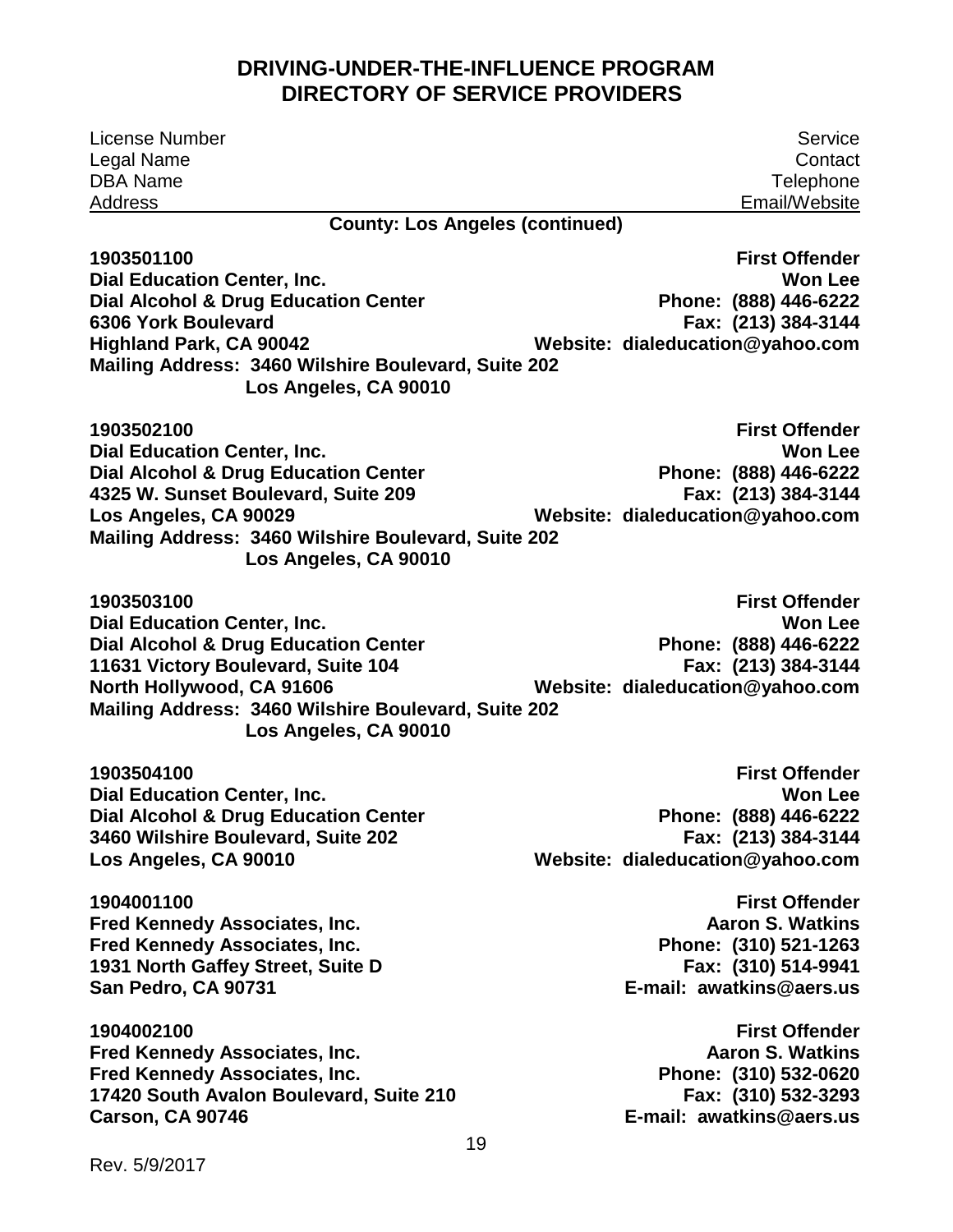| License Number                                                  | Service                                         |
|-----------------------------------------------------------------|-------------------------------------------------|
| Legal Name                                                      | Contact                                         |
| <b>DBA Name</b>                                                 | Telephone                                       |
| <b>Address</b>                                                  | Email/Website                                   |
| <b>County: Los Angeles (continued)</b>                          |                                                 |
| 1904101100                                                      | <b>First Offender</b>                           |
| Lewis Professional Services, Inc.                               | <b>Maria Sanchez</b>                            |
| <b>Inglewood Substance Abuse Traffic Violators Agency</b>       | Phone: (310) 673-5882                           |
| 400 South La Brea Avenue, Suite 203                             | Fax: (310) 673-5904                             |
| Inglewood, CA 90301                                             | Website: www.lewisprofessional.com              |
| 1904201100                                                      | <b>First Offender</b>                           |
| <b>Kim's Driving School</b>                                     | <b>Emanuel Y. Kim</b>                           |
| <b>Kim's Driving School</b>                                     | Phone: (323) 731-0833                           |
| 3306 Venice Boulevard                                           | Fax: (323) 731-0319                             |
| Los Angeles, CA 90019                                           | E-mail: emanuelkim814@hotmail.com               |
|                                                                 |                                                 |
| 1904301100                                                      | <b>First Offender</b>                           |
| <b>Korean Community Services, Inc.</b>                          | <b>Efren Guerrero</b>                           |
| <b>Korean Community Services, Inc.</b>                          | Phone: (323) 668-9007                           |
| 4416 Beverly Boulevard                                          | Fax: (714) 527-6563                             |
| Los Angeles, CA 90004                                           | Website: www.kcservices.org                     |
| <b>Mailing Address: 8633 Knott Avenue</b>                       |                                                 |
| Buena Park, CA 90620                                            |                                                 |
| 1904501100                                                      | <b>First Offender</b>                           |
| <b>Anderson Counseling &amp; Education, Inc.</b>                | <b>Bret Anderson</b>                            |
| A.C.E. Program                                                  | Phone: (562) 945-2977                           |
| <b>7336 South Painter Avenue</b>                                | Fax: (562) 945-2978                             |
| <b>Whittier, CA 90602</b>                                       | E-mail: aceprogram4me@sbcglobal.net             |
|                                                                 |                                                 |
| 1904601100<br><b>Rehabilitation Alcohol Program Corporation</b> | <b>First Offender</b><br><b>Christine Kesse</b> |
| <b>Rehabilitation Alcohol Program, Inc.</b>                     | Phone: (909) 596-5335                           |
| 2055 North Garey Avenue, Suite 2                                | Fax: (909) 593-4865                             |
| Pomona, CA 91767                                                | E-mail: rap4recovery@hotmail.com                |
|                                                                 |                                                 |
| 1904701100                                                      | <b>First Offender</b>                           |
| <b>San Gabriel Valley Driver Improvement</b>                    | <b>Ramon Beltran</b>                            |
| San Gabriel Valley Driver Improvement                           | Phone: (626) 960-0644                           |
| 25 South Raymond Avenue, Suite 112                              | Fax: (626) 960-0645                             |
| Alhambra, CA 91801                                              | E-mail: sgvdi@yahoo.com                         |
| Mailing Address: 1700 West Cameron Avenue, Suite 108            |                                                 |
| West Covina, CA 91790                                           |                                                 |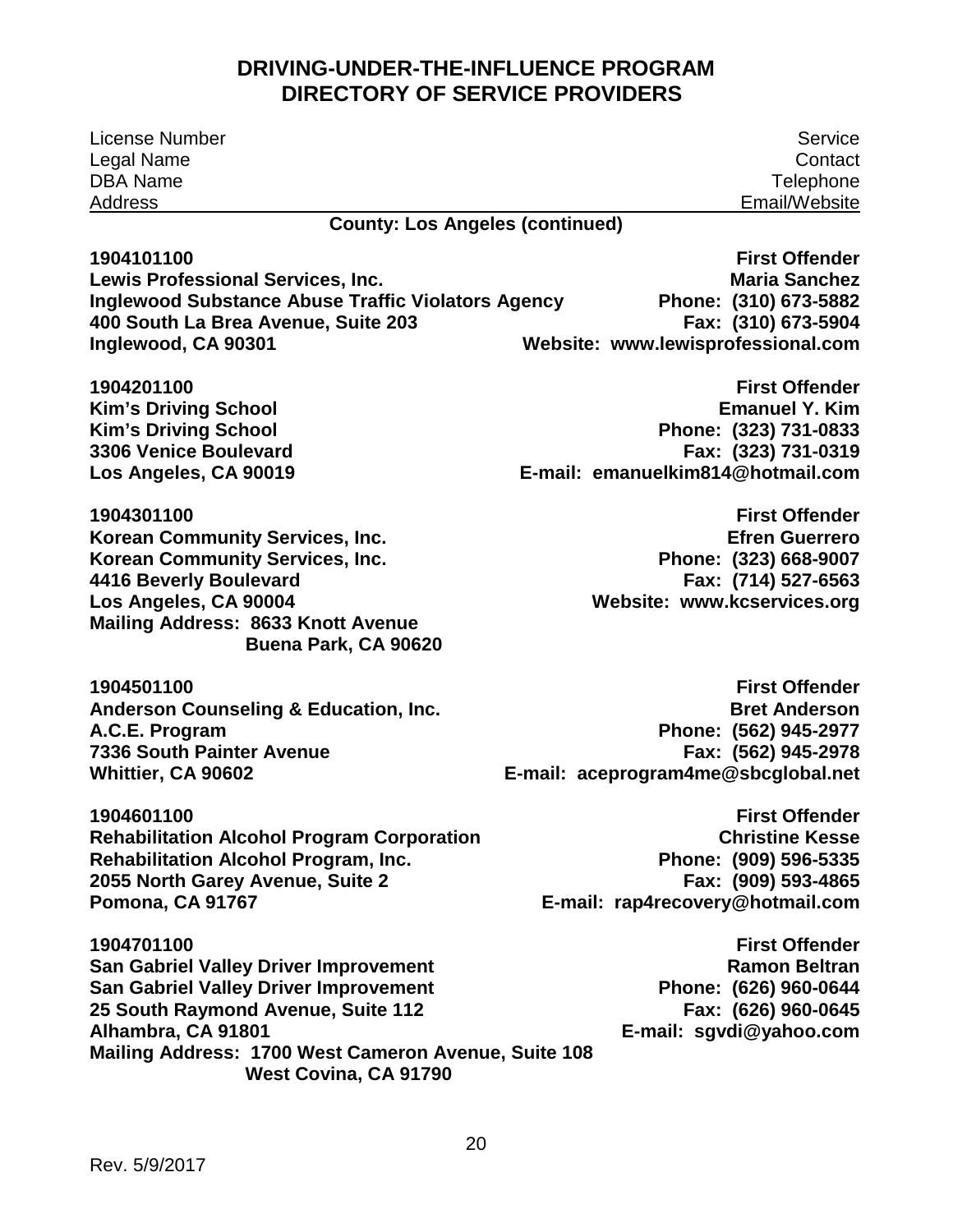License Number Service Legal Name Contact DBA Name Telephone Address Email/Website **County: Los Angeles (continued)** 

**1904702100 San Gabriel Valley Driver Improvement San Gabriel Valley Driver Improvement 1700 West Cameron Avenue, Suite 110 West Covina, CA 91790** 

**1904901100 Casa De Hermandad WAOC – Casa De Hermandad 11750 West Pico Boulevard Los Angeles, CA 90064** 

 **Phone: (626) 960-0644 E-mail: [sgvdi@yahoo.com](mailto:sgvdi@yahoo.com)  First Offender Ramon Beltran Fax: (626) 960-0645** 

 **Phone: (310) 477-8272 Website: [info@westareaopportunitycenter.org](mailto:guerrero_westarea@yahoo.com)  First Offender David Abelar Fax: (310) 473-9591** 

**1905101100 W & G Enterprises, Inc. Alcohol Education and Recovery Center 1355 Redondo Avenue, Suite 2 Long Beach, CA 90804** 

**1905301100 Diversion Safety Program, Inc. Diversion Safety Program 6606 Pacific Boulevard, Suite 215 Huntington Park, CA 90255** 

**1905401100 Escuela Latina De East Los Angeles, Inc. Escuela Hispana de Alcohol 4532 East Whittier Boulevard, Suite 210 East Los Angeles, CA 90022** 

**1905601100 California Diversion Programs, Inc. A-1 Canoga Park Budget/Escuela Popular Hispana 21054 Sherman Way, Suite 205 Canoga Park, CA 91303** 

**1905701100 Driver Safety Awareness Program, Inc. Driver Safety Awareness Program, Inc. 16909 Parthenia Street, Suite 103 North Hills, CA 91343** 

 **E-mail: [awatkins@aerc.us](mailto:awatkins@aerc.us)  First Offender Aaron S. Watkins Phone: (562) 986-5046 Fax: (562) 986-5048** 

 **Phone: (323) 585-0764 E-mail: [abpc1000@aol.com](mailto:abpc1000@aol.com)  First Offender Dolores Gonzalez Fax: (323) 585-4240** 

 **Phone: (323) 264-7001 Fax: (323) 264-8212 E-mail: [escuelaela32@att.net](mailto:escuelaela32@att.net)  First Offender Dolores Gonzalez** 

> **E-mail: [av@cadip.com](mailto:av@cadip.com)  First Offender Amanda Valdez Phone: (818) 716-0188 Fax: (818) 716-1560**

 **E-mail: [dsap@ymail.com](mailto:dsap@ymail.com)  First Offender ReNee Warren Phone: (818) 830-8870 Fax: (818) 830-8873**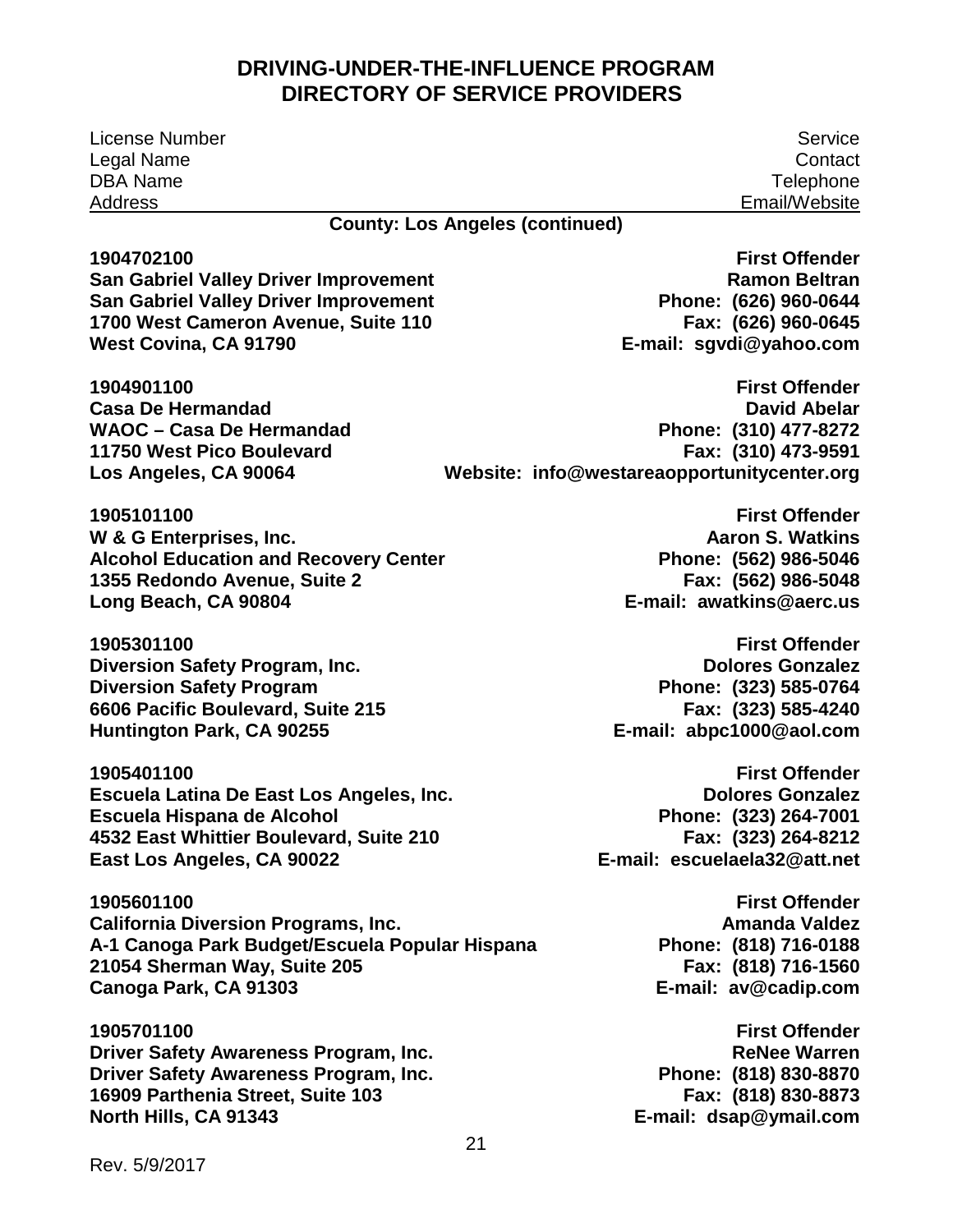License Number Service Legal Name DBA Name Address

**Contact Telephone** Email/Website

#### **County: Los Angeles (continued)**

**1905801100 DUI Program of SFV DUI Program SFV 7120 Topanga Canyon Boulevard Canoga Park, CA 91303** 

Canoga Park, CA 91303 E-mail:<br>1905901100 **Adapt-Aware Zone, Inc. Adapt Programs, Inc. 143 S. Glendale Avenue, Suite 103 Glendale, CA 91205** 

**1905902100 Adapt-Aware Zone, Inc. Adapt Programs, Inc. 13211 Whittier Boulevard, Unit H Whittier, CA 90602** 

**1906001123 Shields for Families Place of Family 9307 S. Central Avenue Los Angeles, CA 90002 Mailing Address: P.O. Box 59129 Los Angeles, CA 90059**   **[eccentricww@aol.com](mailto:eccentricww@aol.com)  First Offender Wendie Warwick Phone: (818) 992-0460 Fax: (818) 992-0462** 

 **E-mail: [adaptglendale@sbcglobal.net](mailto:adaptglendale@sbcglobal.net)  First Offender Grace Lewitt Phone: (818) 243-2746 Fax: (818) 253-3841** 

 **Phone: (562) 698-0474 E-mail: [adaptwhittier@verizon.net](mailto:adaptwhittier@verizon.net)  First Offender Grace Lewitt Fax: (562) 698-4677** 

 **Phone: (323) 564-6982 Website: [www.shieldforfamilies.org](http://www.shieldforfamilies.org/)  First Offender/18 Month/30 Month Katherine Icenhower Fax: (323) 564-5970** 

#### **County: Madera**

 **Mailing Address: 1410 F Street, Suite101 2000101120 Kings View Kings View Community Services 125 South D Street, Suite 101 Madera, CA 93638 Fresno, CA 93706** 

 **Phone: (559) 673-8006 Website: [www.kingsview.org](http://www.kingsview.org/)  First Offender/18 Month Jennifer Montgomery Fax: (559) 673-0267 E-mail: jmontgomery@kingsview.ort**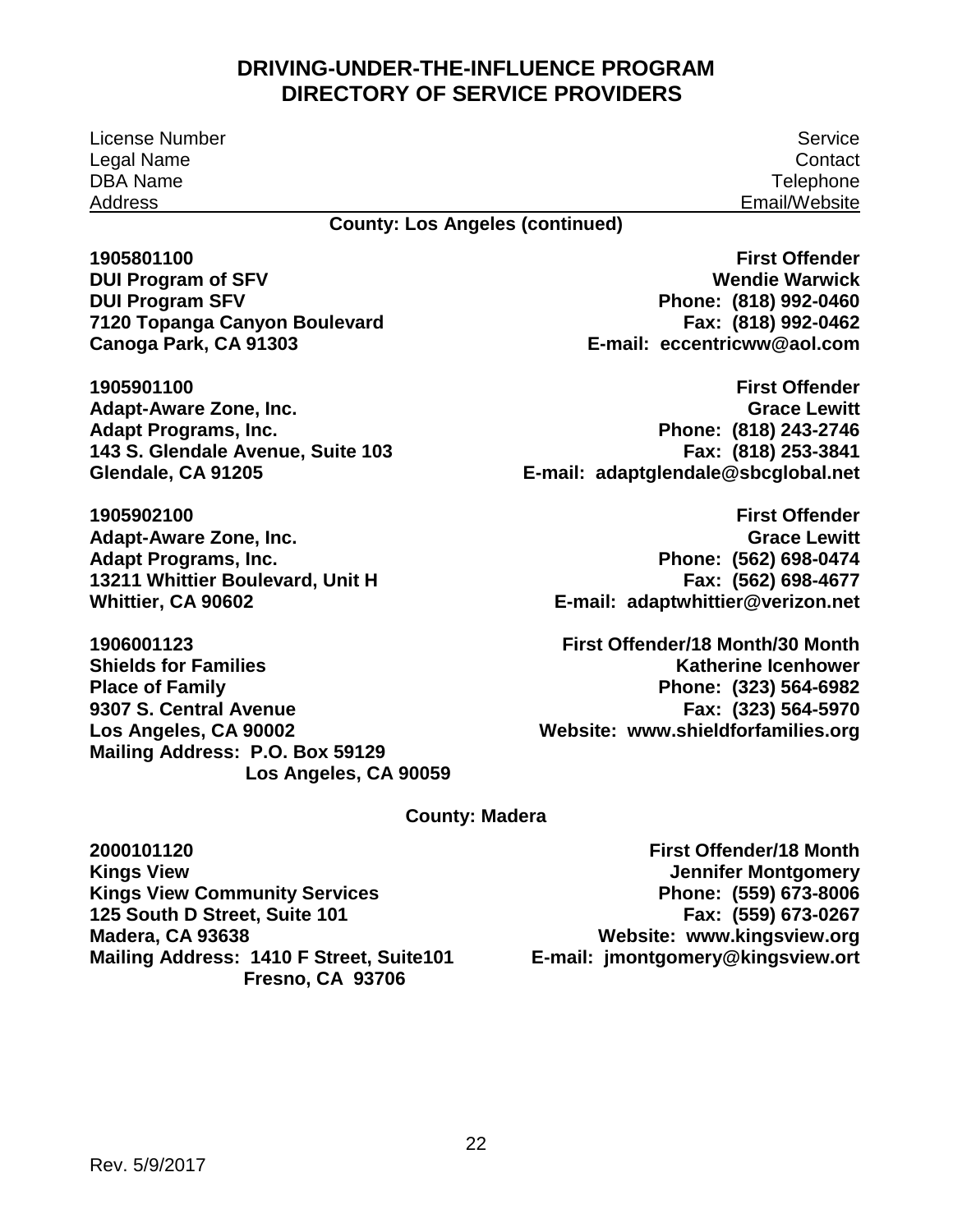License Number Legal Name DBA Name Address

**County: Madera (continued)** 

**2000102120 Kings View Kings View Community Services 49269 Golden Oak Drive, Suite 204-B Oakhurst, CA 93644 Mailing Address: 1410 F Street, Suite101 Fresno, CA 93706** 

#### **County: Marin**

**2100101120 Bay Area Community Resources, Inc. Bay Area Community Resources 103 Shoreline Parkway, Suite 201 San Rafael, CA 94901** 

#### **County: Mariposa**

 **Mariposa, CA 95338 Mailing Address: 1410 F Street, Suite 101 2200301120 Kings View Kings View Community Services 5176 Hwy 140 Fresno, CA 93706** 

 **Phone: (209) 742-6868 First Offender/18 Month Jennifer Montgomery Fax: (209) 742-6878 Website: [www.kingsview.org](http://www.kingsview.org/)** 

 **Phone: (415) 453-9980** 

**Fax: (415) 453-6137** 

**Kevin O'Reilly** 

**First Offender/18 Month** 

 **Website: [www.bacr.org](http://www.bacr.org/)** 

#### **County: Mendocino**

**2300101120 North Coast Drivers, Inc. Lucky Deuce DUI/DDP 55 W. Mendocino Avenue Willits, CA 95490 Mailing Address: 221-E North Main Street Fort Bragg, CA 95437** 

**2300102120 North Coast Drivers, Inc. Lucky Deuce DUI/DDP 221-E North Main Street Fort Bragg, CA 95437** 

 **Deborah Bartlett Phone: (707) 459-9431 E-mail: [luckydeuce2@att.net](mailto:luckydeuce2@att.net)  Fax: (707) 456-0145** 

 **Phone: (707) 964-1001 E-mail: [luckydeuce2@att.net](mailto:luckydeuce2@att.net)  First Offender/18 Month Deborah Bartlett Fax: (707) 964-1246** 

**First Offender/18 Month** 

**First Offender/18 Month Jennifer Montgomery Phone: (559) 641-2805 Fax: (559) 641-2807** 

 **Website: [www.kingsview.org](http://www.kingsview.org/)  E-mail: jmontgomery@kingsview.ort** 

Service **Contact Telephone** Email/Website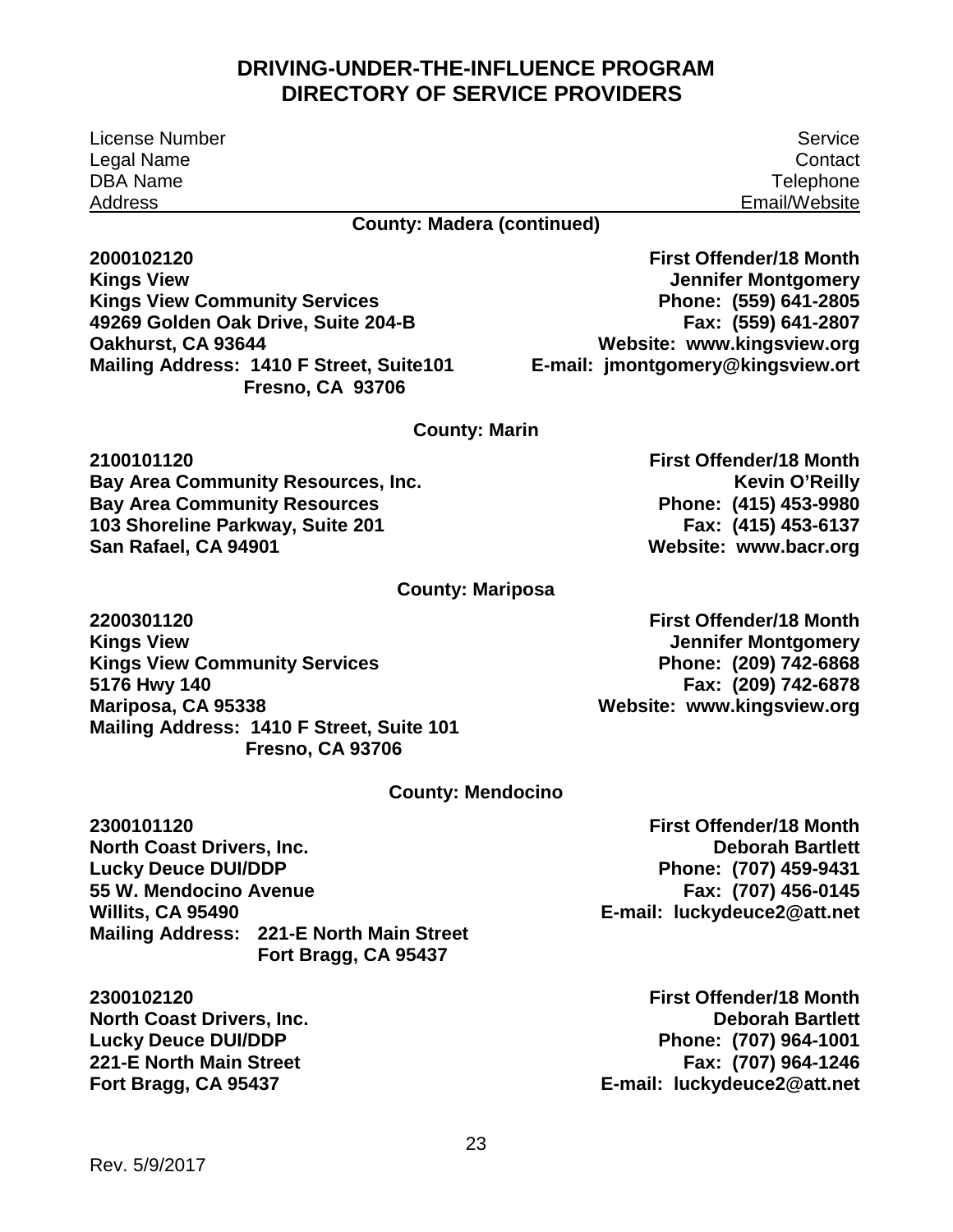#### **Lucky Deuce DUI/DDP 516 South State Street**

 **Mailing Address: 221-E North Main Street Ukiah, CA 95482 Fort Bragg, CA 95437** 

 2300101120 (Satellite) Lucky Deuce DUI/DDP Lyons Hall 44920 Willis Avenue Laytonville, CA 95450

**North Coast Drivers, Inc.** 

 **Mailing Address: P.O. Box 247 2300301123 Round Valley Indian Health Center, Inc. Round Valley Indian Health Center 23000 Henderson Road Covelo, CA 95428 Covelo, CA 95428** 

### **Phone: (707) 485-1267 E-mail: [luckydeuce2@att.net](mailto:luckydeuce2@att.net)  Deborah Bartlett Fax: (707) 485-1267**

 Phone: (707) 459-9431 E-mail: First Offender/18 Month Deborah Bartlett luckydeuce2@att.net

 **Phone: (707) 983-6648 First Offender/18 Month/30 Month Otis Brotherton** 

 **E-mail: [Otis.Brotherton@rvihc.com](mailto:Otis.Brotherton@rvihc.com)** 

 **Phone: (209) 383-7797** 

**Fax: (209) 383-7538** 

**Margie Loza** 

**First Offender/18 Month**

#### **County: Merced**

**2400101120 Lifestyle Management Drydock, Inc. Drydock DDP 710 West 18th Street, Suite 14 Merced, CA 95340** 

**2400102120 Lifestyle Management Drydock, Inc. Lifestyle Management Drydock IV, Inc. 935 I Street, Suite B Los Banos, CA 93635** 

 **E-mail: [lsmdrydock2@sbcglobal.net](mailto:lsmdrydock2@sbcglobal.net)  E-mail: [lewissteele1385@comcast.net](mailto:lewissteele1385@comcast.net)  First Offender/18 Month Margie Loza Phone: (209) 827-3140 Fax: (209) 826-4077** 

License Number Service **Telephone** Email/Website

**First Offender/18 Month** 

**Contact** 

## **DRIVING-UNDER-THE-INFLUENCE PROGRAM DIRECTORY OF SERVICE PROVIDERS**

**County: Mendocino (continued)** 

Legal Name DBA Name Address

**2300103120**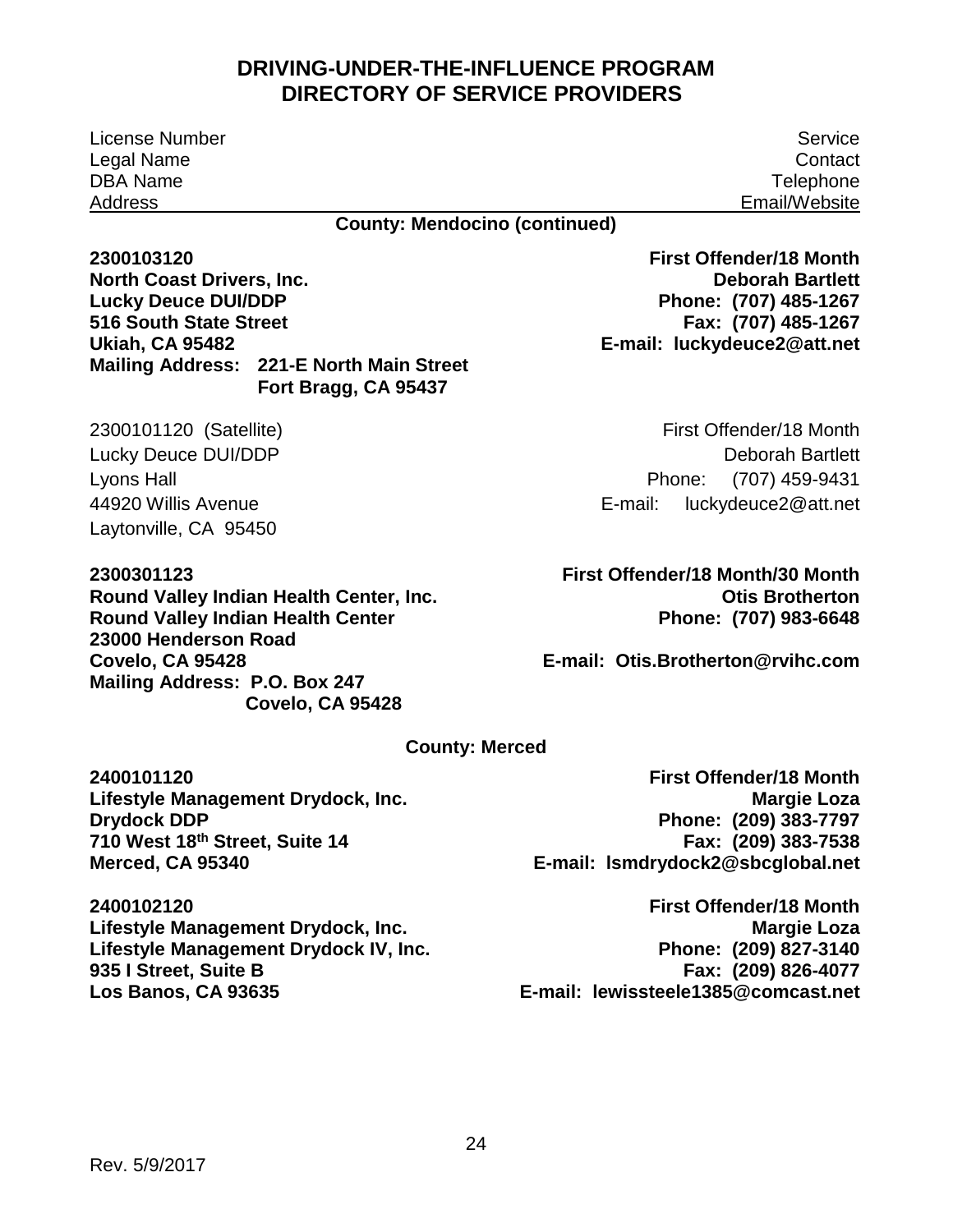License Number Legal Name DBA Name Address

Service **Contact Telephone** Email/Website

#### **County: Modoc**

**2500301120 Michael W. Hudson Hudson Solutions 204 West 12th Street, Suite 4 Alturas, CA 96101 Mailing Address: PO Box 1652 Alturas, CA 96101** 

 **Phone: (530) 233-9619 Website: [www.hudsonsolutions.org](http://www.hudsonsolutions.org/)  First Offender/18 Month Michael W. Hudson Fax: (530) 233-9620** 

#### **County: Mono**

 **Mono County Alcohol And Drug Programs Mailing Address: PO Box 2619 Website: [www.monocounty.ca.gov](http://www.monocounty.ca.gov/)  2600101120 Mono County DDP 452 Old Mammoth Road, Sierra Center Mall, 3 Mammoth Lakes, CA 93546 Mammoth Lakes, CA 93546 First Offender/18 Month Debra Stewart Phone: (760) 924-1740 Fax: (760) 924-1741** 

#### **County: Monterey**

**2700401120 Sun Street Centers Sun Street Centers 11 Peach Drive Salinas, CA 93901** 

2700401120 (Satellite) Sun Street Centers 128 East Alisal Street Salinas, CA 93901

 **Phone: (831) 753-5140 Website: [www.sunstreetcenters.org](http://www.sunstreetcenters.org/)  First Offender/18 Month Marciano Huerta Fax: (831) 753-5163** 

Phone: Website: First Offender/18 Month Marciano Huerta Phone: (831)753-5140 www.sunstreetcenters.org

2700401120 (Satellite) Sun Street Centers City of Carmel Community Center Vista Lobos Room Carmel, CA 93923

Phone: First Offender/18 Month Marciano Huerta Phone: (831)753-5140

Website: [www.sunstreetcenters.org](http://www.sunstreetcenters.org/)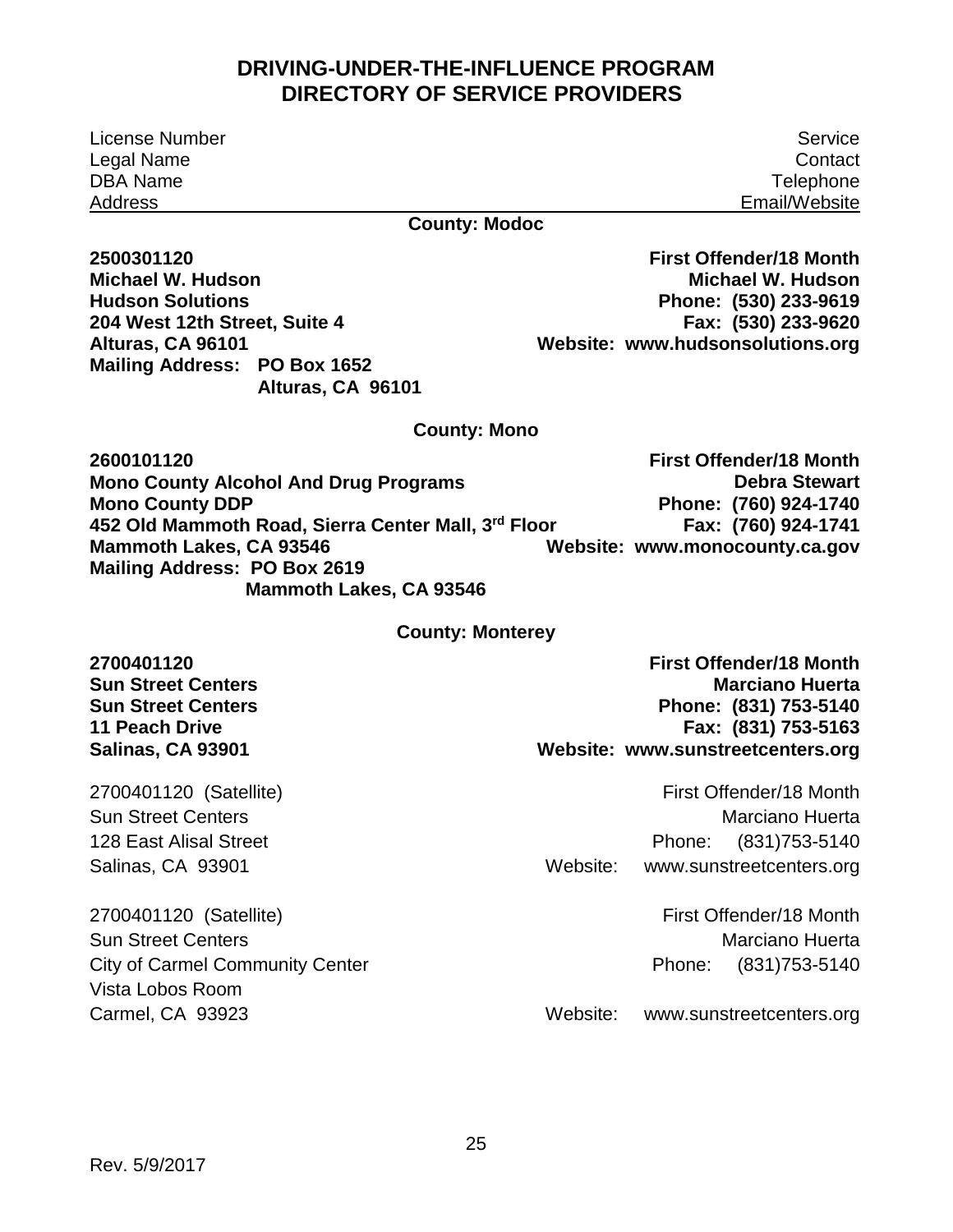License Number Service Legal Name Contact DBA Name Telephone Address Email/Website

#### **County: Monterey (continued)**

**2700402120 Sun Street Centers Sun Street Centers 1760 Fremont Boulevard, E#1-2 Seaside, CA 93955 Mailing Address: 11 Peach Drive Salinas, CA 93901** 

**2700403120 Sun Street Centers Sun Street Centers 2167 H De La Rosa Sr. Street Soledad, CA 93960-3381** 

 **Phone: (831) 393-9316 Website: [www.sunstreetcenters.org](http://www.sunstreetcenters.org/)  First Offender/18 Month Marciano Huerta Fax: (831) 899-6565** 

 **Phone: (831) 753-5140 Website: [www.sunstreetcenters.org](http://www.sunstreetcenters.org/)  First Offender/18 Month Marciano Huerta Fax: (831) 385-6842** 

#### **County: Napa**

**2800201120 Bay Area Community Resources, Inc. Napa County DUI Program 2020 Jefferson Street Napa, CA 94559** 

2800201120 (Satellite) Napa County DUI Program 4381 California 29 American Canyon, CA 94503

#### **County: Nevada**

**2900101120 Community Recovery Resources, Inc. Community Recovery Resources 180 Sierra College Drive Grass Valley, CA 95945 Mailing Address: P.O. Box 6028 Auburn, CA 95604** 

2900101120 (Satellite) Community Recovery Resources 11010 Combie Road, Suite 210 Auburn, CA 95602

 **Phone: (707) 255-8300 First Offender/18 Month Eduardo Leon Fax: (707) 255-2016 Website: [www.bacr.org](http://www.bacr.org/)** 

Phone: Website: First Offender/18 Month Nancy Carter Phone: (707) 255-8300 www.bacr.org

**First Offender/18 Month Jeff Jones Phone: (530) 273-9541 Fax: (530) 273-7740 Website: [www.corr.us](http://www.corr.us/)** 

Phone: First Offender/18 Month Jeff Jones Phone: (530) 273-9541 Website: www.corr.us

Rev. 5/9/2017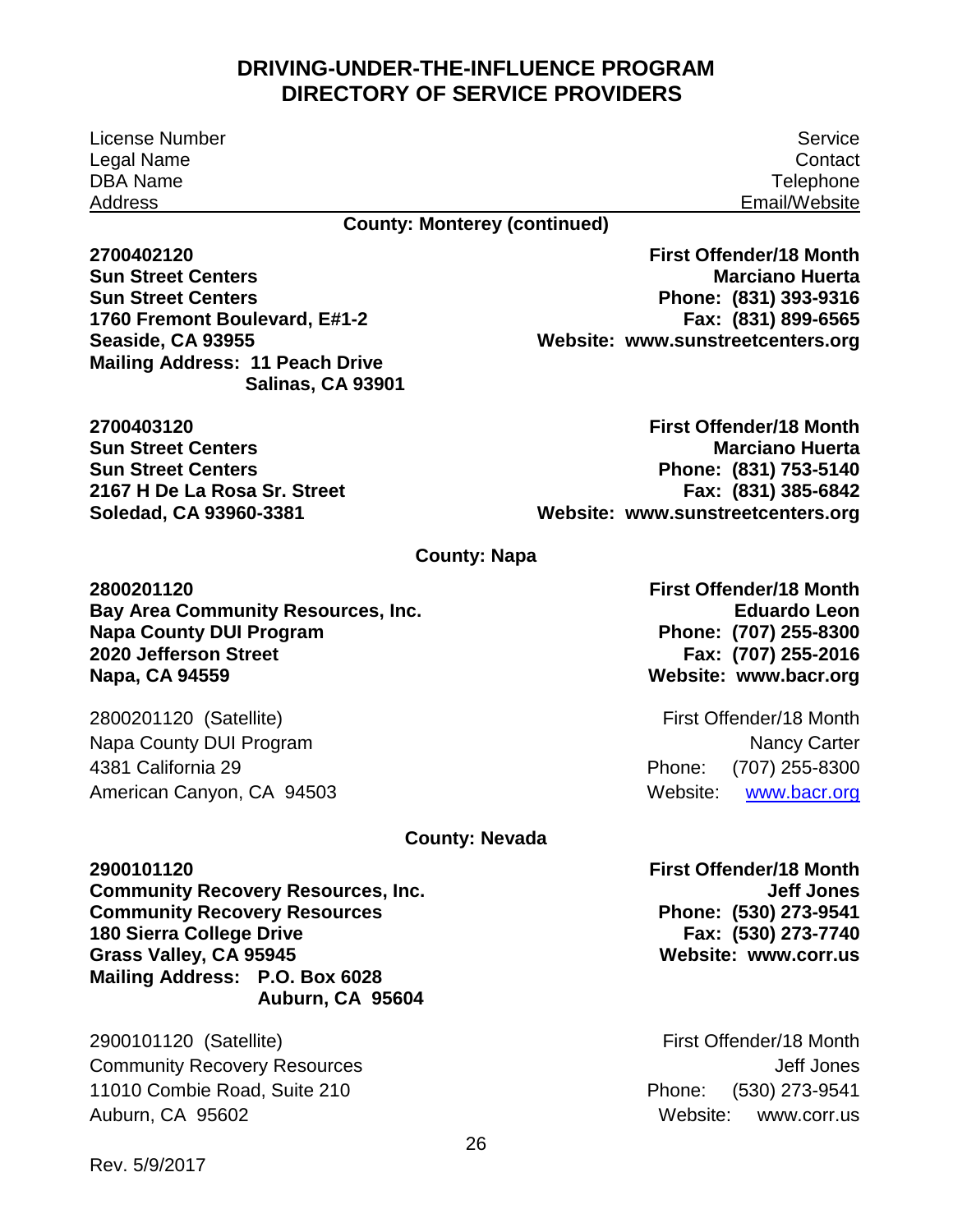License Number Legal Name DBA Name Address

Service **Contact Telephone** Email/Website

**Sue Smith**

 **Phone: (530) 587-8194**

**Fax: (530) 587-5617**

**First Offender/18 Month**

 **Website: [www.corr.us](http://www.corr.us/)**

#### **County: Nevada (continued)**

**2900102120 Community Recovery Resources, Inc. Community Recovery Resources 10015 Palisades Drive, Suite 1 Truckee, CA 96161 Mailing Address: P.O. Box 6028 Auburn, CA 95604**

**County: Orange** 

**3000101020 School Ten Inc. School Ten, Inc. 1136-B North Gilbert Street Anaheim, CA 92801**

**3000102020 School Ten Inc. School Ten, Inc. 2384 East Orangethorpe Avenue Anaheim, CA 92806**

**300103020 School Ten Inc. School Ten, Inc. 9555 Garfield Avenue, J Fountain Valley, CA 92708**

**3000104020 School Ten Inc. School Ten, Inc. 1772 South Main Street Santa Ana, CA 92707**

**3000105120 School Ten Inc. School Ten, Inc. 6156 Garden Grove Boulevard Westminster, CA 92683**

 **Website: [www.schoolteninc.com](http://www.schoolteninc.com/)  18 Month Teresa Saucedo Phone: (714) 772-3620 Fax: (714) 490-6133**

 **Phone: (714) 871-9460 Website: [www.schoolteninc.com](http://www.schoolteninc.com/) 18 Month Andrea Soto Fax: (714) 871-5067**

 **Phone: (714) 964-1412 Website: [www.schoolteninc.com](http://www.schoolteninc.com/) 18 Month Gilbert Flores Fax: (714) 964-2862**

 **Phone: (714) 547-7571 Website: [www.schoolteninc.com](http://www.schoolteninc.com/) 18 Month Silvia Olivares Fax: (714) 547-0774**

 **Phone: (714) 891-3608 Website: [www.schoolteninc.com](http://www.schoolteninc.com/) First Offender/18 Month Lupe Aldana Fax: (714) 897-4425**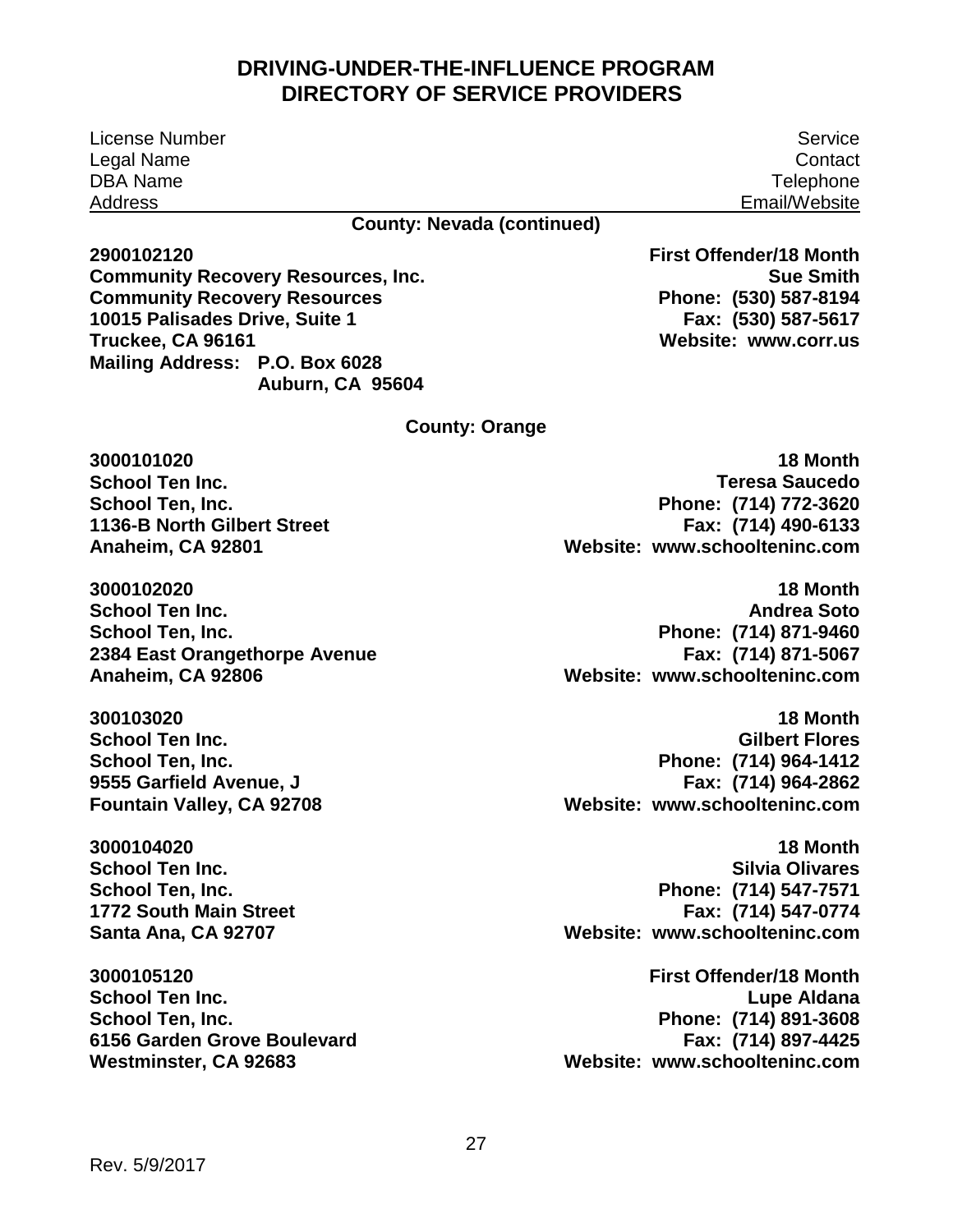License Number Service Legal Name DBA Name Address

**Contact Telephone** Email/Website

#### **County: Orange (continued)**

**3000106020 School Ten Inc. School Ten, Inc. 1111 Town and Country, Suite 25 Orange, CA 92868** 

**3000201020 Gold Coast Counseling Center, Incorporated Gold Coast Counseling Center, Inc. 2950 Airway Avenue, Suite B3 Costa Mesa, CA 92626** 

**3000202020 Gold Coast Counseling Center, Incorporated Gold Coast Counseling Center, Inc. 26941 Cabot Road, Suite 129 Laguna Hills, CA 92653** 

**3000203020 Gold Coast Counseling Center, Incorporated Gold Coast Counseling Center, Inc. 1901 Newport Boulevard, Suite 151 Costa Mesa, CA 92627** 

**3000301120 Academy Of Defensive Driving, Inc. Academy Of Defensive Driving, Inc. 31726 Rancho Viejo Road, Suite 120 San Juan Capistrano, CA 92675** 

**3000302100 Academy Of Defensive Driving, Inc. Academy Of Defensive Driving, Inc. 2028 Quail Street Newport Beach, CA 92660** 

 **Phone: (714) 550-0988 Website: [www.schoolteninc.com](http://www.schoolteninc.com/)  18 Month Maria Falcon Fax: (714) 550-9464** 

 **Phone: (714) 641-0532 Website: [www.goldcoastdui.com](http://www.goldcoastdui.com/)  18 Month Pete DeLuca Fax: (714) 754-7644** 

 **Website: [www.goldocastdui.com](http://www.goldocastdui.com/)  18 Month Pete DeLuca Phone: (949) 347-8885 Fax: (949) 716-6035** 

 **Phone: (949) 722-0893 Website: [www.goldcoastdui.com](http://www.goldcoastdui.com/)  18 Month Pete DeLuca Fax: (949) 722-0894** 

> **Fax: (949)443-5018 First Offender/18 Month Ramon Hernandez Phone: (949) 240-0115 Website: [www.aodd.com](http://www.aodd.com/)**

> **Rocio Rodriguez First Offender Phone: (949) 752-0710 Fax: (949) 752-0705 Website: [www.aodd.com](http://www.aodd.com/)**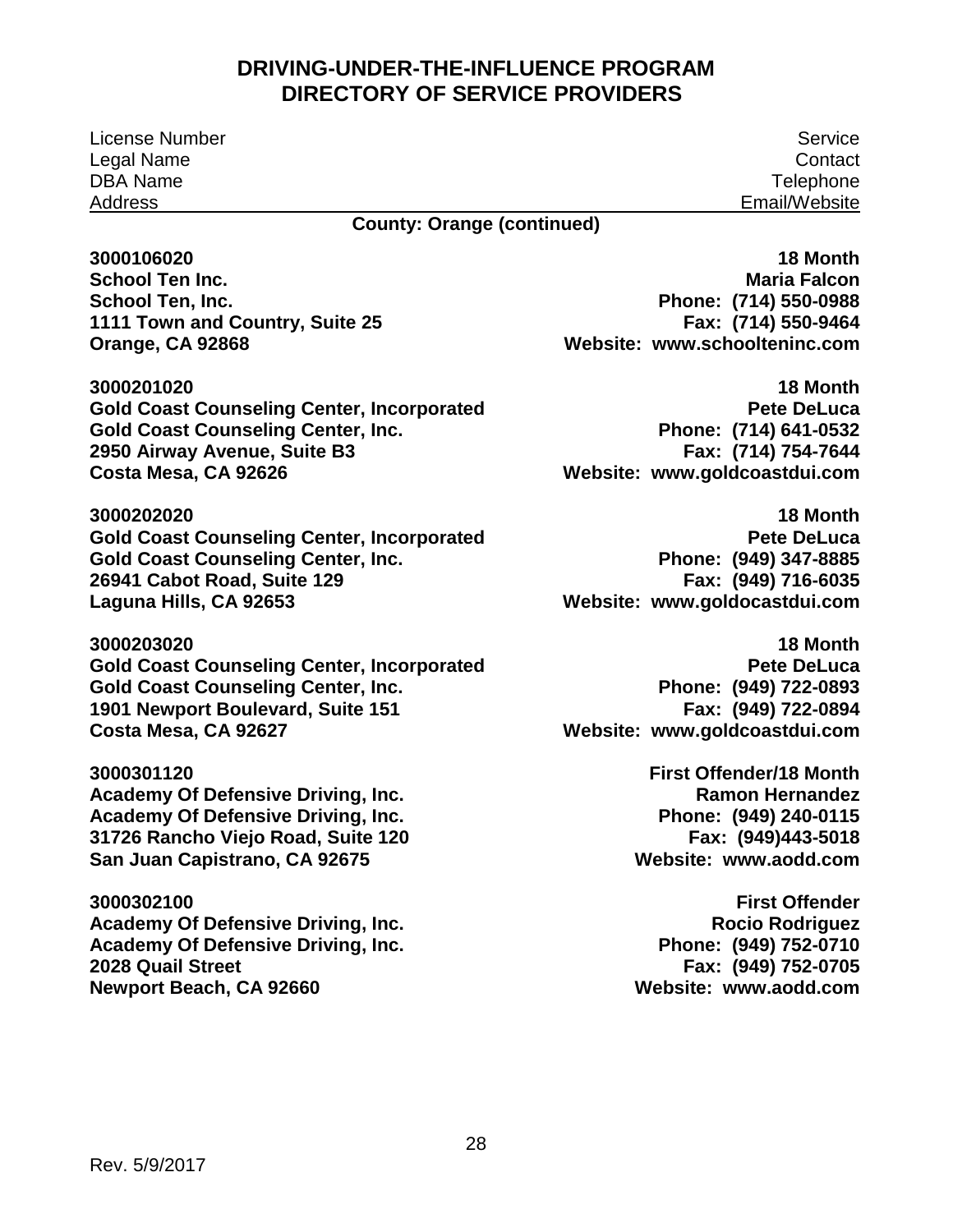| License Number<br>Legal Name<br><b>DBA Name</b>           | Service<br>Contact<br>Telephone  |
|-----------------------------------------------------------|----------------------------------|
| <b>Address</b><br><b>County: Orange (continued)</b>       | Email/Website                    |
| 3000401120                                                | <b>First Offender/18 Month</b>   |
| <b>National Council On Alcoholism And Drug Dependence</b> |                                  |
| - Orange County                                           | <b>Tondra Cicali</b>             |
| <b>NCADD-OC/Irvine</b>                                    | Phone: (949) 770-1280            |
| 21068 Bake Parkway                                        | Fax: (949) 770-4660              |
| Lake Forest, CA 92630                                     | Website: www.ncaddoc.org         |
| 3000402120                                                | <b>First Offender/18 Month</b>   |
| <b>National Council On Alcoholism And Drug Dependence</b> |                                  |
| - Orange County                                           | <b>Gerrie Pauley</b>             |
| <b>NCADD-OC/Santa Ana</b>                                 | Phone: (714) 835-4252            |
| 1200 N. Main Street, Suite 700                            | Fax: (714) 560-1680              |
| Santa Ana, CA 92701                                       | Website: www.ncaddoc.org         |
| 3000501100                                                | <b>First Offender</b>            |
| <b>NTSI</b>                                               | <b>Vicky Gonzalez</b>            |
| <b>National Traffic Safety Institute</b>                  | Phone: (714) 953-5200            |
| 525 N. Cabrillo Park Drive, Suite 150                     | Fax: (714) 953-2610              |
| Santa Ana, CA 92705                                       | Website: www.ntsi.com            |
| 3000502100                                                | <b>First Offender</b>            |
| <b>NTSI</b>                                               | <b>Vicky Gonzalez</b>            |
| <b>National Traffic Safety Institute</b>                  | Phone: (949) 830-1494            |
| 23141 Verdugo Drive, Suite 101                            | Fax: (949) 830-9598              |
| Laguna Hills, CA 92653                                    | Website: www.ntsi.com            |
|                                                           |                                  |
| 3000601100                                                | <b>First Offender</b>            |
| Korean Community Services, Inc.                           | Diana Capistrano                 |
| K.C. Services, Inc.                                       | Phone: (714) 449-1339            |
| 1060 South Brookhurst Road                                | Fax: (714) 449-1289              |
| Fullerton, CA 92833                                       | Website: www.koreancommunity.org |
| 3000602100                                                | <b>First Offender</b>            |
| Korean Community Services, Inc.                           | <b>Efren Guerrero</b>            |
| K.C. Services, Inc.                                       | Phone: (714) 638-5008            |
| 12531 Harbor Boulevard, Suite G                           | Fax: (714) 638-3802              |
| Garden Grove, CA 92840                                    | Website: www.koreancommunity.org |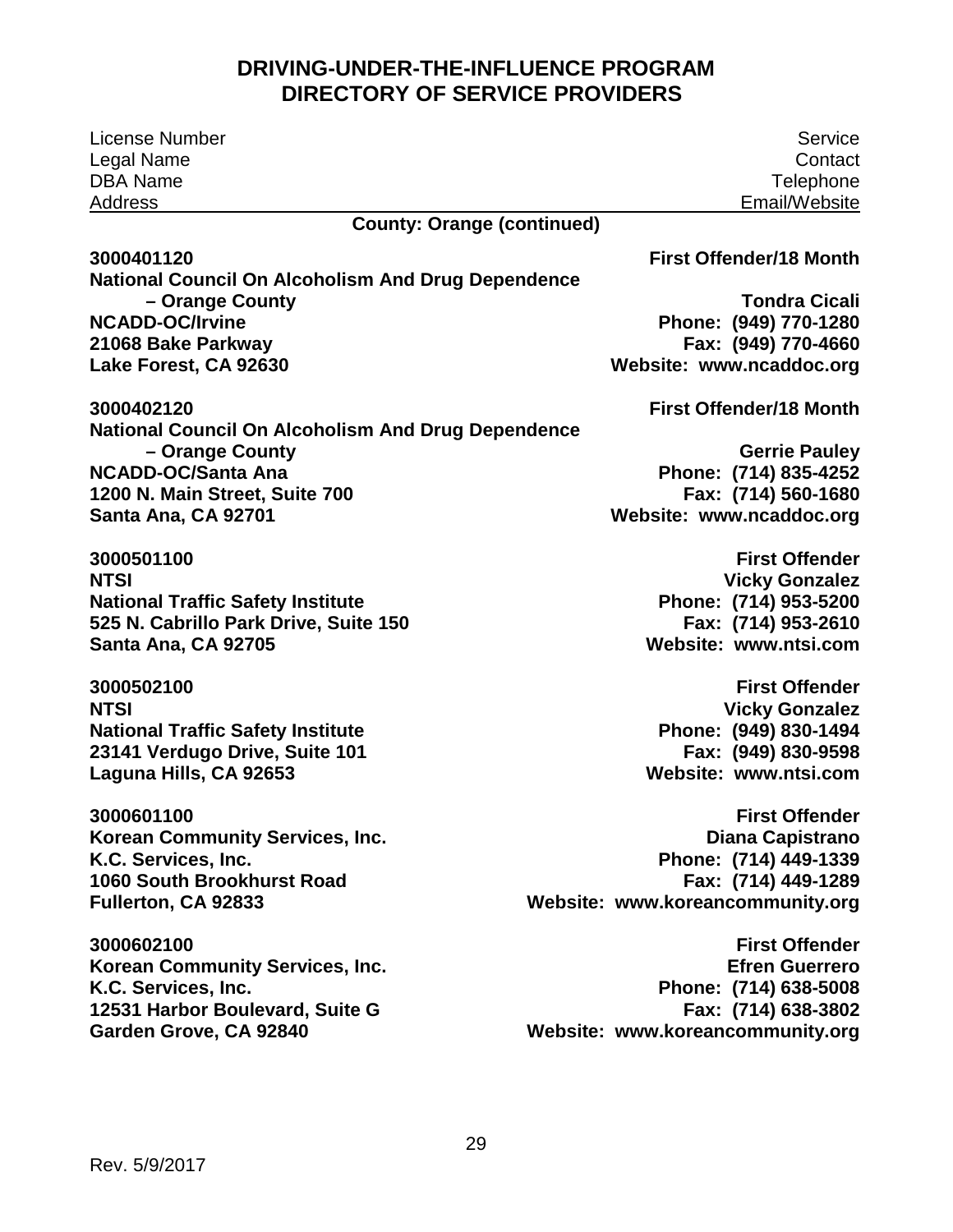| License Number                                                              | Service                        |
|-----------------------------------------------------------------------------|--------------------------------|
| Legal Name                                                                  | Contact                        |
| <b>DBA Name</b>                                                             | Telephone                      |
| Address                                                                     | Email/Website                  |
| <b>County: Orange (continued)</b>                                           |                                |
| 3000701100                                                                  | <b>First Offender</b>          |
| La Barre Chastang, Inc.                                                     | <b>Cherine Child</b>           |
| <b>ABC Traffic Programs</b>                                                 | Phone: (714) 563-8999          |
| 1501 North Raymond Avenue, Suite C-D                                        | Fax: (714) 563-8995            |
| Anaheim, CA 92801                                                           | Website: www.abctraffic.com    |
| Mailing Address: 3130 S. Harbor Boulevard, Suite 530<br>Santa Ana, CA 92704 |                                |
| 3000702100                                                                  | <b>First Offender</b>          |
| La Barre Chastang, Inc.                                                     | <b>Cherine Child</b>           |
| <b>ABC Traffic Programs</b>                                                 | Phone: (714) 429-9909          |
| 3400 W. Warner Avenue, Suite D                                              | Fax: (714) 429-9911            |
| Santa Ana, CA 92704                                                         | Website: www.abctraffic.com    |
| Mailing Address: 3130 S. Harbor Boulevard, Suite 530<br>Santa Ana, CA 92704 |                                |
| <b>County: Placer</b>                                                       |                                |
| 3100101120                                                                  | <b>First Offender/18 Month</b> |
| <b>Community Recovery Resources, Inc.</b>                                   | <b>Eric Smith</b>              |
| <b>Community Recovery Resources</b>                                         | Phone: (916) 782-3737          |
| 730 Sunrise Avenue, Building 200, Suite 201                                 | Fax: (916) 797-8979            |
| Roseville, CA 95661                                                         | Website: info@corr.us          |
| <b>Mailing Address:</b>                                                     | P.O. Box 6028                  |
| Auburn, CA 95604                                                            |                                |
| 3100102120                                                                  | <b>First Offender/18 Month</b> |
| <b>Community Recovery Resources, Inc.</b>                                   | <b>Eric Smith</b>              |
| <b>Community Recovery Resources</b>                                         | Phone: (530) 885-1961          |
| 12183 Locksley Lane Suite 102                                               | Fax: (916) 797-8979            |
| <b>Auburn, CA 95602</b>                                                     | Website: info@corr.us          |
| <b>Mailing Address:</b>                                                     | P.O. Box 6028                  |
| Auburn, CA 95604                                                            |                                |
| 3100103120                                                                  | <b>First Offender/18 Month</b> |
| <b>Community Recovery Resources, Inc.</b>                                   | <b>Eric Smith</b>              |
| <b>Community Recovery Resources</b>                                         | Phone: (530) 546-5641          |
| 8491 North Lake Boulevard                                                   | Fax: (916) 797-8979            |
| Kings Beach, CA 96143                                                       | Website: info@corr.us          |
| <b>Mailing Address:</b>                                                     | P.O. Box 6028                  |
| Auburn, CA 95604                                                            |                                |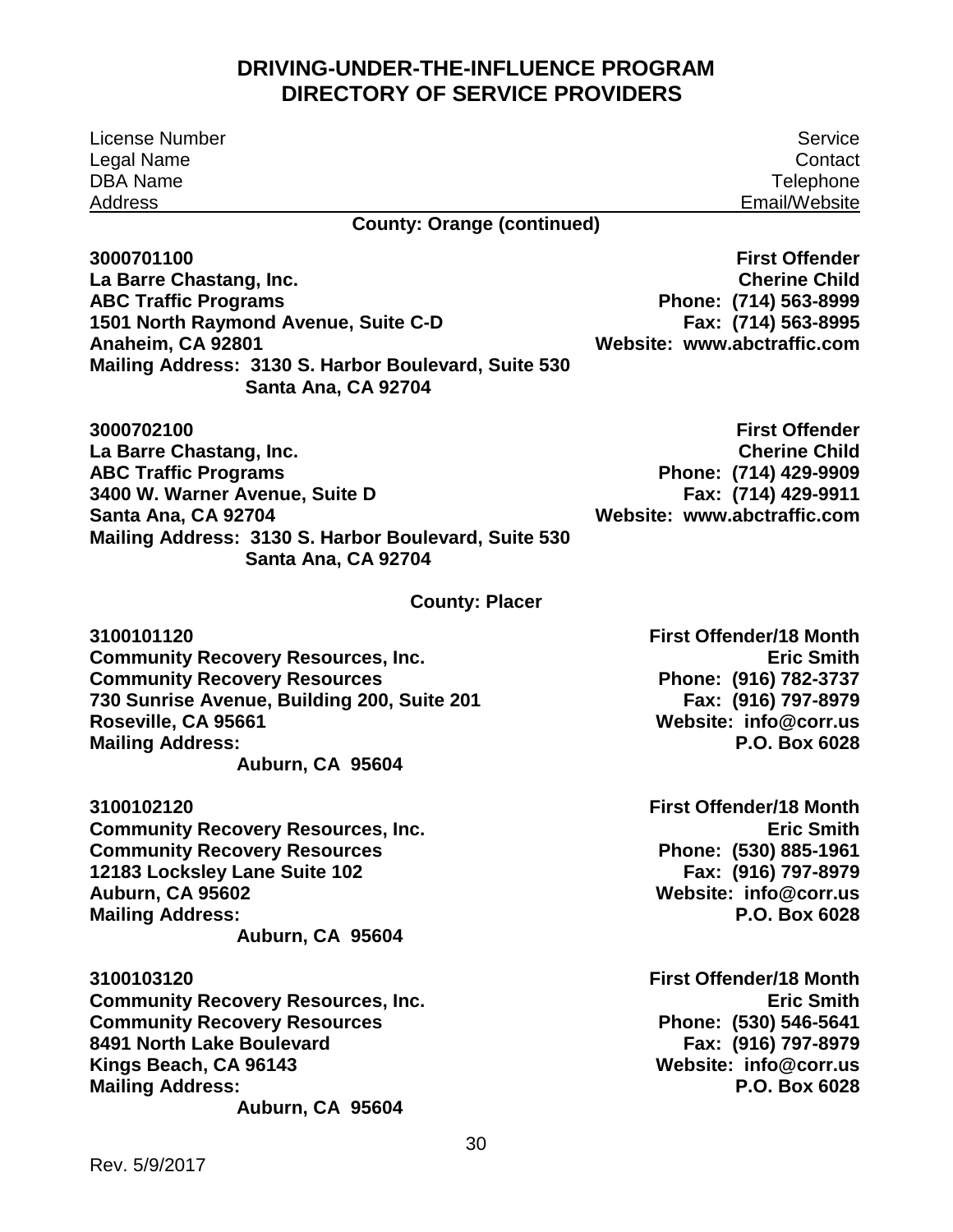License Number Legal Name DBA Name Address

Service **Contact Telephone** Email/Website

#### **County: Placer (continued)**

**3100104120 Community Recovery Resources, Inc. Community Recovery Resources 1530 3rd Street, Suite 212 Lincoln, CA 95661 Mailing Address: Auburn, CA 95604** 

**3100201100 Pacific Educational Services, Inc. Pacific Educational Services 11837 Kemper Road, Suite 2 Auburn, CA 95603** 

3100201100 Pacific Educational Services, Inc. 11960 Heritage Oaks Place, Suite 7 Auburn, CA 95603

3100201100 Pacific Educational Services, Inc. 340 Lincoln Street Roseville, CA 95678

 **Phone: (916) 434-8927 Website: [info@corr.us](mailto:info@corr.us)  First Offender/18 Month Eric Smith Fax: (916) 797-8979 P.O. Box 6028** 

 **Phone: (530) 863-4714 Website: [www.pesprograms.com](http://www.pesprograms.com/)  First Offender Diane Rosenberg Fax: (530) 888-7996 E-mail: Diane@pesprograms.com** 

 First Offender Phone: Website: Debora Martin Phone: (800) 346-5891 www.pesprograms.com

Phone: Website: First Offender Debora Martin Phone: (800) 346-5891 www.pesprograms.com

#### **County: Plumas**

**3200201120 Plumas Sierra Community Solutions, LLC Plumas Sierra Community Solutions, LLC 173 Lawrence Street Quincy, CA 95971 Mailing Address: P.O. Box 616 Quincy, CA 95971** 

 **John Banks Phone: (530) 283-9678 E-mail: [pscs@digitalpath.net](mailto:pscs@digitalpath.net)  First Offender/18 Month Fax: (530) 283-9891**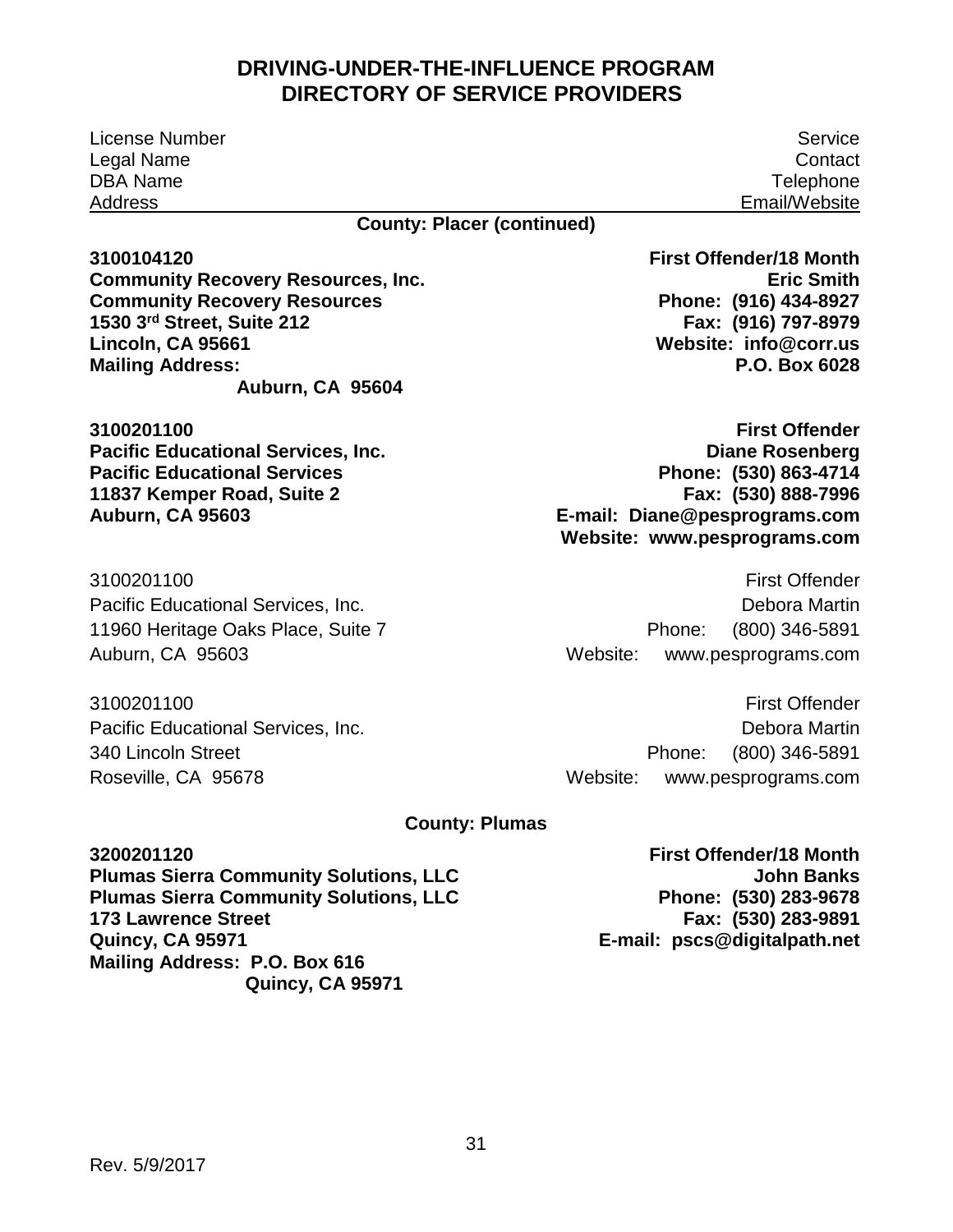| <b>License Number</b>                                                                    | Service                            |  |  |
|------------------------------------------------------------------------------------------|------------------------------------|--|--|
| Legal Name                                                                               | Contact                            |  |  |
| <b>DBA Name</b>                                                                          | Telephone                          |  |  |
| <b>Address</b>                                                                           | Email/Website                      |  |  |
| <b>County: Plumas (continued)</b>                                                        |                                    |  |  |
| 3200201120 (Satellite)                                                                   | First Offender/18 Month            |  |  |
| <b>Plumas Sierra Community Solutions, LLC</b>                                            | <b>John Banks</b>                  |  |  |
| 430 Main Street                                                                          | $(530)$ 283-9678<br>Phone:         |  |  |
| Greenville, CA 95947                                                                     | pscs@digitalpath.net<br>E-mail:    |  |  |
| 3200201120 (Satellite)                                                                   | First Offender/18 Month            |  |  |
| <b>Plumas Sierra Community Solutions, LLC</b>                                            | John Banks                         |  |  |
| 500 First Avenue                                                                         | (530) 283-9678<br>Phone:           |  |  |
| Portola, CA 96122                                                                        | E-mail: pscs@digitalpath.net       |  |  |
| 3200201120 (Satellite)                                                                   | First Offender/18 Month            |  |  |
| <b>Plumas Sierra Community Solutions, LLC</b>                                            | <b>John Banks</b>                  |  |  |
| 200 Main Street                                                                          | (530) 283-9678<br>Phone:           |  |  |
| Chester, CA 96020                                                                        | E-mail:<br>pscs@digitalpath.net    |  |  |
| <b>County: Riverside</b>                                                                 |                                    |  |  |
| 3300101120                                                                               | <b>First Offender/18 Month</b>     |  |  |
| Awareness Program, Inc.                                                                  | <b>Jeff Davied</b>                 |  |  |
| <b>Awareness Program</b>                                                                 | Phone: (760) 342-1233              |  |  |
| 45926 Oasis Street                                                                       | Fax: (760-342-5344                 |  |  |
| <b>Indio, CA 92201</b>                                                                   | Website: www.theawarenessgroup.org |  |  |
| 3300102120                                                                               | <b>First Offender/18 Month</b>     |  |  |
| Awareness Program, Inc.                                                                  | <b>Jeff Davied</b>                 |  |  |
| <b>Awareness Program</b>                                                                 | Phone: (760) 342-1233              |  |  |
| 1445 North Sunrise Way, Suite 103                                                        | Fax: (760-342-5344                 |  |  |
| Palm Springs, CA 92262<br>Mailing Address: 45-550 Grace Street<br><b>Indio, CA 92201</b> | Website: www.theawarenessgroup.org |  |  |
| 3300301120                                                                               | <b>First Offender/18 Month</b>     |  |  |
| The High Road Program                                                                    | <b>Gloria Gaitan</b>               |  |  |

 **Website: [www.highroadprogram.org](http://www.highroadprogram.org/)  Gloria Gaitan Phone: (951) 781-6762 Fax: (951) 781-6249** 

**High Road Program** 

**Riverside, CA 92506** 

**3579 Arlington Avenue, Suite 200**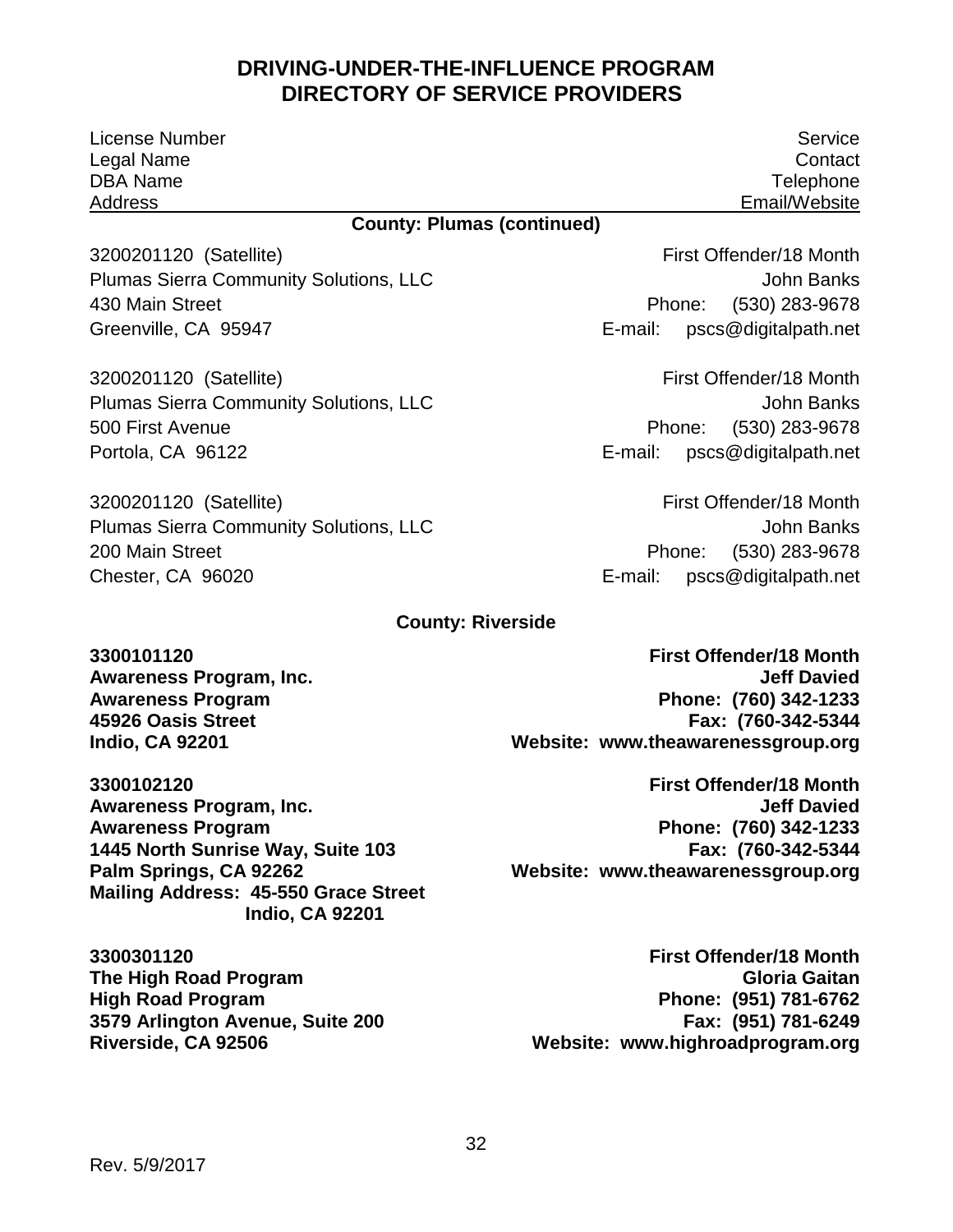**Phone: (951) 684-3744 Website: [www.riversiderecoveryresources.org](http://www.riversiderecoveryresources.org/)  Mailing Address: P.O. Box 549 Phone: (951) 674-5354 Website: [www.riversiderecoveryresources.org](http://www.riversiderecoveryresources.org/)  Website: [www.csarivca.org](http://www.csarivca.org/)  Phone: (951) 734-3399 Website: [www.abc-counseling.com](http://www.abc-counseling.com/)  Phone: (760) 322-7725 Website: [www.psdui.com](http://www.psdui.com/)  Phone: (951) 677-0777 E-mail: [cyager@aacs-inc.com](mailto:cyager@aacs-inc.com)**  License Number Legal Name DBA Name Address Service **Contact Telephone** Email/Website **County: Riverside (continued) 3300401120 Riverside Recovery Resources Alpha Program 3757 Elizabeth Street Riverside, CA 92506 First Offender/18 Month Amanda Hanley Fax: (951) 684-2846 3300402120 Riverside Recovery Resources Alpha Program 600 Third Street, Suite C Lake Elsinore, CA 92530 Lake Elsinore, CA 92531 First Offender/18 Month Laura Lopez Fax: (951) 674-5227 3300601120 Community Settlement Association of Riverside Community Settlement Association 4366 Bermuda Avenue Riverside, CA 92507 First Offender/18 Month Angelica Gutierrez Phone: (951) 782-2336 Fax: (951) 782-2337 3300701100 Steinbock, Robert E./Jonathan E. Steinbock A Better Community Counseling Program LLC 218 North Lincoln Avenue, Suite 110 Corona, CA 92882 First Offender Jonathan Steinbock Fax: (951) 735-4171 3300901100 The Alert Program Alert Program 730 Eugene Road Palm Springs, CA 92264 First Offender Jacque Stewart Fax: (760) 322-6463 3301001120 Anderson and Associates Counseling Services, Inc. Anderson and Associates Counseling Services, Inc. 26811 Hobie Circle, Suite 2 Murrieta, CA 92562 First Offender/18 Month Cheryl Yager Fax: (951) 698-6322**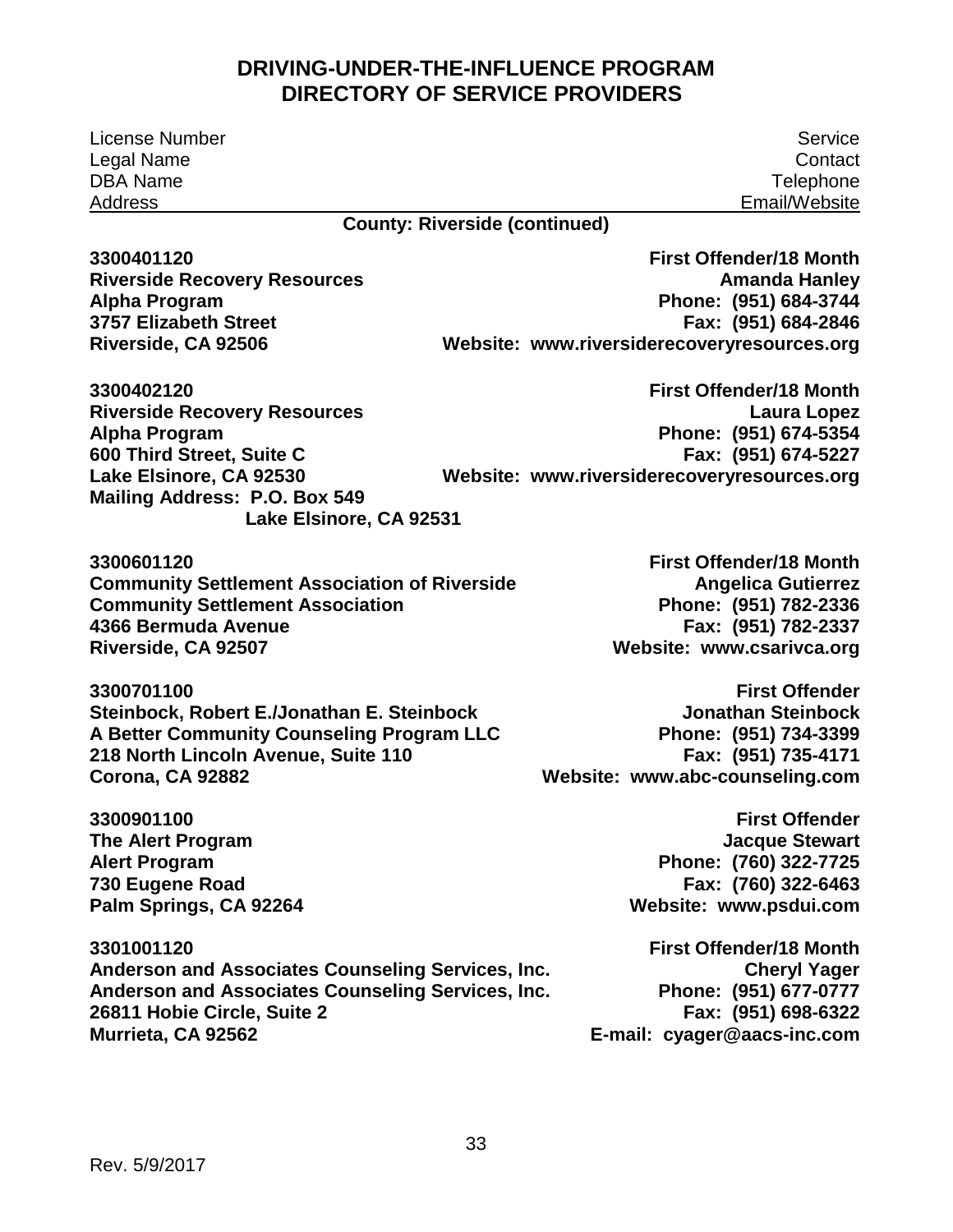| <b>License Number</b>                               | Service                                |
|-----------------------------------------------------|----------------------------------------|
| Legal Name                                          | Contact                                |
| <b>DBA Name</b>                                     | Telephone                              |
| Address                                             | Email/Website                          |
| <b>County: Riverside (continued)</b>                |                                        |
| 3301002120                                          | <b>First Offender/18 Month</b>         |
| Anderson and Associates Counseling Services, Inc.   | <b>Cindy Sanchez</b>                   |
| Anderson and Associates Counseling Services, Inc.   | Phone: (951) 929-9466                  |
| 3980 W. Florida, Suite 105                          | Fax: (951) 925-7067                    |
| <b>Hemet, CA 92545</b>                              | E-mail: cyager@aacs-inc.com            |
| 3301202120                                          | <b>First Offender/18 Month</b>         |
| <b>ACE Programs Management, LLC</b>                 | <b>Chris Surville</b>                  |
| <b>ACE Programs Management, LLC</b>                 | Phone: (951) 929-4462                  |
| 736 North State Street, Suite 108                   | Fax: (951) 925-3671                    |
| <b>Hemet, CA 92543</b>                              | Website: www.aceprograms.com           |
| 3301203120                                          | <b>First Offender/18 Month</b>         |
| <b>ACE Programs Management, LLC</b>                 | <b>Chris Surville</b>                  |
| <b>ACE Programs Management, LLC</b>                 | Phone: (951) 849-5564                  |
| <b>45 South First Street</b>                        | Fax: (951) 849-4545                    |
| Banning, CA 92220                                   | Website: www.aceprograms.com           |
| 3301204100                                          | <b>First Offender</b>                  |
| <b>ACE Programs Management, LLC</b>                 | <b>Chris Surville</b>                  |
| <b>ACE Programs Management, LLC</b>                 | Phone: (951) 242-6339                  |
| 23846 Sunnymead Boulevard, Suite 5                  | Fax: (951) 242-9839                    |
| Moreno Valley, CA 92553                             | Website: www.aceprograms.com           |
| 3301205100                                          | <b>First Offender</b>                  |
| <b>ACE Programs Management, LLC</b>                 | <b>Chris Surville</b>                  |
| <b>ACE Programs Management, LLC</b>                 | Phone: (951) 817-5674                  |
| 131 Corona Mall                                     | Fax: (951) 817-5692                    |
| <b>Corona, CA 92879</b>                             | <b>Website:</b><br>www.aceprograms.com |
| 3301301120                                          | <b>First Offender/18 Month</b>         |
| <b>Riverside County Department of Mental Health</b> | <b>William Harris</b>                  |
| <b>Blythe Substance Abuse</b>                       | Phone: (760) 921-5000                  |
| 1297 W. Hobsonway                                   | Fax: (760) 921-5002                    |
| <b>Blythe, CA 92225</b>                             | E-mail: ntollefson@rcmhd.org           |
| <b>Mailing Address: 3525 Presley Avenue</b>         |                                        |
| Riverside, CA 92507                                 |                                        |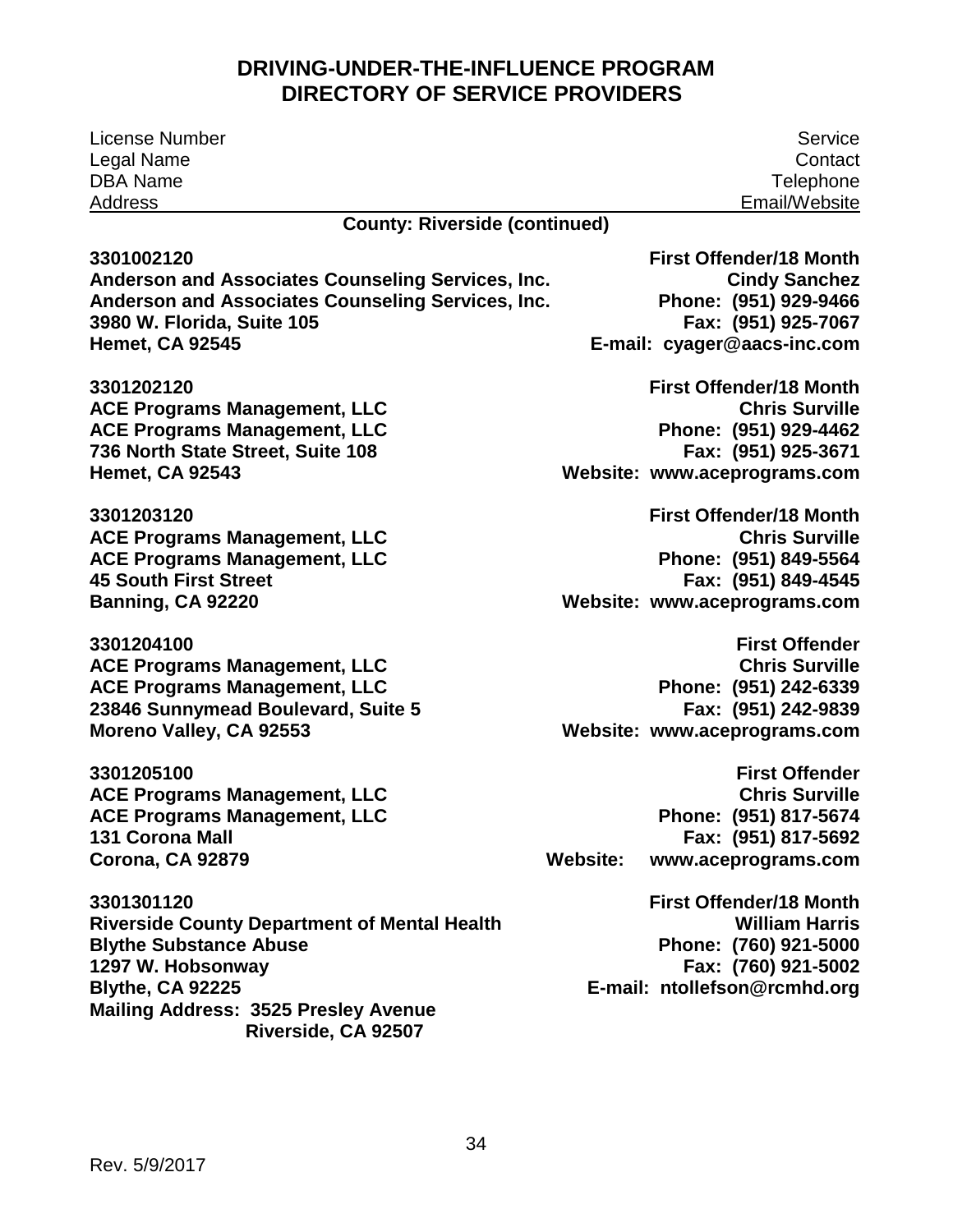License Number Legal Name DBA Name Address

Service **Contact Telephone** Email/Website

#### **County: Sacramento**

**3400201120 Safety Center Incorporated Safety Center, Inc. 3909 Bradshaw Road Sacramento, CA 95827**

**3400202020 Safety Center Incorporated Safety Center, Inc. 6060 Sunrise Vista Drive, Suite 1625 Citrus Heights, CA 95610**

**3400301100 Breining Institute Breining Institute 8894 Greenback Lane Orangevale, CA 95662**

 3400301100 (Satellite) Breining Institute 2360 E. Bidwell Street, Suite 107 Folsom, CA 95630

 3400301100 (Satellite) Breining Institute Breining Institute 4704 Roseville Road, Suite 106 North Highlands, CA 95660-5173

 **3159 Dwight Road, Suite 100 3400302100 Breining Institute Breining Institute Elk Grove, CA 95758**

 **Phone: (916) 438-3360 Website: [www.safetycenter.org](http://www.safetycenter.org/) First Offender/18 Month Karla Hendrix Fax: (916) 438-2872**

 **Phone: (916) 721-3748 Website: [www.safetycenter.org](http://www.safetycenter.org/) First Offender/18 Month Karla Hendrix Fax: (916) 721-3903**

> **Website: [www.breining.edu](http://www.breining.edu/) First Offender Kathy C. Breining Phone: (916) 987-0662 Fax: (916) 987-9384**

> Phone: Website: First Offender Kathy C. Breining (916) 987-0662 [www.breining.edu](http://www.breining.edu/)

 Website: [www.breining.edu](http://www.breining.edu/)  First Offender Kathy C. Breining Phone: (916) Fax: (916)

 **Website: [www.breining.edu](http://www.breining.edu/) First Offender Kathy C. Breining Phone: (916) 422-2408 Fax: (916) 422-2418**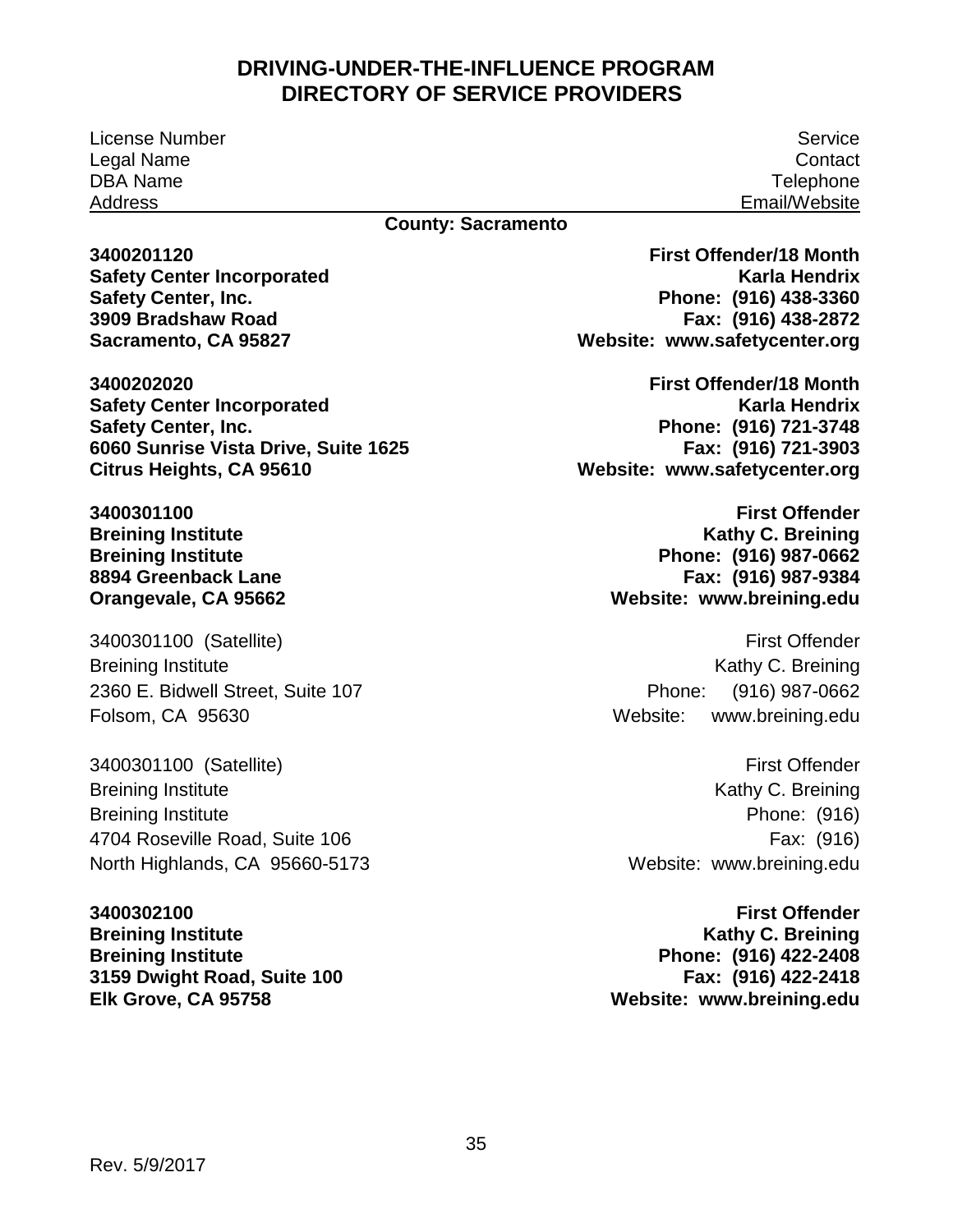License Number Service Legal Name DBA Name Address

**Contact Telephone** Email/Website

**County: Sacramento (continued)** 

**3400303100 Breining Institute Breining Institute 2775 Cottage Way, Suite 25 Sacramento, CA 95825** 

**3400501100 Terra Nova Counseling Terra Nova Drinking Driver Program 5750 Sunrise Boulevard Citrus Heights, CA 95610** 

 Terra Nova Drinking Driver Program 3400501100 Terra Nova Counseling 4608 Roseville Road, Suite 105 North Highlands, CA 95660

**3400502120 Terra Nova Counseling Terra Nova Drinking Driver Program 1025 19th Street, Suite 2 Sacramento, CA 95811** 

**3400503120 Terra Nova Counseling Terra Nova Drinking Driver Program 4700 Northgate Boulevard, Suite 122 Sacramento, CA 95834** 

 **Phone: (916) 972-8175 Website: [www.breining.edu](http://www.breining.edu/)  First Offender Kathy C. Breining Fax: (916) 972-1032** 

 **Phone: (916) 239-6379 First Offender Robin Howard Fax: (916) 679-8940 Website: [www.terranovacounseling.org](http://www.terranovacounseling.org/)** 

First Offender Robin Howard Phone: (916) 900-4053 Fax: (916) 334-1299 Website: www.terranovacounseling.org

 **Phone: (916) 444-5680 Website: [www.terranovacounseling.org](http://www.terranovacounseling.org/)  First Offender/18 Month Robin Howard Fax: (916) 444-2185** 

 **Phone: (916) 564-0600 Website: [www.terrranovacounseling.org](http://www.terrranovacounseling.org/)  First Offender/18 month Robin Howard Fax: (916) 564-0606** 

**County: San Benito** 

**3500201120 Lifestyle Management Drydock, Inc. Lifestyle Management Drydock II 210 San Benito Street, Suite D Hollister, CA 95023** 

 **Phone: (831) 636-0411 First Offender/18 Month Margie Loza Fax: (831) 636-0689 E-mail: [lsmdrydock2@sbcglobal.net](mailto:lsmdrydock2@sbcglobal.net)**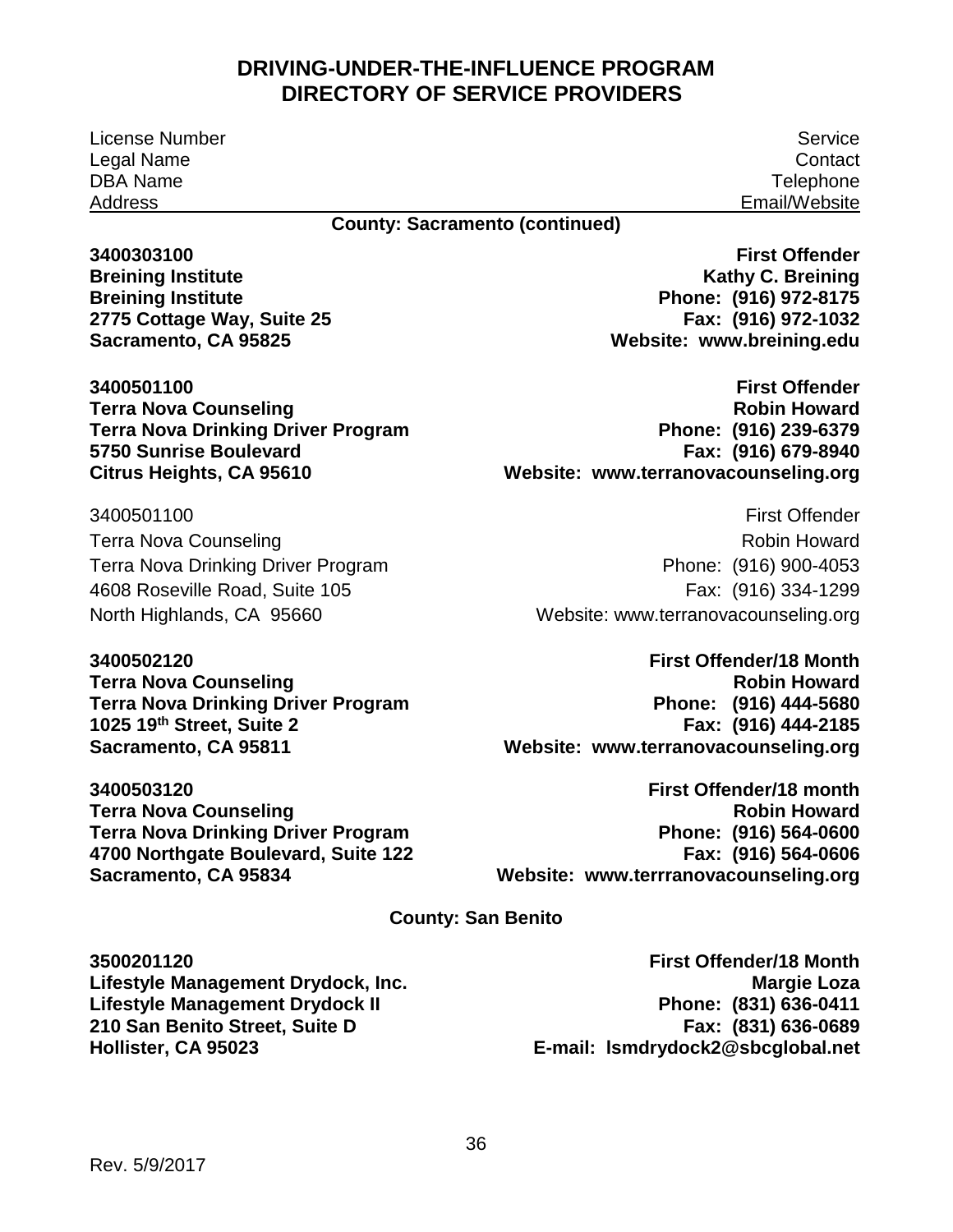License Number Legal Name DBA Name Address

#### **County: San Bernardino**

**3600101120 Valley Improvement Programs, Inc. Valley Improvement Programs, Inc. 210 West B Street Ontario, CA 91762 3600102120 Valley Improvement Programs, Inc. Valley Improvement Programs, Inc. 8540 Archibald Avenue, Suite A Rancho Cucamonga, CA 91730 3600103120 Valley Improvement Programs, Inc. Valley Improvement Programs, Inc. 1589 West 9th Street, Suite E Upland, CA 91786 3600202120 Jackson-Bibby Awareness Group, Inc. Jackson-Bibby Awareness Group, Inc. [1200 Arizona, Suite 10](#page-14-0) Redlands, CA 92374 3600203120 Jackson-Bibby Awareness Group, Inc. Jackson-Bibby Awareness Group, Inc. [14420 Civic Drive, Suite 3](#page-7-0) Victorville, CA 92392 3600204120 Jackson-Bibby Awareness Group, Inc. Jackson-Bibby Awareness Group, Inc. 222 East Main Street, Suite 218 Barstow, CA 92311 3600301120**

**Social Science Services, Inc. Social Science Services, Inc. 18612 Santa Ana Avenue Bloomington, CA 92316**

 **Phone: (909) 983-3665 E-mail: [weezie6@aol.com](mailto:weezie6@aol.com) First Offender/18 Month Louise McKay Fax: (909) 467-3646 First Offender/18 Month Louise McKay**

 **Phone: (909) 987-4036 E-mail: [weezie6@aol.com](mailto:weezie6@aol.com) Fax: (909) 481-5368**

 **Phone: (909) 985-2785 E-mail: [weezie6@aol.com](mailto:weezieb@aol.com) First Offender/18 Month Louise McKay Fax: (909) 982-5597**

 **Phone: (909) 792-6925 E-mail: [jbagmelis@verizon.net](mailto:jbagmelis@verizon.net)  First Offender/18 Month Alisha Vega Fax: (909) 792-6670**

 **Phone: (760) 241-3300 E-mail: [jbagmelis@verizon.net](mailto:jbagmelis@verizon.net) First Offender/18 Month Alisha Vega Fax: (760) 241-3304**

 **Phone: (760) 256-6114 E-mail: [jbagmelis@verizon.net](mailto:jbagmelis@verizon.net) First Offender/18 Month Alisha Vega Fax: (760) 256-9517**

 **Phone: (909) 421-7120 First Offender/18 Month Eva Horridge-DuBief Fax: (909) 421-7128 Website: [www.cedarhouse.org](http://www.cedarhouse.org/)**

Rev. 5/9/2017

Service **Contact Telephone** Email/Website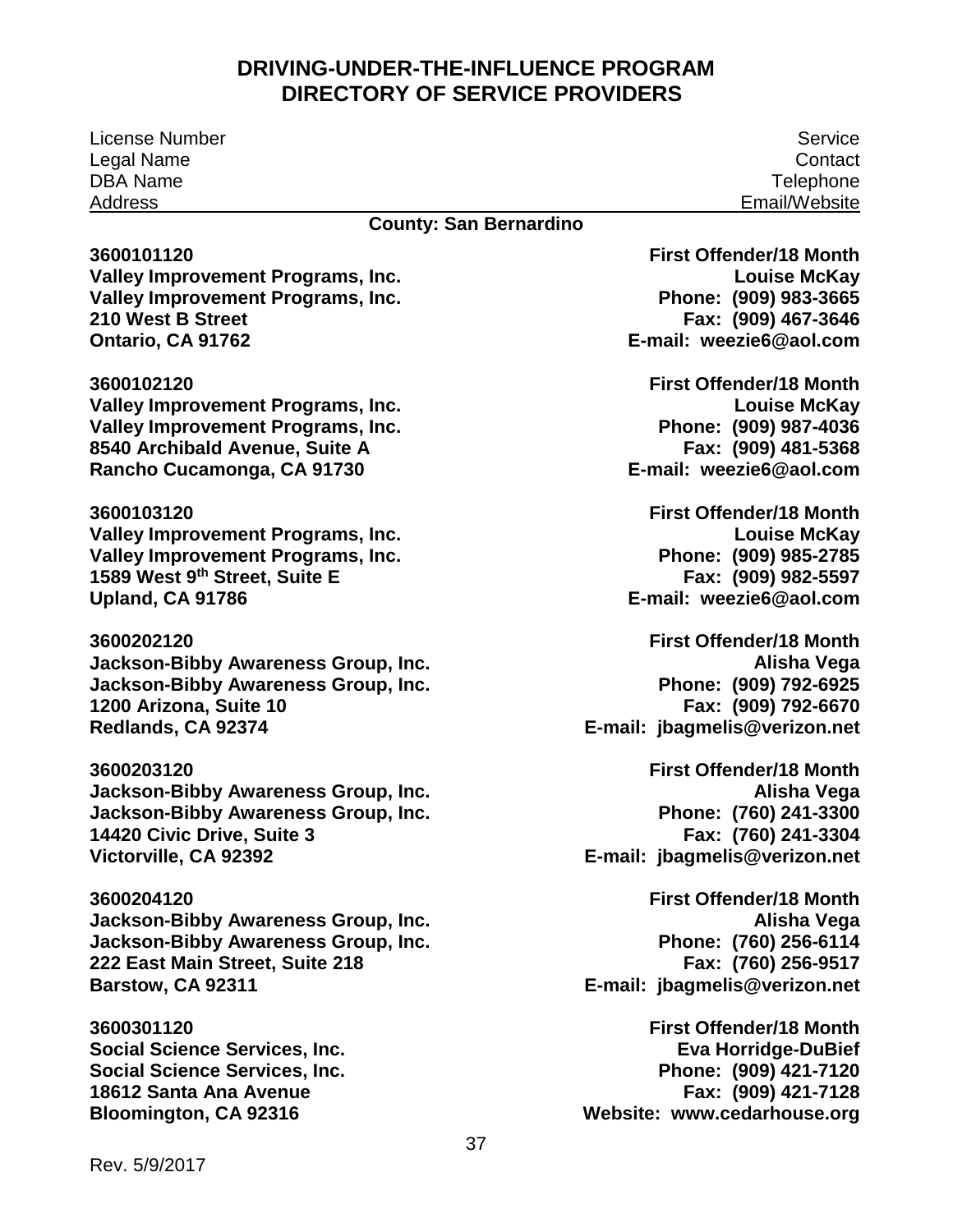License Number Service Legal Name DBA Name Address

**Contact Telephone** Email/Website

#### **County: San Bernardino (continued)**

 **Mailing Address: 9465 Farnham Street Fontana, CA 92335 3600501120 Mental Health Systems, Inc. Needles Center For Change 300 H Street Needles, CA 92363 3600502120 Mental Health Systems, Inc. Big Bear Center for Change 41945 Big Bear Boulevard, Suite 208 Big Bear Lake, CA 92315 Mailing Address: P.O. Box 6981 Big Bear Lake, CA 92315 3600503120 Mental Health Systems, Inc. Yucca Valley Center for Change 58945 Business Center Drive, Suites J, P, N Yucca Valley, CA 92284 3601101120 Mental Health Systems, Inc. Pegasus DUI San Bernardino 2282 North Sierra Way San Bernardino, CA 92405 San Diego, CA 92123 3601201120 Rehabilitation Alcohol Program Corporation Rehabilitation Alcohol Program, Inc. 17205 Arrow Boulevard First Offender/18 Month** 

 **W & G Enterprises, Inc. 3601301120 Alcohol Education & Recovery Services 12560 Central Avenue Chino, CA 91710** 

 **Phone: (760) 326-4590 Website: [www.mhsinc.org](http://www.mhsinc.org/)  First Offender/18 Month Patti Munson Fax: (760) 326-3154** 

> **First Offender/18 Month Kimberly Bond Phone: (909) 878-0101**

 **Website: [www.mhsinc.org](http://www.mhsinc.org/)** 

 **Phone: (760) 369-1074 First Offender/18 Month Tracey Wood** 

 **Website: [www.mhsinc.org](http://www.mhsinc.org/)** 

 **Website: [www.mhsinc.org](http://www.mhsinc.org/)  First Offender/18 Month Mary Jane Lind Phone: (909) 881-1570 Fax: (909) 882-1315** 

 **Phone: (909) 356-9390 E-mail: [rap4recovery@hotmail.com](mailto:rap4recovery@hotmail.com)  Christine Kesse Fax: (909) 356-0120** 

> **Phone: (909) 591 4761 E-mail: [awatkins@aerc.us](mailto:awatkins@aerc.us)  First Offender/18 Month Aaron S. Watkins Fax: (909) 902-5500**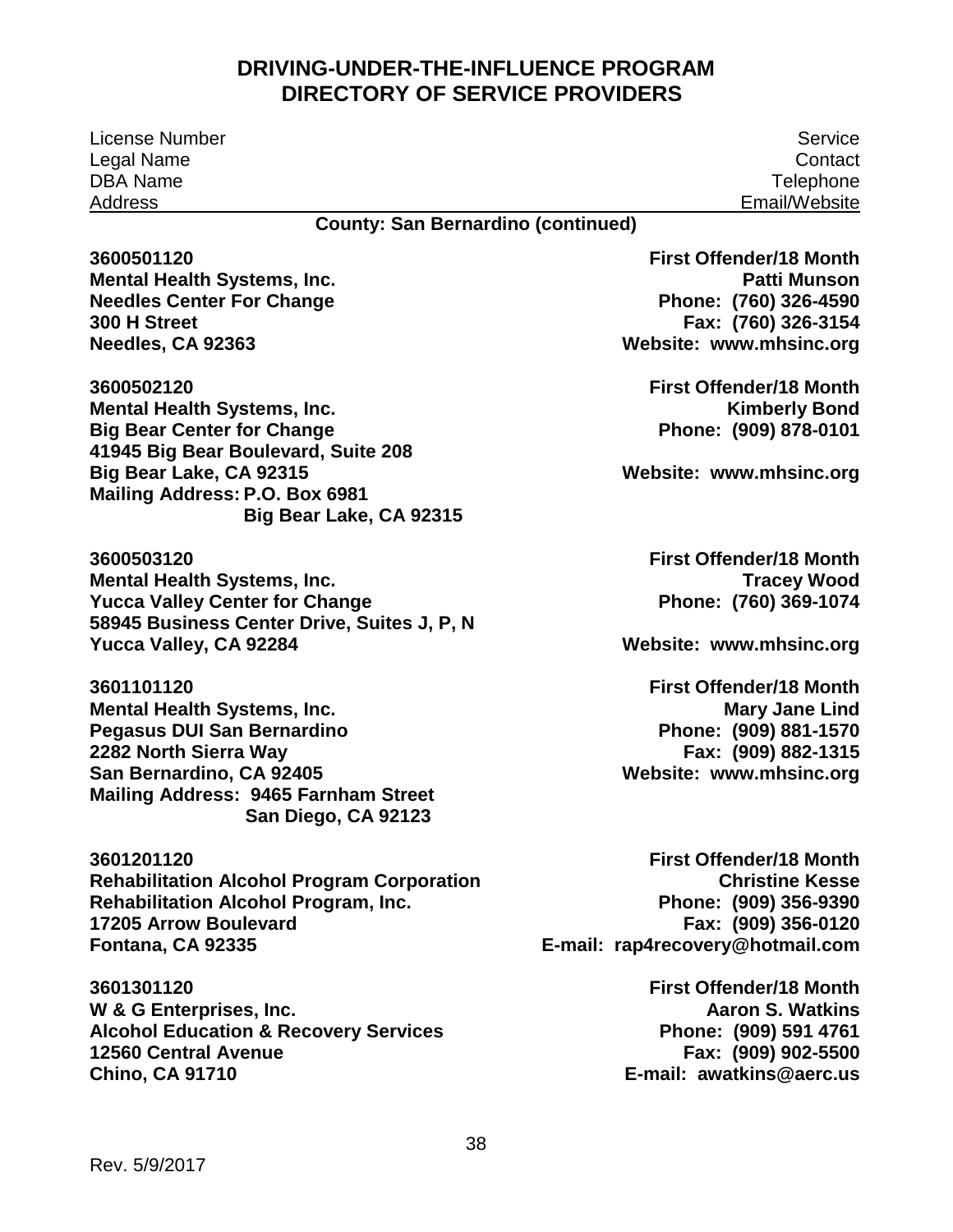**Dalton & Associates Phone: (760) 241-1777 Victorville, CA 92395 Website: [www.daltonassociatesonline.com](http://www.daltonassociatesonline.com/)  Rim Family Services Phone: (909) 336-1800 Skyforest, CA 92385 Website: [www.rimfamilyservices.org](http://www.rimfamilyservices.org/)**  353 West 6<sup>th</sup> Street<br>San Bernardino, CA 92401 Phone: (909) 888-0149  **San Bernardino, CA 92401 E-mail: [JAcosta@correctioncare.com](mailto:JAcosta@correctioncare.com)**  Phone: (619) 741-8147<br>**Fax: (619) 741-8139 La Mesa, CA 91942 Website: [www.ecscalifornia.org](http://www.ecscalifornia.org/)**  License Number Service Legal Name DBA Name Address **County: San Bernardino (continued) Contact Telephone** Email/Website **3601401120 First Offender/18 Month Dalton & Associates 16200 Bear Valley Road, Suite 111 Fax: (760) 245-2253 3601601120 First Offender/18 Month Rim Family Services, Inc. Joscelyn Fields 28545 Highway 18 Fax: (909) 336-0990 Mailing Address: PO Box 578 Skyforest, CA 92385 3601801120 First Offender/18 Month Correctional Healthcare Companies, Inc. Jorge Acosta Correctional Healthcare Companies, Inc. 353 West 6th Street Fax: (909) 888-7179 County: San Diego 3700102120 First Offender/18 Month Episcopal Community Service Stacie Perez According Stacie Perez According Stacie Perez According Stacie Perez East County ACCORD** 7474 El Cajon Boulevard<br>La Mesa, CA 91942

 **850 Arnele Avenue [Provider moving, effective date 5/31/2017] El Cajon, CA 92020** 

**3700301120 First Offender/18 Month** 

 **MAAC DDP Phone: (619) 409-1780 Chula Vista, CA 91911 Website: wwwmaacproject.org Metropolitan Area Advisory Committee On Anti-Poverty Of San Diego County, Inc.** Patty Bailey **1355 Third Avenue Fax: (619) 425-3500** 

Rev. 5/9/2017

39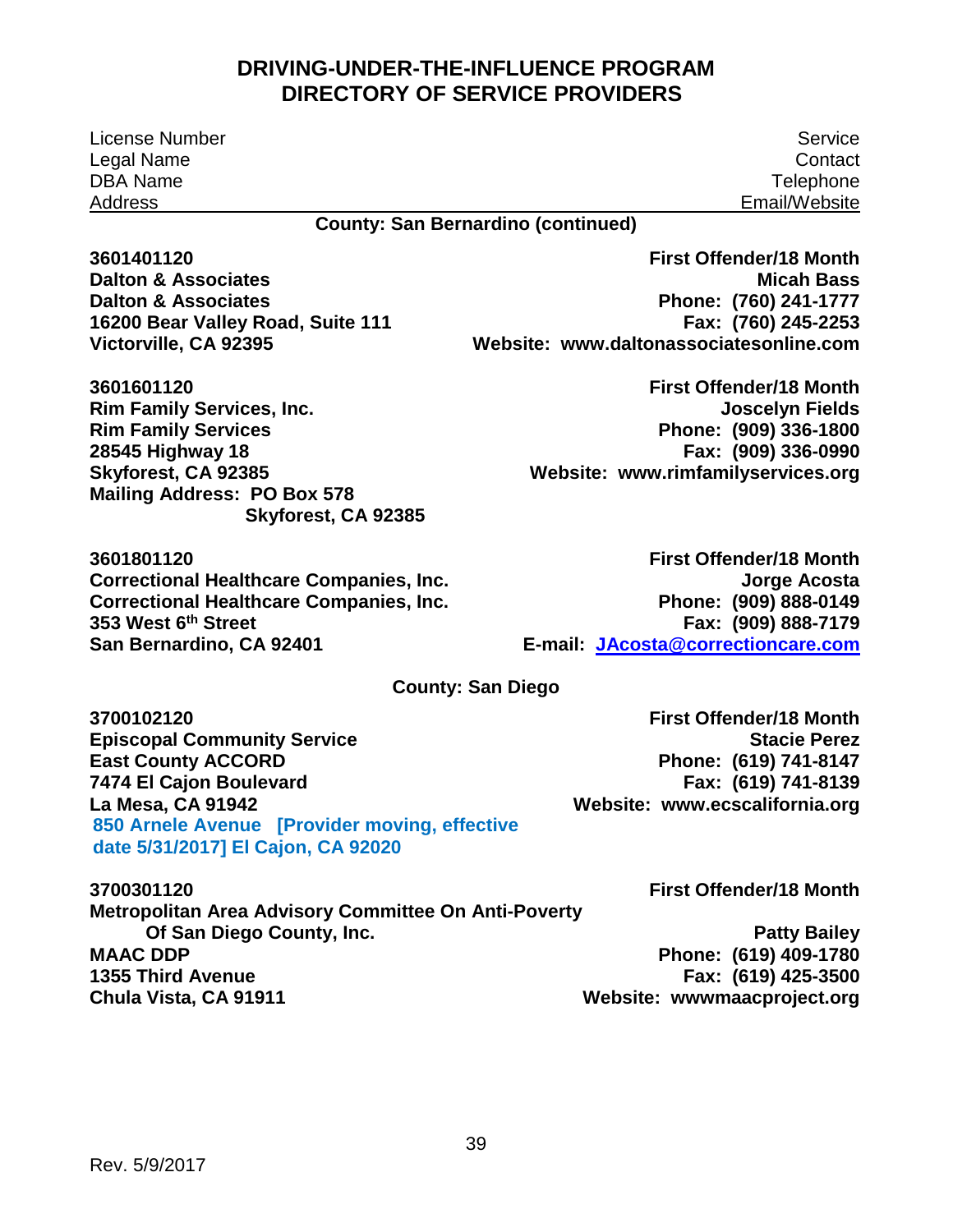| <b>License Number</b>                                         | Service                              |
|---------------------------------------------------------------|--------------------------------------|
| Legal Name                                                    | Contact                              |
| <b>DBA Name</b>                                               | Telephone                            |
| <b>Address</b>                                                | Email/Website                        |
|                                                               | <b>County: San Diego (continued)</b> |
| 3700501120                                                    | <b>First Offender/18 Month</b>       |
| <b>San Diego State University Foundation</b>                  | <b>Melanie Barker</b>                |
| <b>SDSU Center on Substance Abuse DDP</b>                     | Phone: (858) 467-6810                |
| 9245 Sky Park Court, Suite 101                                | Fax: (858) 467-6822                  |
| San Diego, CA 92123                                           | Website: www.sdsuduip.com            |
| 3700601120                                                    | <b>First Offender/18 Month</b>       |
| <b>MHN Government Services, Inc.</b>                          | <b>Barbara Aday-Garcia</b>           |
| <b>Occupational Health Services, Inc.</b>                     | Phone: (760) 752-5300                |
| 1050 Los Vallecitos Boulevard, Suite 109                      | Fax: (760) 752-5390                  |
| San Marcos, CA 92069                                          | Website: www.duiprograms.ohs.mhn.com |
|                                                               | <b>County: San Francisco</b>         |
| 3800201100                                                    | <b>First Offender</b>                |
| <b>Driver Performance Institutes, Inc.</b>                    | <b>Jeffrey Nilsen</b>                |
| <b>Driver Performance Institutes, Inc.</b>                    | Phone: (415) 905-5555                |
| 350 Townsend Street, Suite 205                                | Fax: (415) 905-5565                  |
| San Francisco, CA 94107                                       | Website: www.sfdpi.com               |
| 3800201100 (Satellite)                                        | <b>First Offender</b>                |
| Driver Performance Institutes, Inc.                           | Jeffrey Nilsen                       |
| <b>The Fort Mason Center</b>                                  | $(415)$ 905-5555<br>Phone:           |
| <b>Marina Boulevard</b>                                       | Website: www.sfdpi.com               |
| San Francisco, CA 94123                                       |                                      |
|                                                               |                                      |
| 3800301020                                                    | 18 Month                             |
| The Mission Council On Alcohol Abuse For The Spanish Speaking | <b>Robert Alfaro</b>                 |
| Dry Zone M.O. DUI Program                                     | Phone: (415) 826-6767                |
| <b>154 Capp Street</b>                                        | Fax: (415) 826-6774                  |
| San Francisco, CA 94103                                       | Website: www.missioncouncil.org      |
| 3800501120                                                    | <b>First Offender/18 Month</b>       |
| <b>Center for Open Recovery</b>                               | <b>Pedro Torres</b>                  |
| <b>Center for Open Recovery</b>                               | Phone: (415) 296-9900                |
| 1170 Market Street, 6th Floor                                 | Fax: (415) 296-0626                  |
| San Francisco, CA 94102                                       | Website: www.openrecoverysf.org      |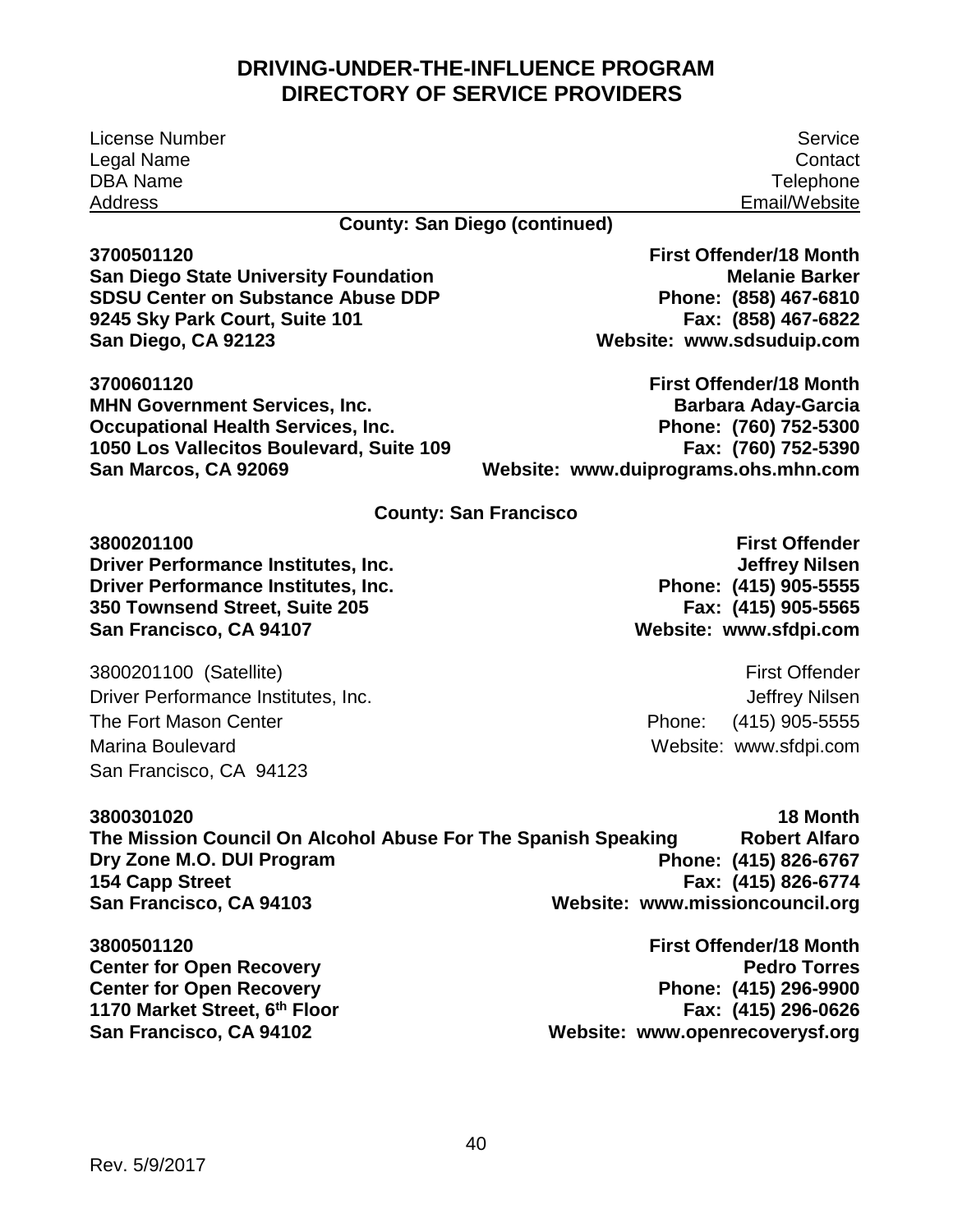License Number Service Legal Name DBA Name Address

#### **3900201120**

**Valley Community Counseling Services, Inc. Valley Community Counseling Services, Inc. 129 East Center Street, Suite 4 Manteca, CA 95336** 

**3900202120** 

**Valley Community Counseling Services, Inc. Valley Community Counseling Services, Inc. 1300 West Lodi Avenue, Suite G2 Lodi, CA 95242** 

 **19 East 6th Street 3900203120 Valley Community Counseling Services, Inc. Tracy Drinking Driver Program Tracy, CA 95376** 

**3900301120 The Catholic Council For The Spanish Speaking Of The Diocese Of Stockton Council For The Spanish Speaking 234 E. Fremont Street Stockton, CA 95202** 

**3900401120 San Joaquin Safety Council San Joaquin Safety Council 6004 N. El Dorado Street Stockton, CA 95207** 

**3900501120 S & B Services, Inc. Alcohol Recovery Center 1125 North Hunter Street Stockton, CA 95202** 

**Contact Telephone** Email/Website

#### **County: San Joaquin**

 **Phone: (209) 823-1911 E-mail: [marlaconboy@vccsinc.org](mailto:marlaconboy@vccsinc.org)  First Offender/18 Month Marla Conboy Fax: (209) 823-1931** 

 **Phone: (209) 334-2126 E-mail: [marlaconboy@vccsinc.org](mailto:marlaconboy@vccsinc.org)  First Offender/18 Month Marla Conboy Fax: (209) 369-8406** 

 **Phone: (209) 835-8583 E-mail: [marlaconboy@vccsing.org](mailto:marlaconboy@vccsing.org)  First Offender/18 Month Marla Conboy Fax: (209) 835-2910** 

**First Offender/18 Month** 

 **Phone: (209) 444-8910 Website: [www.elconcilio.org](http://www.elconcilio.org/)  Sylvia Rodriguez Fax: (209) 547-2870** 

 **Phone: (209) 472-7233 Website: [www.californiasafety.org](http://www.californiasafety.org/)  First Offender/18 Month Lyndee Riley Fax: (209) 472-1340** 

 **Phone: (209) 464-7627 E-mail: [arcdui2003@yahoo.com](mailto:arcdui2003@yahoo.com)  First Offender/18 Month Sam Beasley Fax: (209) 466-7627**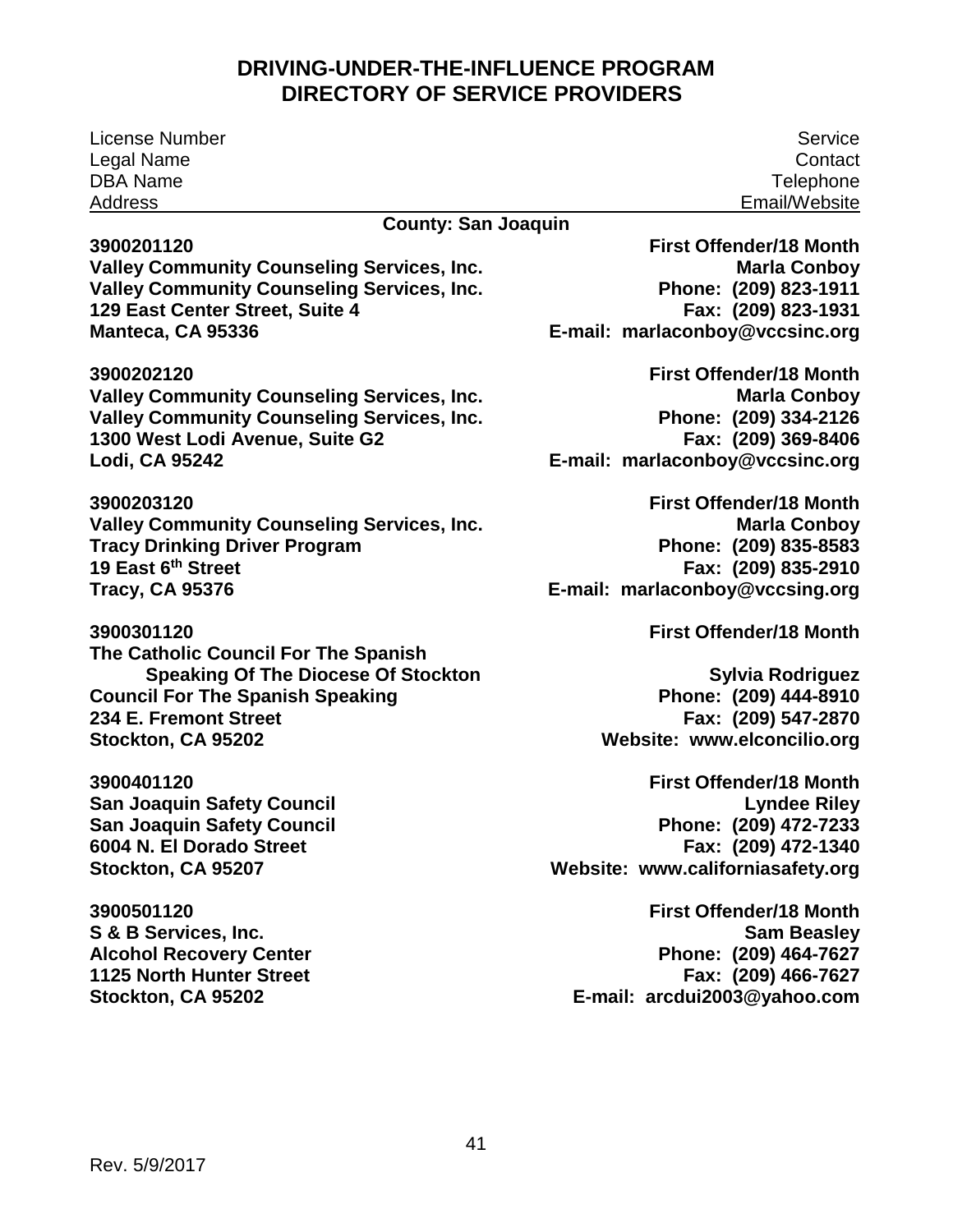License Number Service Legal Name Contact DBA Name Telephone Address **Email**Website

**County: San Joaquin (continued)** 

 **Mailing Address: 102 W. Bianchi Road Stockton, CA 95207 Website: [www.servicefirstnc.org](http://www.servicefirstnc.org/)  3900601123 First Offender/18 Month/30 Month Service First of Northern California Brenda Bafford Brenda Bafford Service First of Northern California 1222 Monaco Court, Suite 28 Fax: (209) 644-6308 Stockton, CA 95207** 

 **445 W. Weber Avenue, Suite 129 Fax: (209) 644-4828 Mailing Address: 102 W. Bianchi Road Stockton, CA 95203 Website: [www.servicefirstnc.org](http://www.servicefirstnc.org/)  3900602123 First Offender/18 Month/30 Month Service First of Northern California Brenda Bafford Brenda Bafford Service First of Northern California Stockton, CA 95207** 

Phone: (209) 644-6328

Phone: (209) 514-4052<br>**Fax: (209) 644-4828** 

#### **County: San Luis Obispo**

| 4000101120                                              | <b>First Offender/18 Month</b> |
|---------------------------------------------------------|--------------------------------|
| <b>San Luis Obispo County Drug And Alcohol Services</b> | Dr. Star Graber                |
| <b>San Luis Obispo County DDP</b>                       | Phone: (805) 781-4275          |
| 2180 Johnson Avenue                                     | Fax: (805) 781-1227            |
| San Luis Obispo, CA 93401                               | Website: www.slocounty.ca.gov  |

 **Grover Beach, CA 93433 Website: [www.slocounty.ca.gov](http://www.slocounty.ca.gov/)  4000102120 First Offender/18 Month**  San Luis Obispo County Drug And Alcohol Services **Dr. Star Graber** Dr. Star Graber **San Luis Obispo County DDP 1523 Longbranch Avenue<br>Grover Beach, CA 93433 Mailing Address: 2180 Johnson Avenue San Luis Obispo, CA 93401** 

Phone: (805) 473-7080<br>**Fax: (805) 473-7188** 

Nipomo, CA 93444

 4000102120 (Satellite) First Offender/18 Month Phone: Website: San Luis Obispo County DDP **Star Graber** Star Graber 681 W. Tefft Street, Suite 1 **Phone:** (805) 461-6080 www.slocounty.ca.gov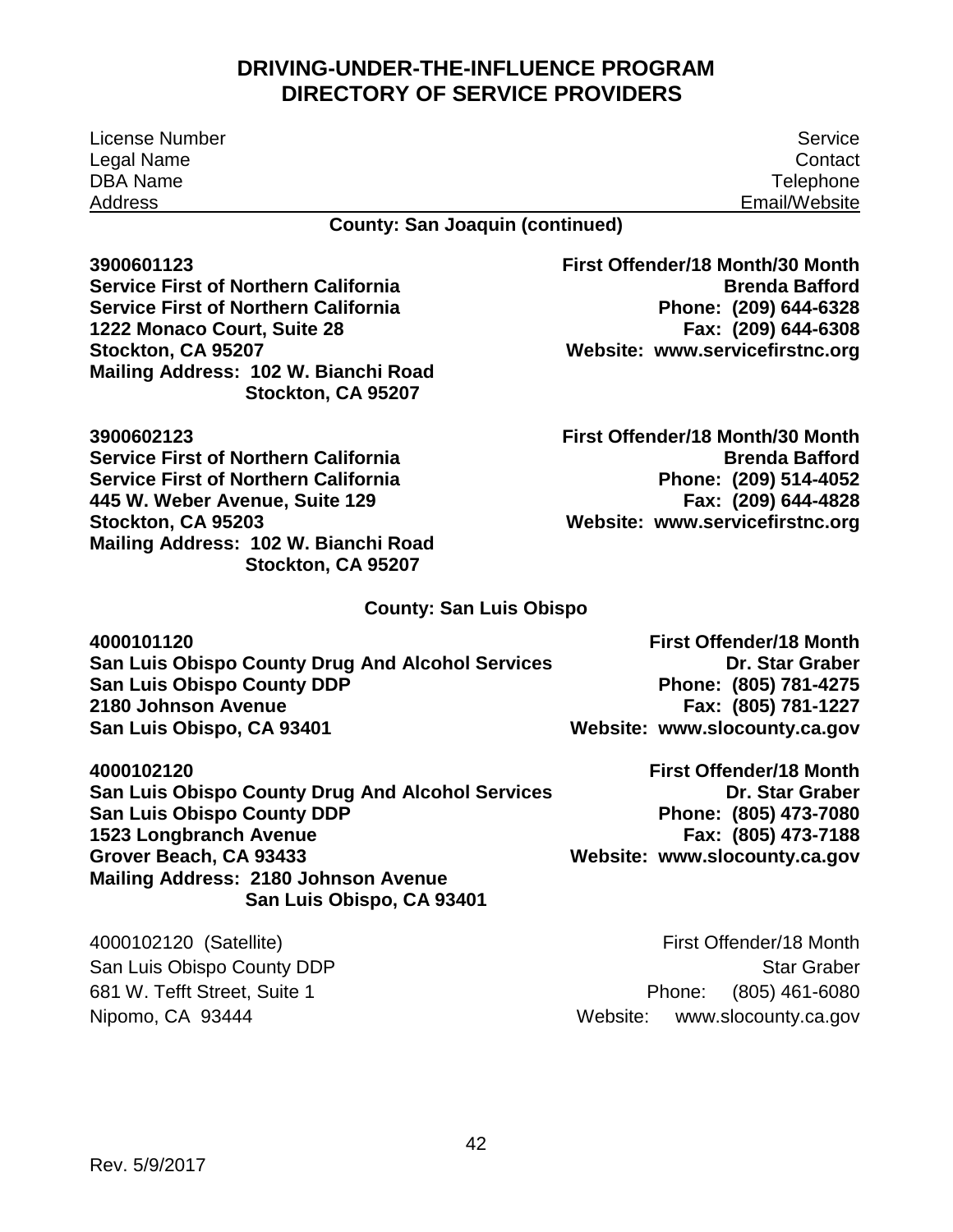License Number Legal Name DBA Name Address

Service **Contact Telephone** Email/Website

#### **County: San Luis Obispo (continued)**

 **Atascadero, CA 93422 Website: [www.slocounty.ca.gov](http://www.slocounty.ca.gov/)  4000103120 First Offender/18 Month San Luis Obispo County Drug And Alcohol Services Dr. Star Graber County Dr. Star Graber San Luis Obispo County DDP**<br>3556 El Camino Real **Mailing Address: 2180 Johnson Avenue San Luis Obispo, CA 93401** 

 4000103120 (Satellite) First Offender/18 Month 715 24th Street

Website: San Luis Obispo County DDP **Star Graber** Star Graber Phone: (805) 461-6080 Paso Robles, CA 93446 Website: www.slocounty.ca.gov

 **Paso Robles, CA 93446 Website: [www.slocounty.ca.gov](http://www.slocounty.ca.gov/)  4000104120 First Offender/18 Month**  San Luis Obispo County Drug And Alcohol Services **Dr. Star Graber** Dr. Star Graber **San Luis Obispo County DDP**<br>1763 Ramada Drive **Mailing Address: 2180 Johnson Avenue San Luis Obispo, CA 93401** 

Phone: (805) 461-6080

**3556 El Camino Real Fax: (805) 461-6114** 

Phone: (805) 226-3200 **1763 Ramada Drive Fax: (805) 226-3221** 

#### **County: San Mateo**

**Pyramid Alternatives, Inc. Pyramid Alternatives, Inc.<br>480 Manor Plaza** 

Phone: (650) 355-8787  **Pacifica, CA 94044 Website: [www.pyramidalternatives.org](http://www.pyramidalternatives.org/)  4100101120 First Offender/18 Month 480 Manor Plaza Fax: (650) 355-8780** 

 4100101120 (Satellite) First Offender/18 Month Phone: Website: Pyramid Alternatives **Clarise Blanchard** 2025 S. Cabrillo Hwy., Suite 200A Phone: (650) 355-8787 Half Moon Bay, CA 94019 Mebsite: www.pyramidalternatives.org

 4100101120 (Satellite) First Offender/18 Month Phone: Website: Pyramid Alternatives **Clarise Blanchard** 1590 El Camino Real Phone: (650) 355-8787 www.pyramidalternatives.org

San Bruno, CA 94066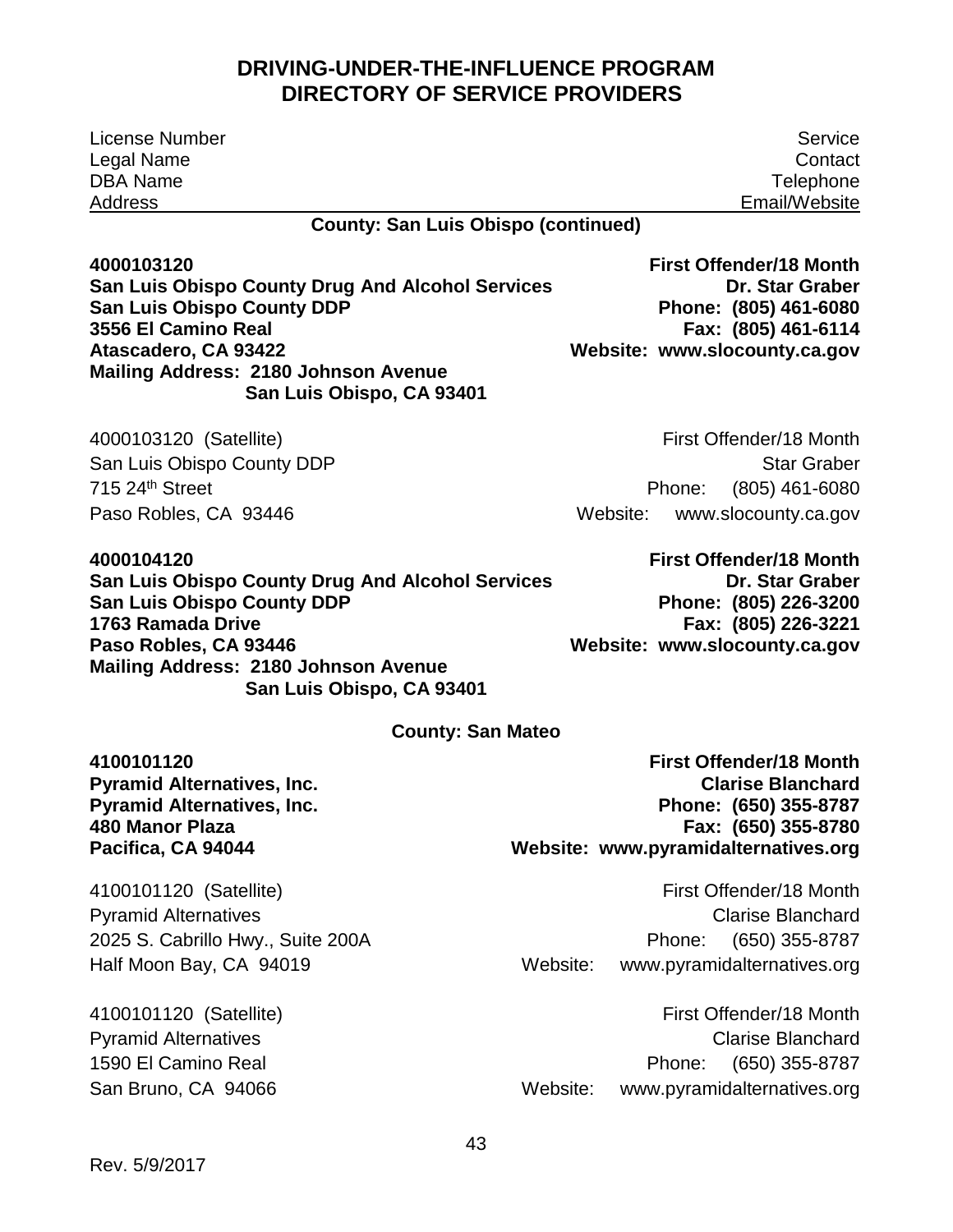License Number Service Legal Name Contact DBA Name Telephone Address Email/Website

#### **County: San Mateo (continued)**

 **Redwood City, CA 94063 Website: [www.star-vista.org](http://www.star-vista.org/)  4100301100 First Offender** 

**4100401100 First Offender Sitike Sitike Sitike Account of the Sitike Sitike Account of the Sitike Account of the Sitike Account of the Sitike Account of the Sitike Account of the Sitike Account of the Sitike Account of the Sitike Account of the Si Sitike Counseling Center<br>306 Spruce Avenue South San Francisco, CA 94080** 

 4100101120 (Satellite) 18 Month Only Phone: Website: Pyramid Alternatives **Clarise Blanchard** 3500 Callan Boulevard, Suite 201 Phone: (650) 355-8787 South San Francisco, CA 94080 Website: www.pyramidalternatives.org

 4100101120 (Satellite) First Offender/18 Month Phone: Website: Pyramid Alternatives **Clarise Blanchard** 1053 El Camino Real Phone: (650) 355-8787 South San Francisco, CA 94080 Website: www.pyramidalternatives.org

 **Archway Phone: (650)366-8433 StarVista Randy Yano 609 Price Avenue, Suite 201 Fax: (650) 366-8455** 

> Phone: (650) 589-9305 **306 Spruce Avenue Fax: (650) 589-9330**

 **Free at Last Phone: (650) 462-6999 East Palo Alto, CA 94303 Website: [www.freeatlast.org](http://www.freeatlast.org/)  4100501100 First Offender Free At Last: Community Recovery And Rehabilitation Services 1796 Bay Road Fax: (650) 462-1055** 

**4100601120 First Offender/18 Month MHN Government Services, Inc.** And the state of the state of the state of the state of the state of the state of the state of the state of the state of the state of the state of the state of the state of the state of the **Occupational Health Services, Inc. 1941 O'Farrell Street, Suite 114** 

Phone: (650) 381-7100<br>**Fax: (650) 572-0274 San Mateo, CA 94403 Website: [ohssanmateo@mhn.com](mailto:ohssanmateo@mhn.com)**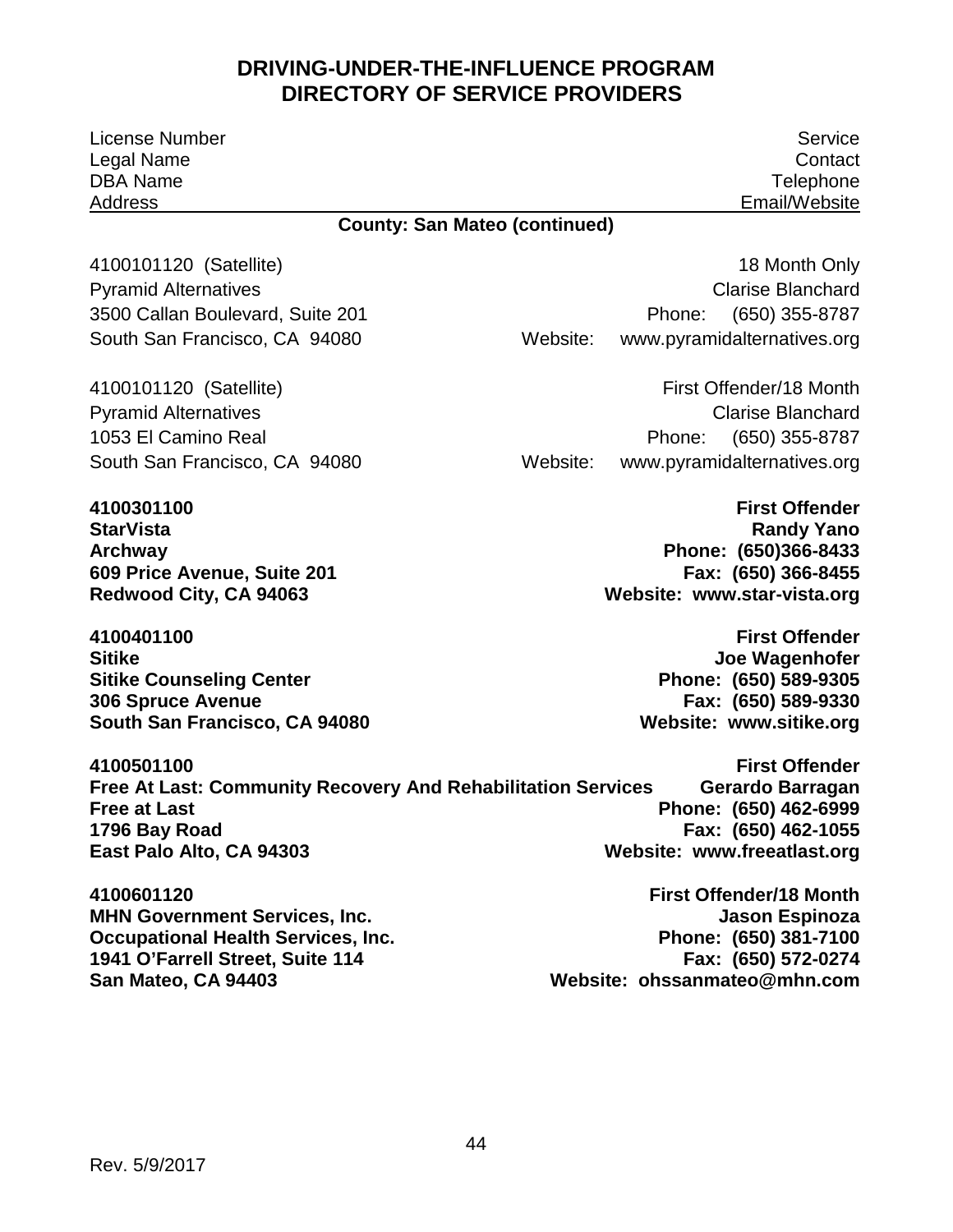License Number Service Legal Name Contact DBA Name Telephone Address Email/Website

Phone: (805) 963-1433<br>**Fax: (805) 963-1720** 

#### **County: Santa Barbara**

**4200101020 18 Month** 

 **Mailing Address: PO Box 28 Santa Barbara, CA 93101 Website: [www.cadasb.org](http://www.cadasb.org/)  Council On Alcoholism And Drug Abuse Council Council On Alcoholism And Drug Abuse Council Council Ramon Velazquez Council On Alcoholism And Drug Abuse 232 East Canon Perdido Street Santa Barbara, CA 93102** 

**4200201120 First Offender/18 Month Central Coast Headway, Inc. 318 West Carmen Lane Santa Maria, CA 93454** 

Phone: (805) 922-2106<br>**Fax: (805) 922-2751** E-mail: smcch@utech.net **Central Coast Headway, Inc.** Maria Mandziara **Maria Mandziara Central Coast Headway, Inc.** 

**Lompoc, CA 93436** Phone: (805) 737-0015<br>**Fax: (805) 737-7154** E-mail: **4200202120 First Offender/18 Month Central Coast Headway, Inc. Central Coast Headway, Inc. 115 East College Avenue, Suite 16 [Note this is actually a POB] [Lompoc, CA 93436](mailto:smcch@utech.net)** [Do not send return rec. mail]<br>smcch@utech.net

 **Zona Seca Phone: (805) 963-8961 Santa Barbara, CA 93101 Website: [www.zonaseca.com](http://www.zonaseca.com/)  4200301100 First Offender Zona Seca Diana Banales 26 W. Figueroa Street Fax: (805) 963-8964** 

#### **County: Santa Clara**

 **San Jose, CA 95124 Website: [www.alertdrivinginc.com](http://www.alertdrivinginc.com/)  4300201120 First Offender/18 Month** 

 **275 North 4th Street, 2nd Floor Fax: (408) 297-3541 4300801120 First Offender/18 Month National Traffic Safety Institute Phone: (408) 297-8566 San Jose, CA 95112 Website: [www.ntsi.com](http://www.ntsi.com/)** 

 **Alert Driving, Inc. Phone: (408) 879-7581 Alert Driving, Inc. Denise O'Sullivan 1900 Camden Avenue, Suite 205 Fax: (408) 879-7587** 

**Rodney Starks**<br>**Phone: (408) 297-8566**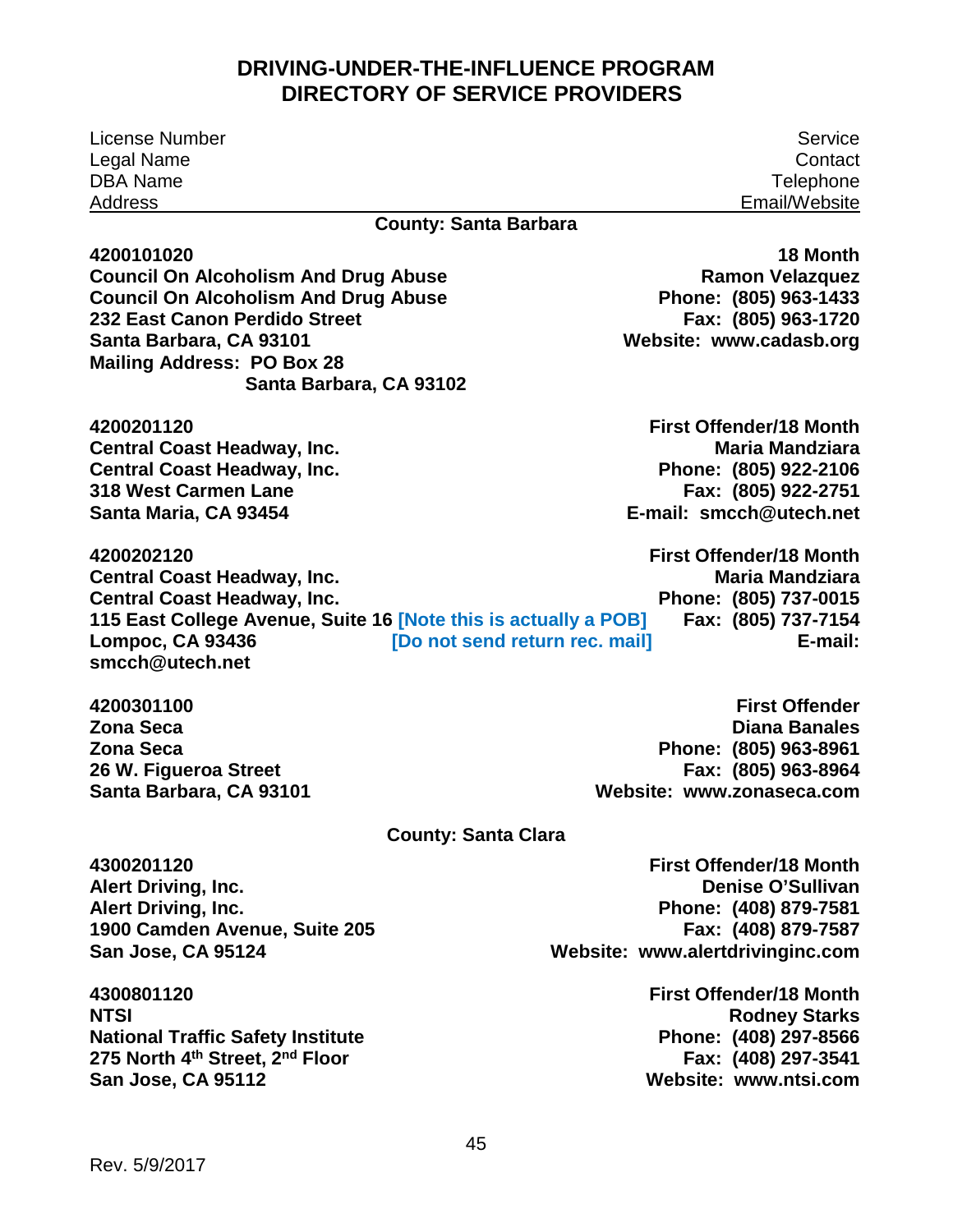| <b>License Number</b>                                             | Service                                      |  |  |
|-------------------------------------------------------------------|----------------------------------------------|--|--|
| Legal Name                                                        | Contact                                      |  |  |
| <b>DBA Name</b>                                                   | Telephone                                    |  |  |
| <b>Address</b>                                                    | Email/Website                                |  |  |
| <b>County: Santa Clara (continued)</b>                            |                                              |  |  |
| 4301001120                                                        | <b>First Offender/18 Month</b>               |  |  |
| The Asian Americans for Community Involvement                     |                                              |  |  |
| Of Santa Clara County, Inc.                                       | <b>Kelly Chau</b>                            |  |  |
| <b>Asian Americans for Community Involvement</b>                  | Phone: (408) 975-2735<br>Fax: (408) 975-2741 |  |  |
| 2400 Moorpark, Suite 104<br>San Jose, CA 95128                    | Website: www.aaci.org                        |  |  |
|                                                                   |                                              |  |  |
| 4301201120                                                        | <b>First Offender/18 Month</b>               |  |  |
| <b>Community Solutions For Children, Families And Individuals</b> | <b>Patricia Mears</b>                        |  |  |
| <b>Community Solutions</b>                                        | Phone: (408) 846-4735                        |  |  |
| 9015 Murray Avenue, Suite 105                                     | Fax: (408) 847-1685                          |  |  |
| <b>Gilroy, CA 95020</b>                                           | Website: www.communitysolutions.org          |  |  |
| 4301301120                                                        | <b>First Offender/18 Month</b>               |  |  |
| The Gardner Family Care Corporation                               | <b>Socorro Ramirez</b>                       |  |  |
| <b>Proyecto Primavera DDP</b>                                     | Phone: (408) 977-1594                        |  |  |
| 160 E. Virginia Street, Suite 264                                 | Fax: (408) 271-9852                          |  |  |
| San Jose, CA 95112                                                | Website: www.gardnerfamilyhealth.org         |  |  |
| 4301401120                                                        | <b>First Offender/18 Month</b>               |  |  |
| <b>MHN Government Services, Inc.</b>                              | Jason Espinoza                               |  |  |
| <b>Occupational Health Services, Inc.</b>                         | Phone: (650) 988-4825                        |  |  |
| 625 Ellis Street, Suite 100                                       | Fax: (650) 988-0175                          |  |  |
| <b>Mountain View, CA 94043</b>                                    | Website: www.duiprograms.ohs.mhn.com         |  |  |
| <b>County: Santa Cruz</b>                                         |                                              |  |  |
| 4400101120                                                        | <b>First Offender/18 Month</b>               |  |  |
| <b>Encompass Community Services</b>                               | <b>Jessica Nichols</b>                       |  |  |
| <b>Alto DDP</b>                                                   | Phone: (831) 728-2233                        |  |  |
| <b>585-B Auto Center Drive</b>                                    | Fax: (831) 728-0870                          |  |  |
| <b>Watsonville, CA 95076</b>                                      | Website: www.EncompassCS.org                 |  |  |
| 4400102120                                                        | <b>First Offender/18 Month</b>               |  |  |
| <b>Encompass Community Services</b>                               | <b>Jessica Nichols</b>                       |  |  |
| <b>Alto DDP</b>                                                   | Phone: (831) 423-2003                        |  |  |
| 716 Ocean Street, Suite 200                                       | Fax: (831) 454-0490                          |  |  |
| Santa Cruz, CA 95060                                              | Website: www.EncompassCS.org                 |  |  |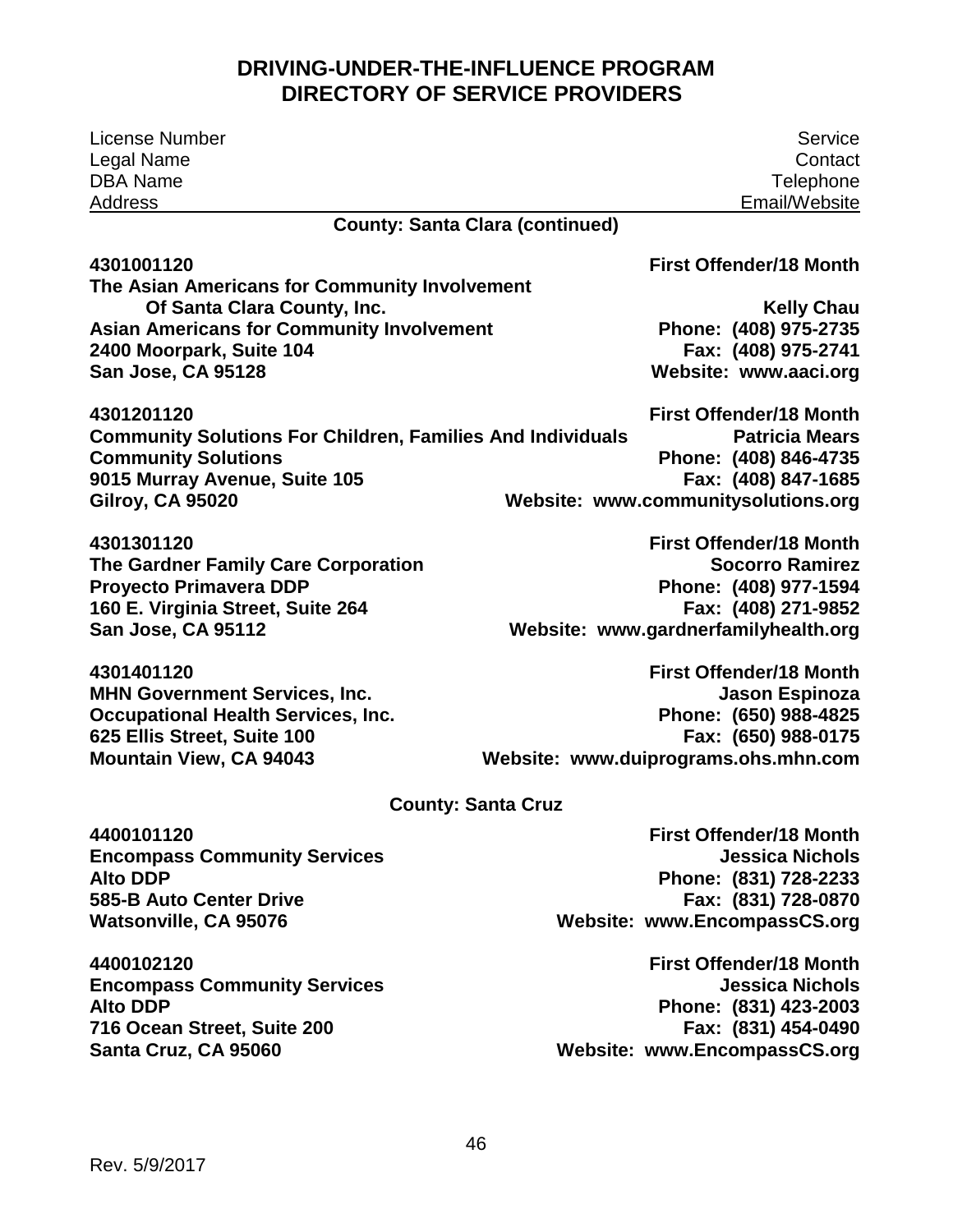License Number Legal Name DBA Name Address

Service **Contact Telephone** Email/Website

#### **County: Santa Cruz (continued)**

**4400201120 Janus of Santa Cruz Janus DDP 200 7th Avenue, Suite 150 Santa Cruz, CA 95062**

**First Offender/18 Month Jaime Campos Phone: (831) 462-5267 Fax: (831) 462-4970 Website: [www.janussc.org](http://www.janussc.org/)**

**County: Shasta** 

**4500201120 Cascade Circle, Inc. Cascade Circle, Inc. 3161 Bechelli Lane, Suite 204B Redding, CA 96002**

 4500201120 (Satellite) 2218 Ferry Street, Suite D<br>Anderson, CA 96007 Redding, CA 96002 Cascade Circle, Inc. Mailing Address: 3161 Bechelli Lane, Suite 204B

 4500201120 (Satellite) Burney, CA 96013 Redding, CA 96002 Cascade Circle, Inc. 37477 Main Street Mailing Address: 3161 Bechelli Lane, Suite 204B

 4500201120 (Satellite) 4440 Shasta Dam Boulevard 4440 Shasta Dam Boulevard<br>Shasta Lake City, CA 96019 Redding, CA 96002 Cascade Circle, Inc. Mailing Address: 3161 Bechelli Lane, Suite 204B  **Website: [www.cascadecircle.org](http://www.cascadecircle.org/) First Offender/18 Month Charles Horner Phone: (530) 222-8302 Fax: (530) 222-5872**

Phone: First Offender/18 Month Charles Horner (530) 222-8302 Website: [www.cascadecircle.org](http://www.cascadecircle.org/)

Phone: First Offender/18 Month Charles Horner (530) 222-8302 Website: [www.cascadecircle.org](http://www.cascadecircle.org/)

Phone: First Offender/18 Month Charles Horner (530) 222-8302 Website: [www.cascadecircle.org](http://www.cascadecircle.org/)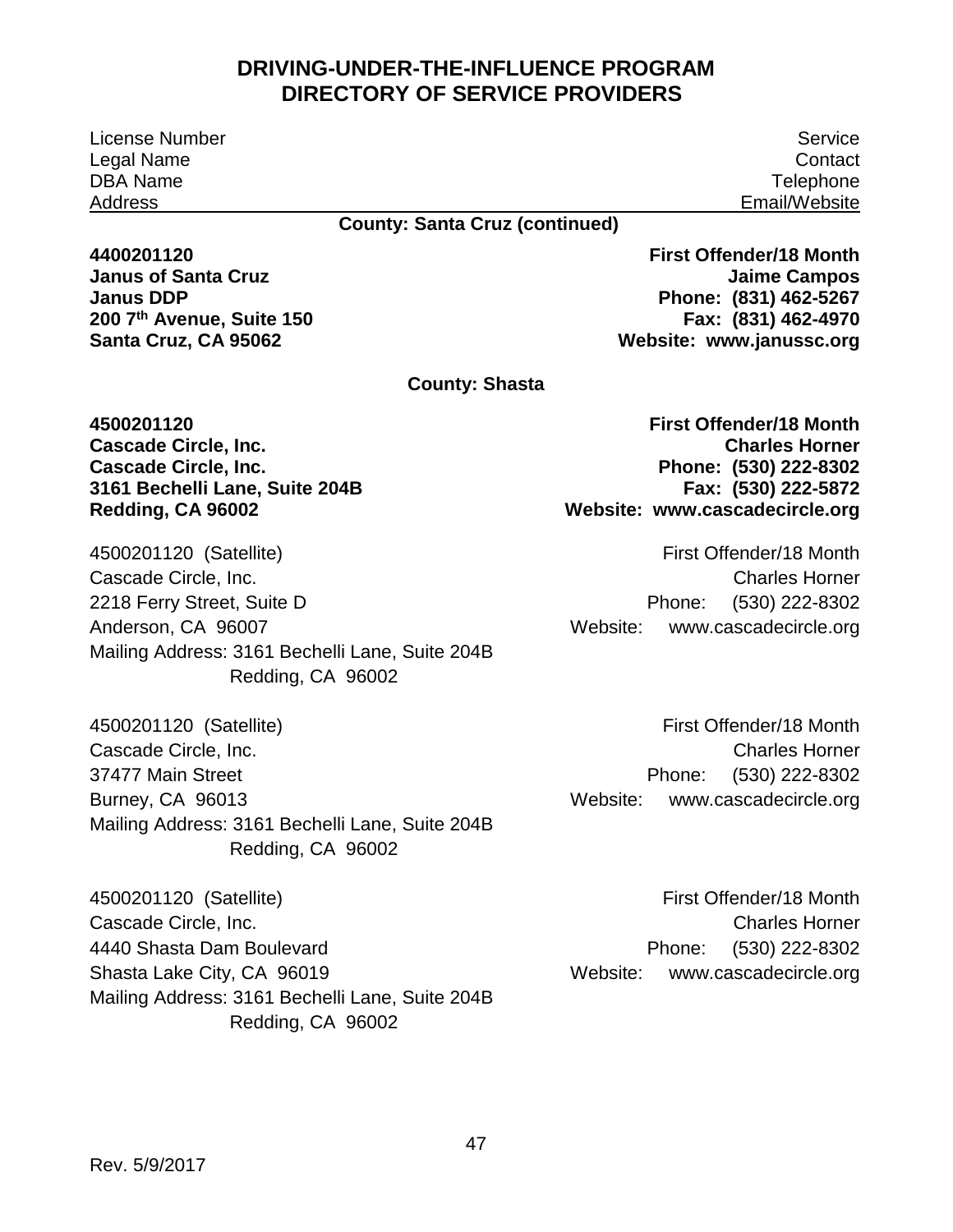License Number Service Legal Name Contact DBA Name Telephone Address Email/Website

#### **County: Shasta (continued)**

**Wright Education Services Wright Education Services 2660 Victor Avenue Redding, CA 96002** 

 **Phone: (530) 223-5122 Website: [www.wrighteducationservices.com](http://www.wrighteducationservices.com/)  4500301100 First Offender Christine Wright Fax: (530) 223-5652** 

**County: Siskiyou** 

 **Mailing Address: 3161 Bechelli Lane, Suite 204B 4700201120 Cascade Circle, Inc. Cascade Circle, Inc. 490 S. Broadway Yreka, CA 96097 Redding, CA 96002** 

Weed, CA 96094

**Karuk Tribe of California** Angela Baxter **Angela Baxter Angela Baxter Angela Baxter Karuk Tribe DUI Program**<br>533 Jacobs Way **Happy Camp, CA 96039** 

**Karuk Tribe of California** Angela Baxter **Angela Baxter in the Angela Baxter in the Angela Baxter Karuk Tribe DUI Program 1515 S. Oregon St. Fax: (530) 841-5150 Yreka, CA 96097 Website: [www.karuk.us](http://www.karuk.us/)** 

 4700301120 (Satellite) First Offender/18 Month Fort Jones, CA 96032 Metal and Controllering the Metal Website: www.karuk.us Karuk Tribe DUI Program Joseph Snapp Fort Jones City Hall and Library **Phone:** (530) 841-3141 11960 East Street **Fax:** (530) 841-7125

 **Phone: (530) 222-8302 Website: [www.cascadecircle.org](http://www.cascadecircle.org/)  First Offender/18 Month Charles Horner Fax: (530) 222-5872** 

 4700201120 (Satellite) First Offender/18 Month Phone: Cascade Circle, Inc. Charles Horner 293 Main Street, Suite A Phone: (530) 222-8302 Website: www.cascadecircle.org

Phone: (530) 841-3141 Website: www.karuk.us **4700301120 First Offender/18 Month 533 Jacobs Way Fax: (530) 841-7125** 

Phone: (530) 842-9200 **4700302120 First Offender/18 Month** 

> Phone: Website: www.karuk.us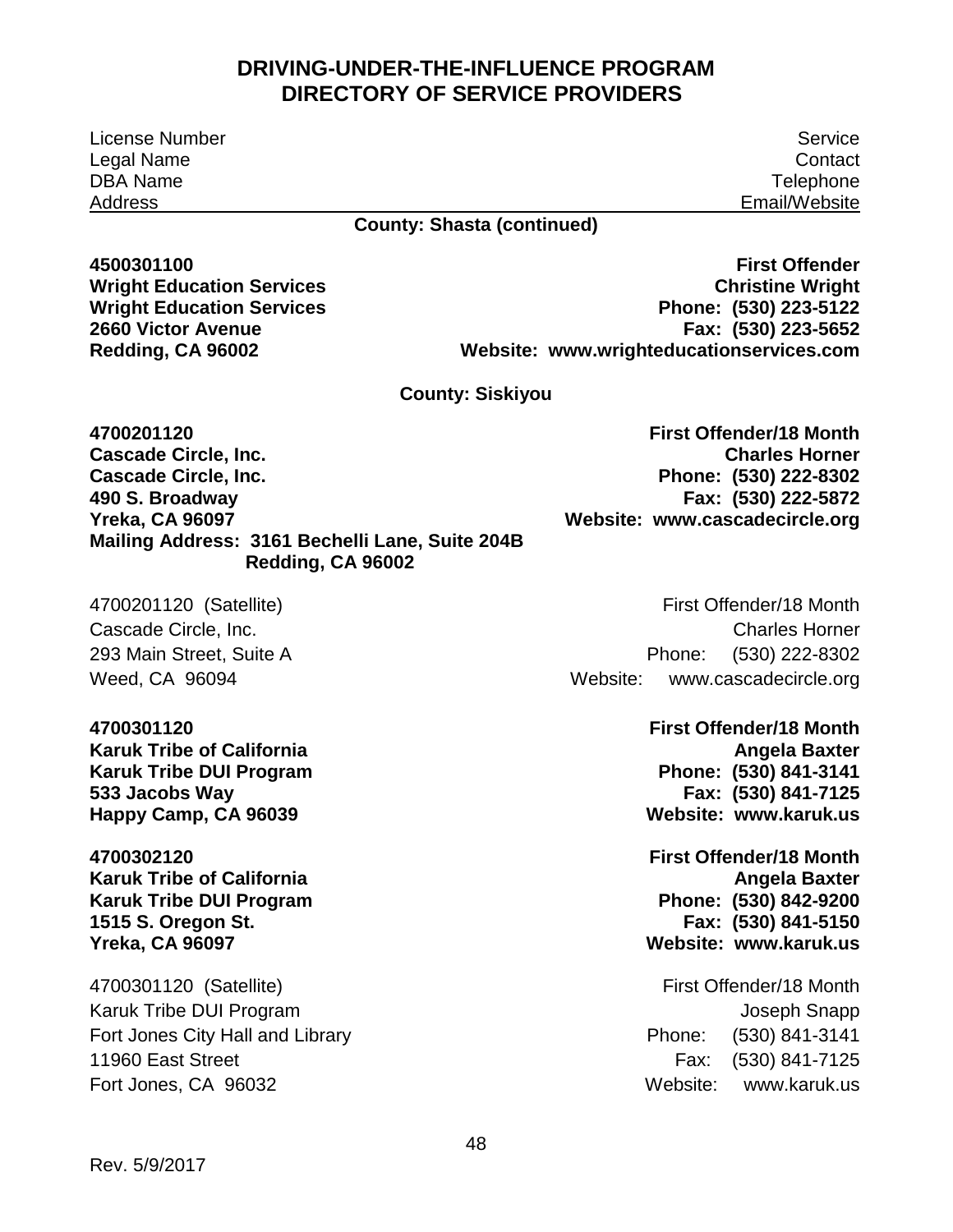License Number Service Legal Name Contact DBA Name Telephone Address Email/Website

#### **County: Solano**

**4800101120 A.K. Bean Foundation A.K. Bean, Inc. 623 Great Jones Street Fairfield, CA 94533**

**4800102120 A.K. Bean Foundation A.K. Bean, Inc. 2100 Sacramento Street Vallejo, CA 94590**

**4800103120 A.K. Bean Foundation A.K. Bean, Inc. 600 Nut Tree Road, Suite 240 Vacaville, CA 95687**

**4800201120 Healthy Partnerships Healthy Partnerships, Inc. 1286 Callen Street Vacaville, CA 95688**

**4800202120 Healthy Partnerships Healthy Partnerships, Inc. 1735 Enterprise Drive, Building 1, Suite 105-A Fairfield, CA 94533**

**4800301120 Bi-Bett Ia'Tik Recovery Center 604 Broadway Street Vallejo, CA 94590**

 **Christine Soto Phone: (707) 429-8888 E-mail: [akbean2020@gmail.com](mailto:akbean2020@gmail.com) First Offender/18 Month Fax: (707) 429-1809**

 **Christine Soto Phone: (707) 642-8947 First Offender/18 Month Fax: (707) 642-8949 E-mail: [akbean2020@gmail.com](mailto:akbean2020@gmail.com)**

 **Christine Soto Phone: (707) 451-9703 First Offender/18 Month Fax: (707) 446-0471 E-mail: [akbean2020@gmail.com](mailto:akbean2020@gmail.com)**

 **Phone: (707) 447-8982 Website: [www.healthypartnerships.com](http://www.healthypartnerships.com/) First Offender/18 Month Charles Anderson Fax: (707) 447-3205**

 **Phone: (707) 425-1799 Website: [www.healthypartnerships.com](http://www.healthypartnerships.com/) First Offender/18 Month Charles Anderson Fax: (707) 425-1081**

> **Phone: (707) 558-0104 E-mail: [iatikddp@comcast.net](mailto:iatikddp@comcast.net) First Offender/18 Month Teresa Arellano Fax: (707) 558-8047**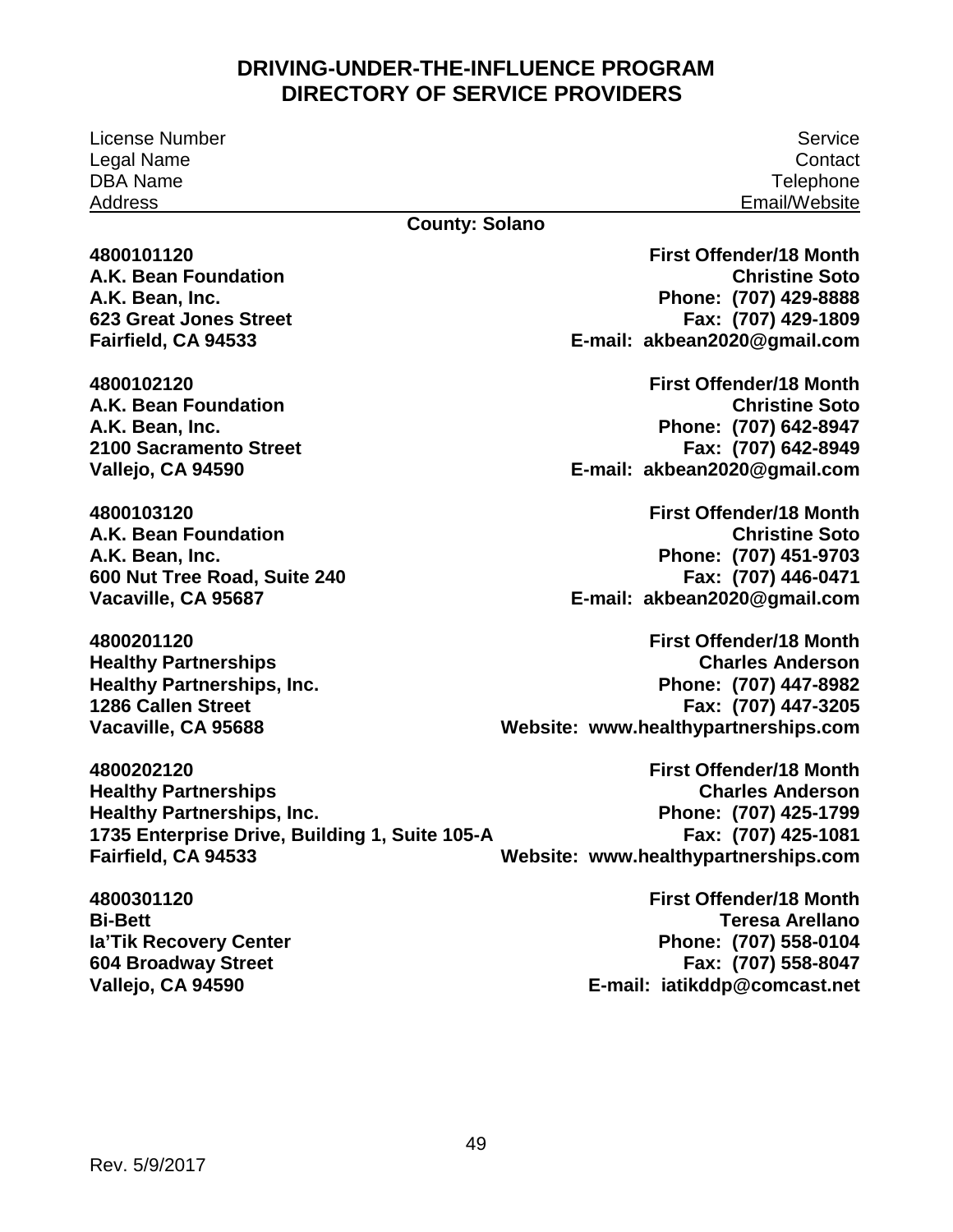| License Number                                                                    | Service                                                                  |  |
|-----------------------------------------------------------------------------------|--------------------------------------------------------------------------|--|
| Legal Name                                                                        | Contact                                                                  |  |
| <b>DBA Name</b>                                                                   | Telephone                                                                |  |
| <b>Address</b>                                                                    | Email/Website                                                            |  |
| <b>County: Sonoma</b>                                                             |                                                                          |  |
| 4900301120                                                                        | <b>First Offender/18 Month</b>                                           |  |
| <b>Sonoma County Alcohol And Other Drug Services</b>                              | <b>Cammie Noah</b>                                                       |  |
| Sonoma County Driving Under the Influence Program                                 | Phone: (707) 565-7641                                                    |  |
| 1300 Coddingtown Center                                                           | Fax: (707) 565-7661                                                      |  |
| Santa Rosa, CA 95401                                                              | Website: www.sonoma-county.org                                           |  |
| <b>County: Stanislaus</b>                                                         |                                                                          |  |
| 5000201100                                                                        | <b>First Offender</b>                                                    |  |
| <b>Safety Center Incorporated</b>                                                 | <b>Karla Hendrix</b>                                                     |  |
| Safety Center, Inc. - Stanislaus                                                  | Phone: (209) 526-9393                                                    |  |
| 2005 Evergreen Avenue, Suite 350                                                  | Fax: (209) 526-5060                                                      |  |
| Modesto, CA 95350                                                                 | Website: www.safetycenter.org                                            |  |
| 5000401023                                                                        | 18 Month/30 Month                                                        |  |
| <b>MHN Government Services, Inc.</b>                                              | <b>Pat Gonzales</b>                                                      |  |
| <b>Occupational Health Services, Inc.</b>                                         | Phone: (209) 552-3581                                                    |  |
| 2260 Floyd Avenue, Suite 100                                                      | Fax: (209) 523-0429                                                      |  |
| Modesto, CA 95355                                                                 | Website: www.duiprograms.ohs.mhn.com                                     |  |
| <b>County: Sutter/Yuba</b>                                                        |                                                                          |  |
| 5100101120                                                                        | <b>First Offender/18 Month</b>                                           |  |
| <b>Midvalley Recovery Facilities, Incorporated</b>                                | <b>Rebecca Cracknell</b>                                                 |  |
| <b>Pathways</b>                                                                   | Phone: (530) 674-4530                                                    |  |
| 430 Teegarden Avenue                                                              | Fax: (530) 674-4544                                                      |  |
| Yuba City, CA 95991                                                               | Website: www.yspathways.com                                              |  |
| 5100101120 (Satellite)<br>Midvalley Recovery Facilities, Incorporated<br>Pathways | First Offender/18 Month<br>Rebecca Cracknell<br>(530) 674-4530<br>Phone: |  |

Yuba City, CA 95991

2620 Colusa Highway Network and Mebsite: www.pathways.com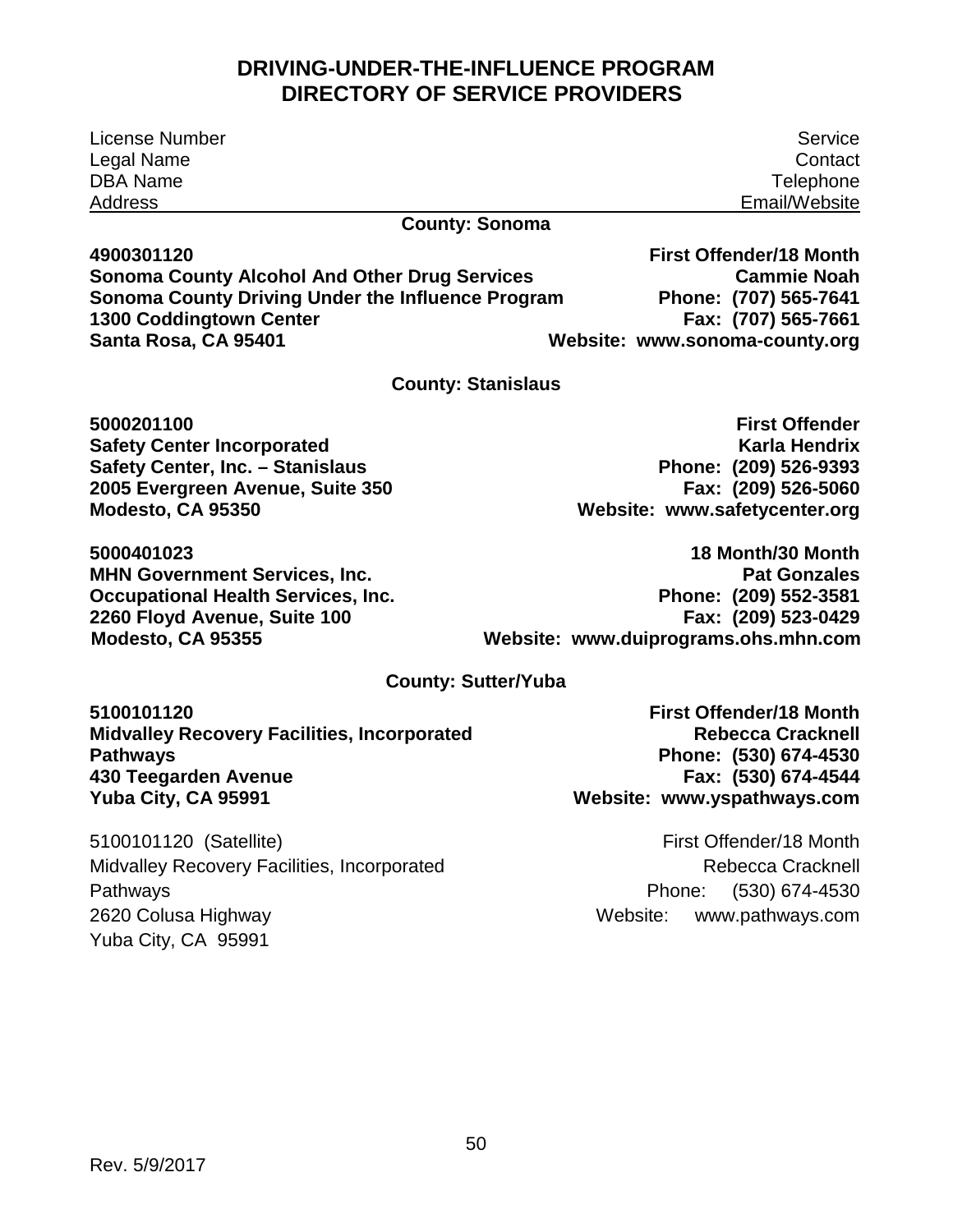License Number Service Legal Name Contact DBA Name Telephone Address **Email/Website** 

#### **County: Trinity**

 **Mailing Address: 3161 Bechelli Lane, Suite 204B 5300201120 Cascade Circle, Inc. Cascade Circle, Inc. 1450 Main Street Weaverville, CA 96093 Redding, CA 96002** 

 **Phone: (530) 222-8302 Website: [www.cascadecircle.org](http://www.cascadecircle.org/)  First Offender/18 Month Charles Horner Fax: (530) 222-5872** 

**County: Tulare** 

**Alternative Services, Inc.** 

5400202120 (Satellite) Porterville, CA 93257

 **Alternative Services, Inc. Phone: (559) 651-8090 Visalia, CA 93277 E-mail: [alternativeservices@rocketmail.com](mailto:alternativeservices@rocketmail.com)  5400201120 First Offender/18 Month 2380 W. Whitendale Avenue Fax: (559) 651-8099** 

 **Alternative Services, Inc. Phone: (559) 783-2402 Porterville, CA 93257 E-mail: [alternativeservices@rocketmail.com](mailto:alternativeservices@rocketmail.com)  5400202120 First Offender/18 Month Alternative Services, Inc. Claire Horning 215 North D Street Fax: (559) 782-4681** 

 5400202120 (Satellite) First Offender/18 Month Phone: Alternative Services, Inc. **Claire Horning** Alternative Services **Phone:** (559) 783-2402 329 East Tulare Street Fax: (559) 782-4681 Dinuba, CA 93618 E-mail: [alternativeservices@rocketmail.com](mailto:alternativeservices@rocketmail.com) 

Phone: E-mail: First Offender/18 Month Alternative Services, Inc. **Claire Horning** Alternative Services **Phone:** (559) 783-2402 350 Reservation Road Fax: (559) 782-4681 Tule River Indian Reservation E-mail: alternativeservices@rocketmail.com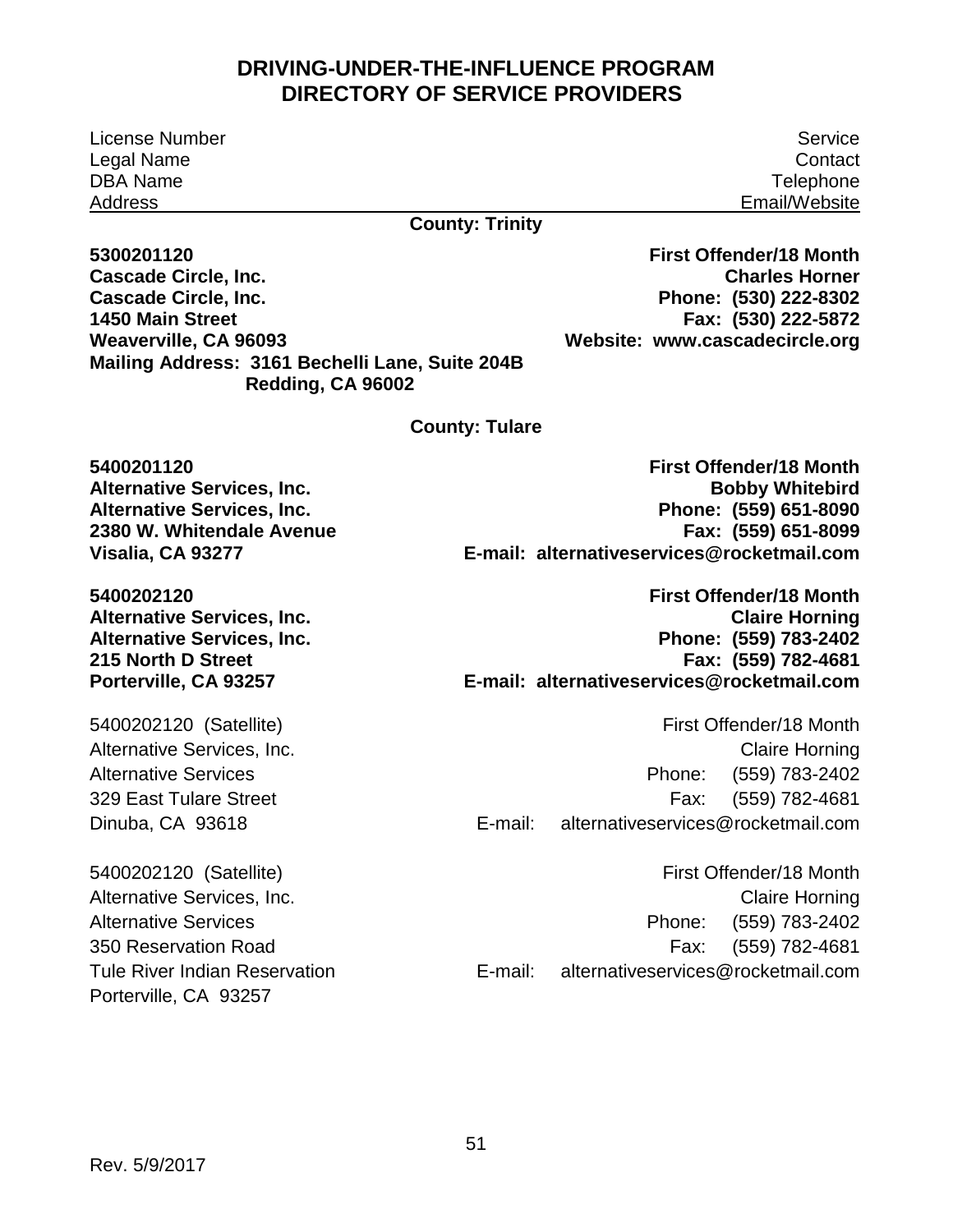License Number Legal Name DBA Name Address

Service **Contact Telephone** Email/Website

## **County: Tuolumne**

| 5500301120                                                    | <b>First Offender/18 Month</b> |
|---------------------------------------------------------------|--------------------------------|
| <b>Kings View</b>                                             | <b>Jennifer Montgomery</b>     |
| <b>Kings View Community Services</b>                          | Phone: (209) 532-0307          |
| <b>14663 Mono Way</b>                                         | Fax: (209) 532-9305            |
| <b>Sonora, CA 95370</b>                                       | Website: www.kingsview.org     |
| Mailing Address: 1410 F Street, Suite 101                     |                                |
| <b>Fresno, CA 93706</b>                                       |                                |
| <b>County: Ventura</b>                                        |                                |
| 5600101120                                                    | <b>First Offender/18 Month</b> |
| <b>Ventura County Department Of Alcohol And Drug Programs</b> | John Rivera                    |
| Ventura County DUI Program - Ventura                          | Phone: (805) 662-1840          |
| 5850 Thille Street, Suite 105                                 | Fax: (805) 289-3288            |
| Ventura, CA 93003                                             | Website: www.vchca.org         |
| 5600102120                                                    | <b>First Offender/18 Month</b> |
| <b>Ventura County Department Of Alcohol And Drug Programs</b> | <b>Jessica Davis</b>           |
| <b>Ventura County DUI Program - Oxnard</b>                    | Phone: (805) 981-9210          |
| 1911 Williams Drive, Suite 190                                | Fax: (805) 981-9231            |
| <b>Oxnard, CA 93036</b>                                       | Website: www.vchca.org         |
| 5600103120                                                    | <b>First Offender/18 Month</b> |
| <b>Ventura County Department Of Alcohol And Drug Programs</b> | <b>Cris Ford</b>               |
| Ventura County DUI Program - Simi Valley                      | Phone: (805) 520-0305          |
| 3150 E. Los Angeles Avenue                                    | Fax: (805) 577-1721            |
| Simi Valley, CA 93065                                         | Website: www.vchca.org         |
| 5600104120                                                    | <b>First Offender/18 Month</b> |
| <b>Ventura County Department Of Alcohol And Drug Programs</b> | <b>Sharon Gassett</b>          |
| Ventura County DUI Program - Thousand Oaks                    | Phone: (805) 777-3506          |
| 125 West Thousand Oaks Boulevard, Suite 400                   | Fax: (805) 777-3515            |
| Thousand Oaks, CA 91360                                       | Website: www.vchca.org         |
| 5600105120                                                    | <b>First Offender/18 Month</b> |
| <b>Ventura County Department Of Alcohol And Drug Programs</b> | <b>Shahram Shafa</b>           |
| <b>Ventura County DUI Program - Fillmore</b>                  | Phone: (805) 981-2114          |
| 828 West Ventura Street, Suite 250                            | Fax: (805) 524-8650            |
| Fillmore, CA 93015                                            | Website: www.vchca.org         |